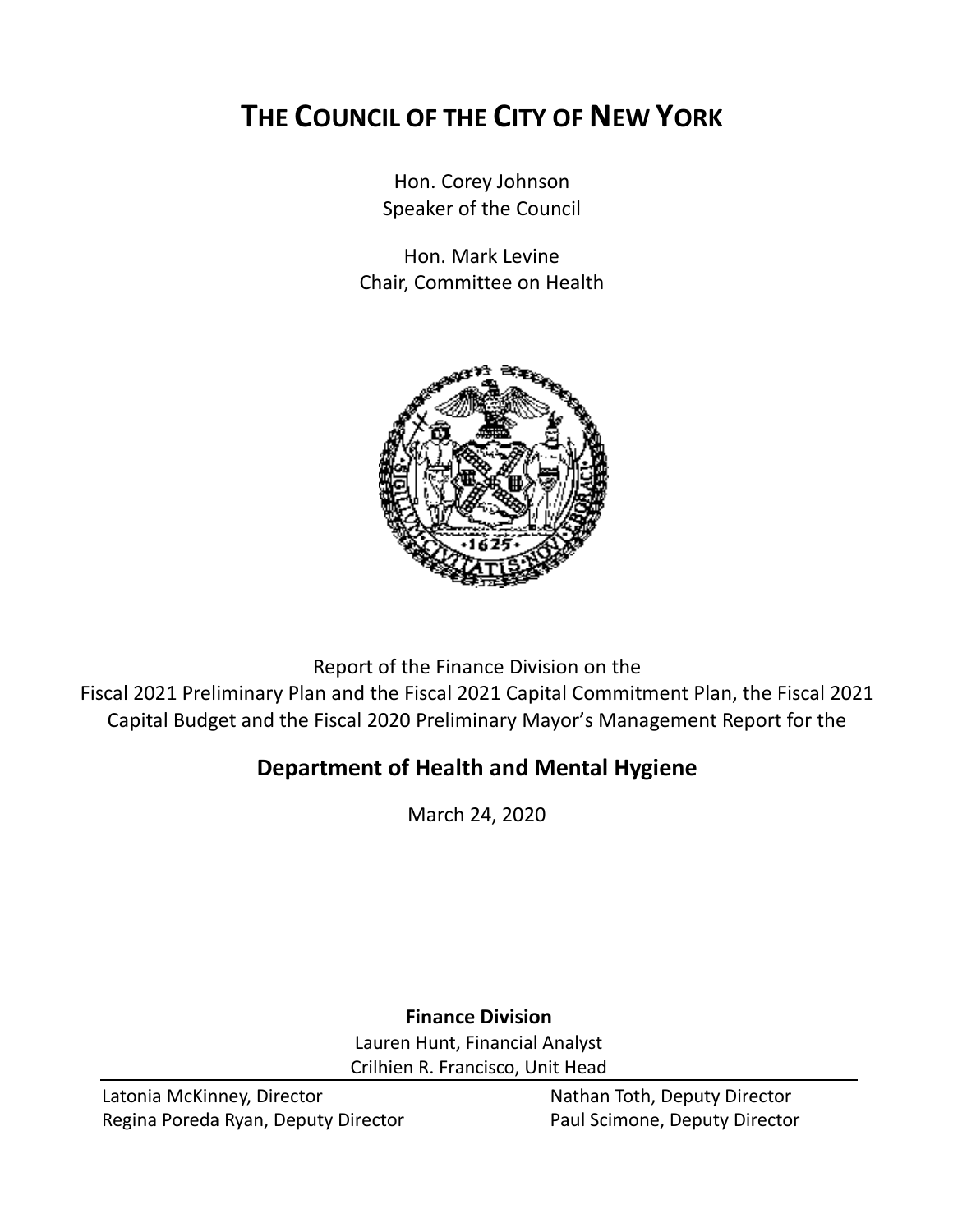# **Table of Contents**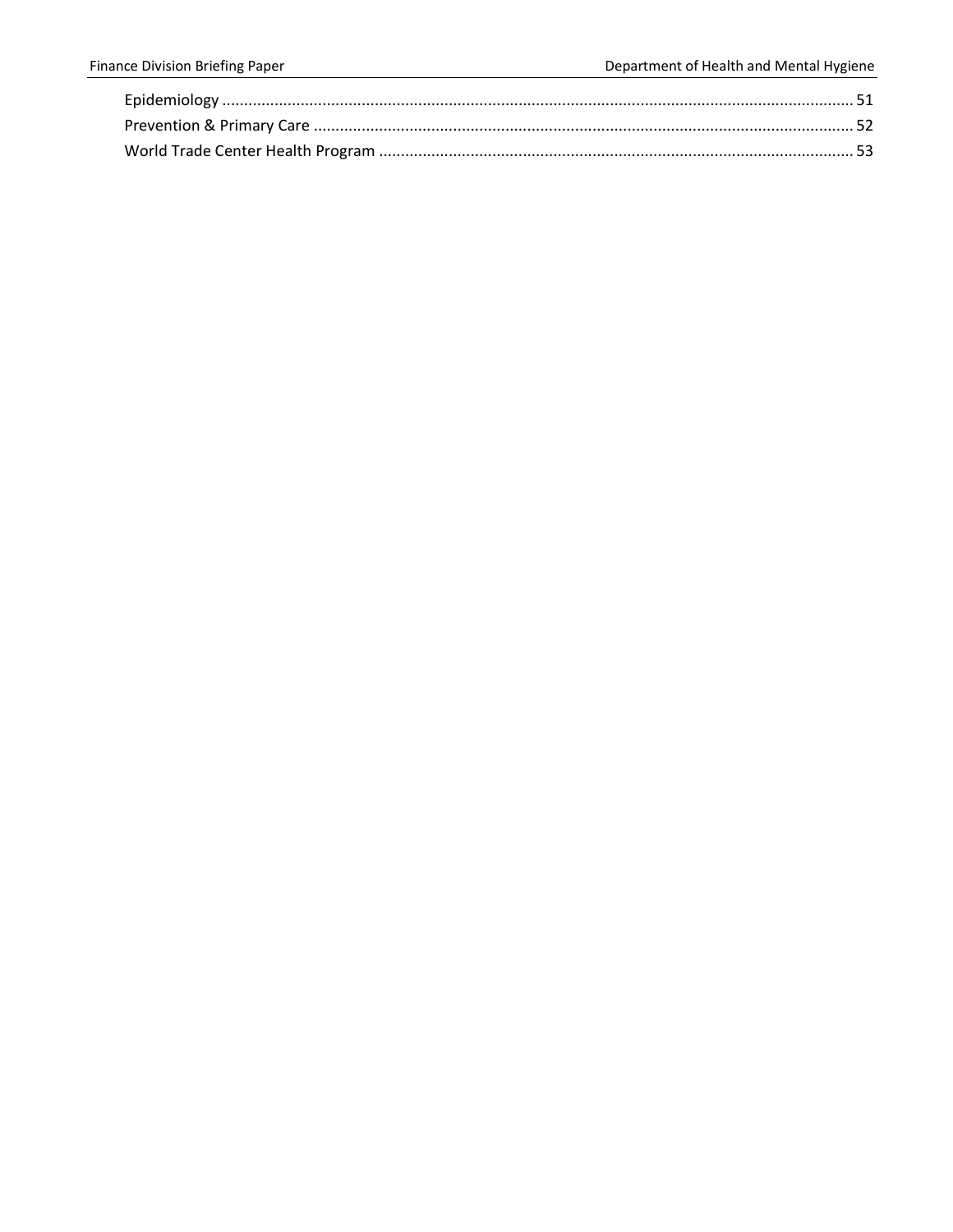## <span id="page-3-0"></span>Department of Health and Mental Hygiene Overview

The Department of Health and Mental Hygiene (DOHMH or the Department) protects and promotes the health and wellbeing of all New Yorkers. The Department develops and implements robust public health education activities and policy recommendations, enforces health regulations, and provides limited direct health services. The Department works to ensure that conditions for good health – accessible, sustainable, high-quality services and efficient, effective systems – flourish in New York City.

DOHMH seeks to reduce death and disability from chronic diseases, such as heart disease and cancer, by reducing smoking and consumption of unhealthy foods and by promoting physical activity. It contracts for mental health, developmental disability, and alcohol and substance use disorder treatment services. The Department works with healthcare providers to increase the use of preventive services, such as immunizations, and to improve healthcare delivery generally. It also collaborates with community-based organizations to prevent, detect, and treat HIV infection.

The Department provides direct services at four tuberculosis clinics, eight sexually transmitted disease clinics, one immunization clinic, and more than 1,200 public schools. DOHMH issues birth and death certificates, inspects restaurants and childcare centers, and protects public safety through immediate response to emergent public health threats. The Department's three Action Health Centers work to reduce health disparities in the City's highest need neighborhoods.

### <span id="page-3-1"></span>New York City Board of Health

As the overseer of New York City's Health Code, the 11-member NYC Board of Health has enacted countless measures to improve the wellbeing of New Yorkers, such as a ban on interior lead paint, modern tuberculosis control provisions, and a plan for eliminating trans-fat from restaurants. Most members – appointed by the Mayor with the consent of the City Council – serve six-year terms. Each member is a recognized expert, and the group represents a broad range of health and medical disciplines. They serve without pay and cannot be dismissed without cause.

### <span id="page-3-2"></span>Report Structure

This report reviews the Department of Health and Mental Hygiene's \$1.6 billion Fiscal 2021 Preliminary Budget, focusing on funding that supports public health programming. This report presents the expense budget highlights, relevant New York State budget actions and reviews the Council-funded initiatives. The report then analyzes the public health program areas and reviews relevant sections of the Fiscal 2020 Preliminary Mayor's Management Report. The report also analyzes the Capital Commitment Plan for Fiscal 2021-2024. Finally, Appendix A outlines the Budget Actions in the November and Preliminary Plans, followed by DOHMH's expense budget, financial summary, contract budget, and program area budgets.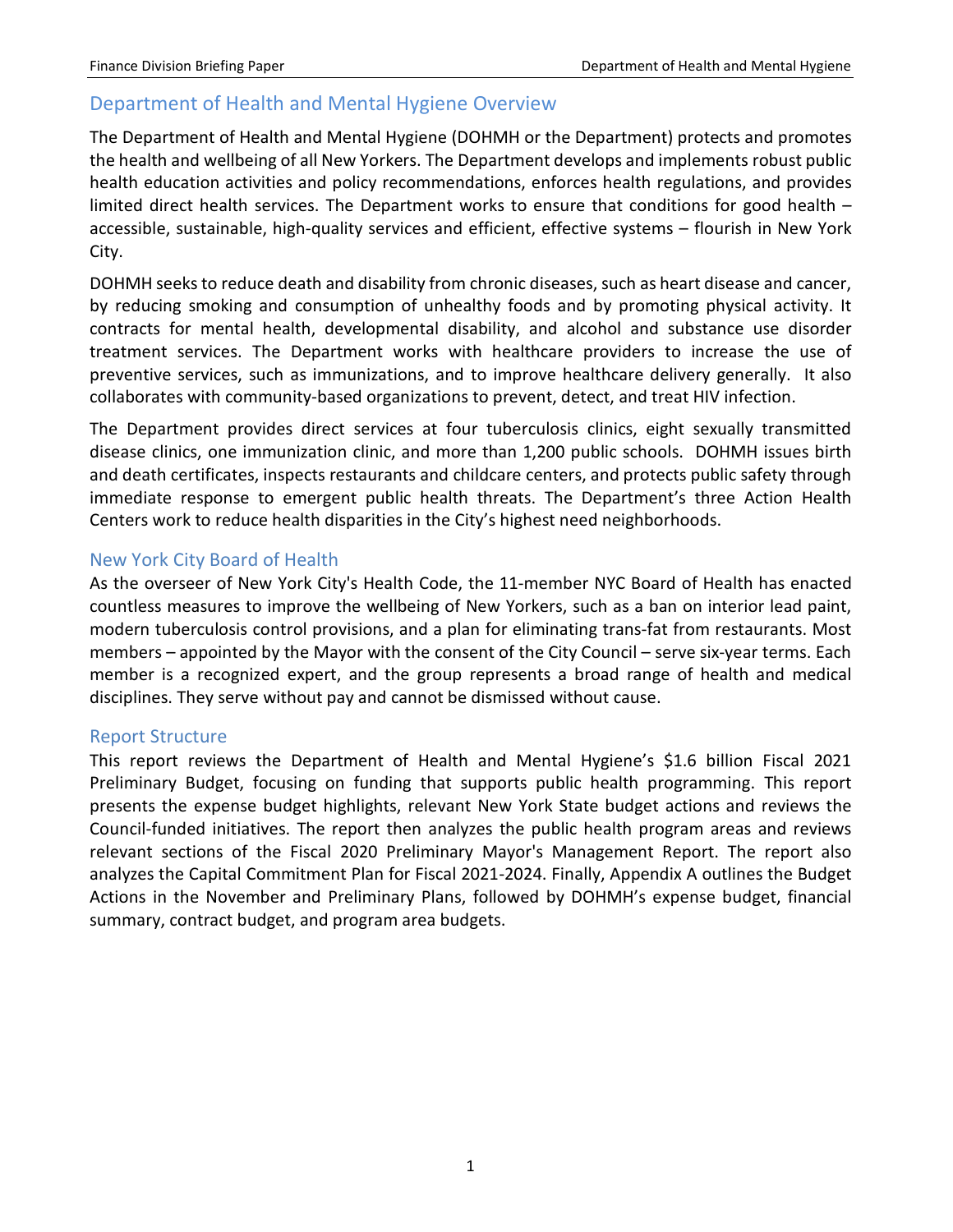# <span id="page-4-0"></span>Fiscal 2021 Preliminary Plan Highlights

## <span id="page-4-1"></span>Expense Budget

The Department of Health and Mental Hygiene's Fiscal 2021 Preliminary Budget totals \$1.6 billion (including City and non-City funds), a decrease of \$42 million, or 2.6 percent, when compared to the Fiscal 2020 Adopted Budget. DOHMH funding represents less than two percent of the City's \$97.2 billion Fiscal 2021 Preliminary Budget. The following chart shows DOHMH's actual and planned spending and headcount as of the Fiscal 2021 Preliminary Budget.





The Department's \$466.4 million of Personal Services (PS) funding accounts for 29.1 percent, of the DOHMH's Fiscal 2021 operating budget, and at \$1.1 billion, Other Than Personal Services (OTPS) spending accounts for the remaining 70.9 percent. DOHMH's PS spending increased by \$10.2 million, or 2.2 percent, in the Fiscal 2021 Preliminary Budget, when compared to the Fiscal 2020 Adopted Budget, while OTPS spending decreased by \$52.2 million, or 4.4 percent. However, the headcount increased by 4.8 percent when compared to Fiscal 2020 Adopted. See Appendix B: DOHMH Expense Budget for more information.

More than half of the Department's funding comes from City Tax-Levy (CTL), which totals \$827.7 million in the Fiscal 2021 Preliminary Budget. State funding constitutes the second largest funding source at \$498.1 million, or 31.1 percent of the Budget, followed by federal funding at \$268.1 million, or 16.8 percent. Intra-city and other categorical funding at \$6.4 million make up the remaining funding which accounts for less than one percent of the Department's total. See Appendix C - Financial Summary for additional information.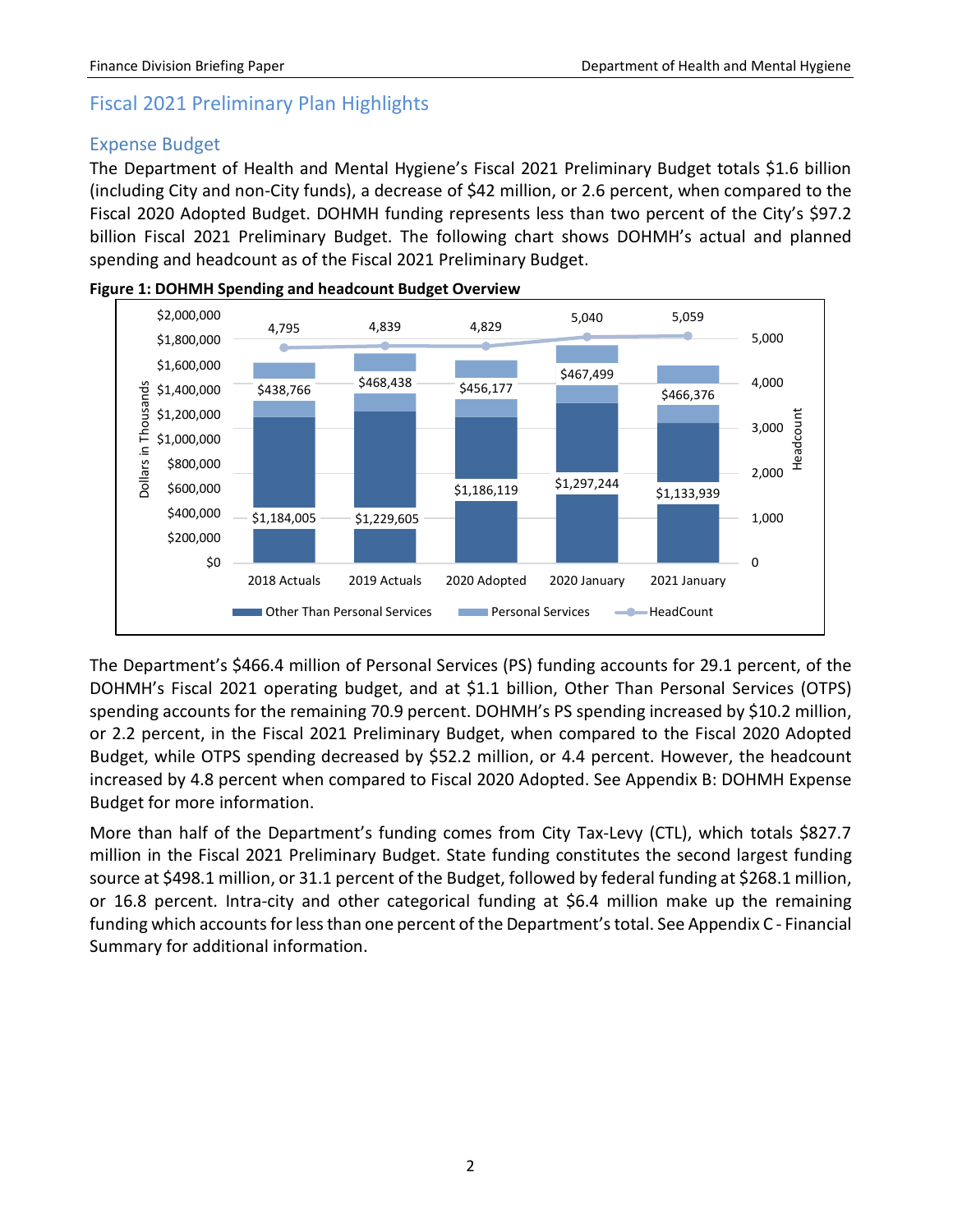#### **Figure 2: DOHMH FY21 by Area**



The graph to the left depicts DOHMH's Fiscal 2021 Preliminary Budget broken down by Public Health, Early Intervention (EI), the Division of Mental Health (DMH or the Division) and the Administrative section. DOHMH's Fiscal 2021 Preliminary Budget totals \$1.6 billion, a decrease of \$42 million or nearly three percent, when compared to the Fiscal 2020 Adopted Budget of \$1.64 billion. DOHMH relies heavily on outside service providers; therefore, the OTPS budget accounts for 71 percent, or \$1.1 billion, of the Division's overall budget. PS spending comprises 29 percent of these funds, totaling \$466 million.

The Fiscal 2021 Budget includes more than \$217.9 million for Early Intervention, or 13 percent of the Department's Budget; with 93 percent of that funding dedicated to OTPS. Fiscal 2021 budget includes \$578 million for DMH, or 36 percent of the Department's Budget, with 89 percent of the funding in OTPS. Lastly, Fiscal 2021 includes \$135.5 million for General Administration, or eight percent of the Departments Budget; 57 percent of funding is OTPS.



**Figure 3: Public Health Spending - Budget Overview** 

The above chart depicts actual and planned spending and headcount in the Department's public health sector. For the purpose of this report, Public health excludes General Administration, Office of Chief Medical Examiner, and the Division of Mental Hygiene costs. OCME budget information, in detail, can be found in the Council's Committee on Health's OCME Report. Even though the funding for the Early Intervention program is located under the public health program Family and Child Health EI will be reported on with the Division of Mental Hygiene, Addiction and Developmental Disability through the Council's Committee on Mental Health, Disability, and Addiction Report.

DOHMH's Fiscal 2021 operating budget for public health services totals \$887 million, a decrease of \$29.9 million, or three percent, when compared to the Fiscal 2020 Adopted Budget of \$916.8 million. Public health spending accounts for approximately 55 percent of the Department's total Fiscal 2021 Preliminary Budget. Due to the breadth of services DOHMH provides, public health spending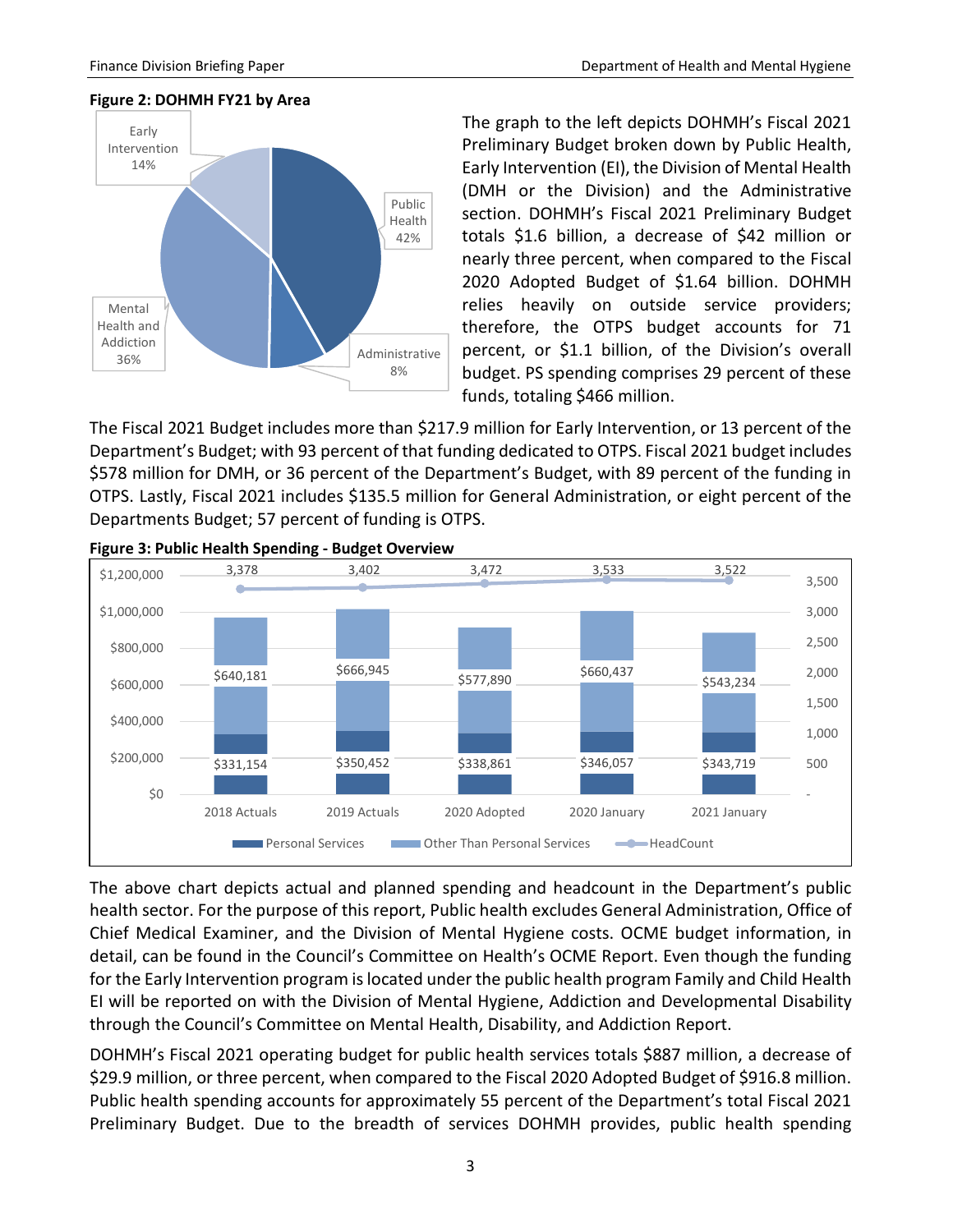represents a variety of PS and OTPS costs. The PS budget accounts for 38.8 percent, or \$344 million, of the public health sector's overall budget, and the OTPS budget accounts for 61 percent, or \$543 million.

Some public health program areas prove more staff intensive, such as the Environmental Health Program, which requires an internal staff of credentialed public health inspectors and sanitarians to conduct inspections of childcare facilities and food service establishments – resulting in greater PS costs. In other programs, such as Disease Prevention and Treatment for HIV/AIDS, the Department typically contracts with local community-based organizations and health providers with the requisite expertise and capacity to provide effective services – resulting in greater OTPS costs. See Appendix B - DOHMH Expense Budget for additional information.

| <b>DOHMH Public Health Financial Summary</b>  |                |               |             |                         |             |                   |
|-----------------------------------------------|----------------|---------------|-------------|-------------------------|-------------|-------------------|
|                                               | <b>FY18</b>    | <b>FY19</b>   | <b>FY20</b> | <b>Preliminary Plan</b> |             | <b>Difference</b> |
| <b>Dollars in Thousands</b>                   | <b>Actual</b>  | <b>Actual</b> | Adopted     | <b>FY20</b>             | <b>FY21</b> | FY20-FY21         |
| Spending                                      |                |               |             |                         |             |                   |
| <b>Personal Services</b>                      | \$331,154      | \$350,452     | \$338,861   | \$346,057               | \$343,719   | \$4,858           |
| <b>Other Than Personal Services</b>           | 640,181        | 666,945       | 577,890     | 660,437                 | 543,234     | (34, 656)         |
| <b>TOTAL</b>                                  | \$971,335      | \$1,017,397   | \$916,751   | \$1,006,493             | \$886,953   | ( \$29,798)       |
| <b>Personal Services</b>                      |                |               |             |                         |             |                   |
| <b>Additional Gross Pay</b>                   | \$18,874       | \$19,805      | \$7,266     | \$7,107                 | \$7,101     | (5164)            |
| Additional Gross Pay - Labor Reserve          | 351            | 596           | 31          | 548                     | 31          | 0                 |
| <b>Fringe Benefits</b>                        | 665            | 686           | 139         | 137                     | 139         | (1)               |
| Fringe Benefits - SWB                         | 240            | 246           | $\Omega$    | 271                     | 0           | $\Omega$          |
| Full-Time Salaried - Civilian                 | 232,866        | 243,032       | 258,856     | 260,712                 | 261,963     | 3,107             |
| Overtime - Civilian                           | 4,076          | 5,362         | 1,552       | 5,565                   | 1,557       | 4                 |
| Unsalaried                                    | 74,083         | 80,725        | 71,017      | 71,717                  | 72,929      | 1,912             |
| <b>SUBTOTAL, PS</b>                           | \$331,154      | \$350,452     | \$338,861   | \$346,057               | \$343,719   | \$4,858           |
| <b>Other Than Personal Services</b>           |                |               |             |                         |             |                   |
| <b>Contractual Services</b>                   | \$108,341      | \$113,032     | \$124,770   | \$119,479               | \$88,085    | ( \$36,684)       |
| Contractual Services - Professional           | 49,783         | 39,665        | 41,605      | 47,336                  | 44,863      | 3,258             |
| Services                                      |                |               |             |                         |             |                   |
| <b>Contractual Services - Social Services</b> | 328,221        | 350,388       | 269,893     | 330,927                 | 269,893     | $\mathbf{0}$      |
| Fixed & Misc. Charges                         | 29             | 72            | 0           | 25                      | 0           | <sup>0</sup>      |
| Other Services & Charges                      | 141,401        | 150,484       | 127,023     | 149,131                 | 125,803     | (1, 220)          |
| Property & Equipment                          | 3,159          | 3,103         | 2,072       | 2,303                   | 1,921       | (151)             |
| <b>Social Services</b>                        | $\overline{2}$ | 4             | 160         | 67                      | 160         | $\Omega$          |
| Supplies & Materials                          | 9,245          | 10,197        | 12,367      | 11,170                  | 12,508      | 141               |
| SUBTOTAL, OTPS                                | \$640,181      | \$666,945     | \$577,890   | \$660,437               | \$543,234   | ( \$34, 656)      |
| <b>TOTAL</b>                                  | \$971,335      | \$1,017,397   | \$916,751   | \$1,006,493             | \$886,953   | (529,798)         |
| <b>Funding</b>                                |                |               |             |                         |             |                   |
| <b>City Funds</b>                             |                |               | \$464,677   | \$456,496               | \$453,023   | (526, 748)        |
| Federal - Other                               |                |               | 238,764     | 248,793                 | 238,367     | (13)              |
| Intra City                                    |                |               | 3,019       | 5,916                   | 2,557       | (2, 249)          |
| <b>Other Categorical</b>                      |                |               | 1,538       | 19,467                  | 1,525       | (405)             |
| State                                         |                |               | 208,754     | 275,822                 | 191,482     | (462)             |
| <b>TOTAL</b>                                  | \$971,335      | \$1,017,397   | \$916,751   | \$1,006,493             | \$886,953   | ( \$29, 877)      |
| <b>Budgeted Headcount</b>                     |                |               |             |                         |             |                   |
| <b>Full-Time Positions - Civilian</b>         | 3,378          | 3,402         | 3,472       | 3,533                   | 3,522       | 50                |
| <b>TOTAL</b>                                  | 3,378          | 3,402         | 3,472       | 3,533                   | 3,522       | 50                |

# <span id="page-6-0"></span>Financial Summary for Public Health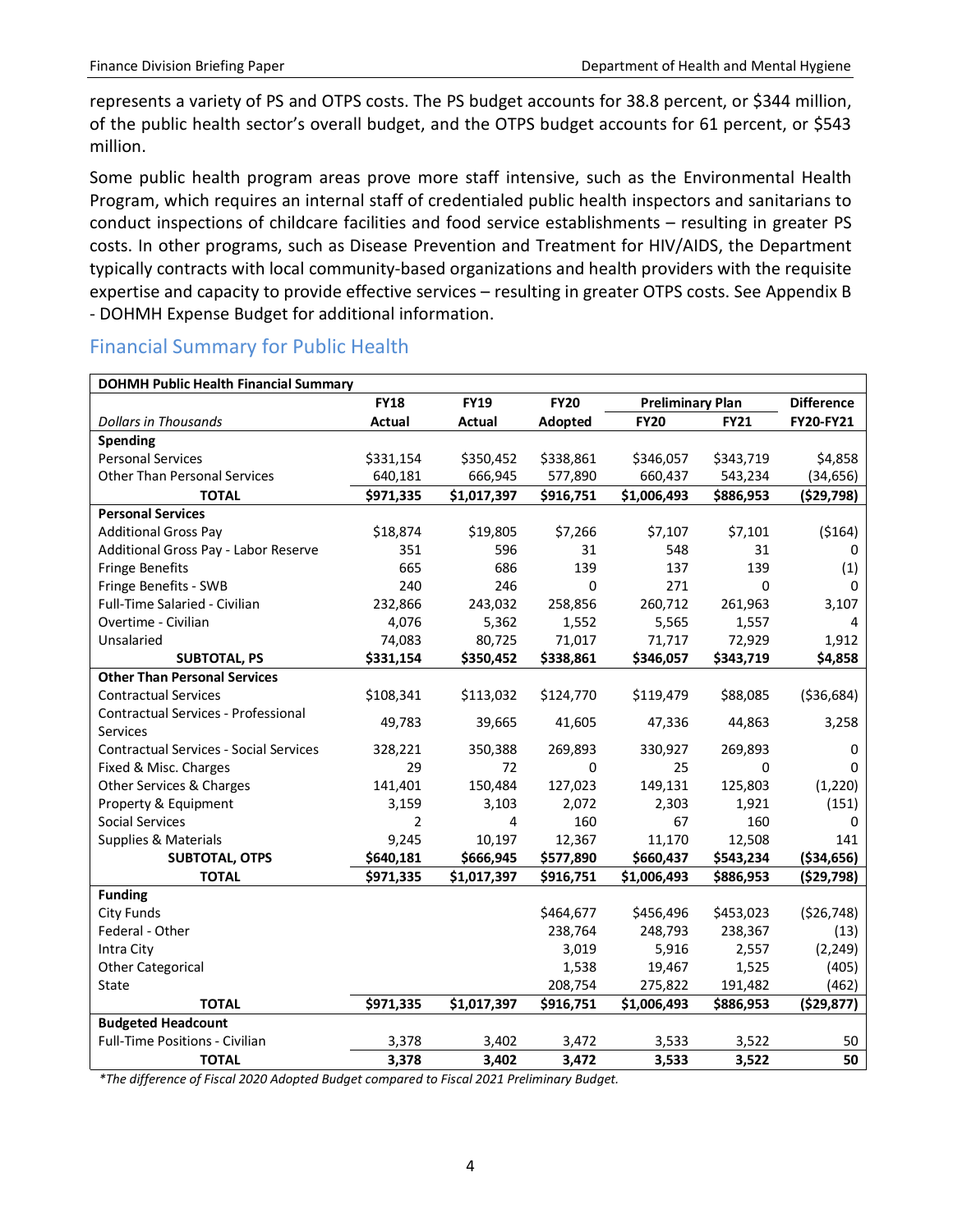The Department's Fiscal 2021 Preliminary Budget includes \$13 million in new needs for Fiscal 2020, growing to \$24 million in Fiscal 2021 since the Fiscal 2020 Adopted Budget. Other adjustments introduced since the Fiscal 2020 Adopted Budget include a decrease of \$3 million in Fiscal 2020 and an increase of nearly \$2 million in Fiscal 2021. This includes \$16.8 million in new needs and a \$50.8 million increase in other adjustments in the November 2019 Plan and \$68.2 million increase in other adjustments from the Fiscal 2021 Preliminary Budget. See Appendix A: DOHMH Budget Actions in the November and the Preliminary Plans for more information. Fluctuations in non-City grant funding, collective bargaining costs, and other technical adjustments contribute to the changes in DOHMH spending.

#### **New Needs**

- **Brooklyn Rapid Assessment and Response.** The November 2019 Plan included \$457,600 to DOHMH in Fiscal 2020 and \$1.1 million in Fiscal 2021 and in the outyears to increase the capacity of the Brooklyn Neighborhood Action Center. Neighborhood Health Action Centers, which DOHMH operates in Brownsville, East Harlem, and Tremont, provide a variety of resources and programs to serve residents' health needs.
- **Crisis Prevention and Response.** The November 2019 Plan allocates \$8.1 million in Fiscal 2020, and \$18.4 million in the outyears to support DOHMH's \$37 million investment to address serious mental illness. In 2019, the City voted to close Rikers Island Detention Center. Part of this agreement was the expansion of services for seriously mentally ill. DOHMH increased its budget to include funding for additional HEAT teams to address frequent 911 calls, additional co-respond teams in the 25<sup>th</sup> and 47<sup>th</sup> precincts, increased number of mobile crisis teams and create a network of local organizations to provide community based mental health assistance to individual's post-psychiatric hospitalization.
- **Indirect Cost Rate Initiative.** The November 2019 Plan allocates \$4.7 million to support indirect cost rates for human service providers.

#### **Other Adjustments**

• **Comprehensive HIV Prevention Programs PS.** Due to underspending in PS, there was a shift to OTPS. Funding of \$1.9 million was redirected to purchase condoms and conduct social marketing activities on a one-time basis.

### <span id="page-7-0"></span>Program Areas

The graph below identifies the Fiscal 2021 Public Health funding by program area, as of the Fiscal 2021 Preliminary Budget. Public health funding spans numerous program areas, including the Center for Health Equity, Disease Prevention and Treatment, HIV/AIDS Prevention and Treatment, Emergency Preparedness and Response, Environmental Disease and Injury Prevention, Environmental Health, Epidemiology, Family and Child Health (excluding Early Intervention), Prevention and Primary Care, and the World Trade Center Health Program.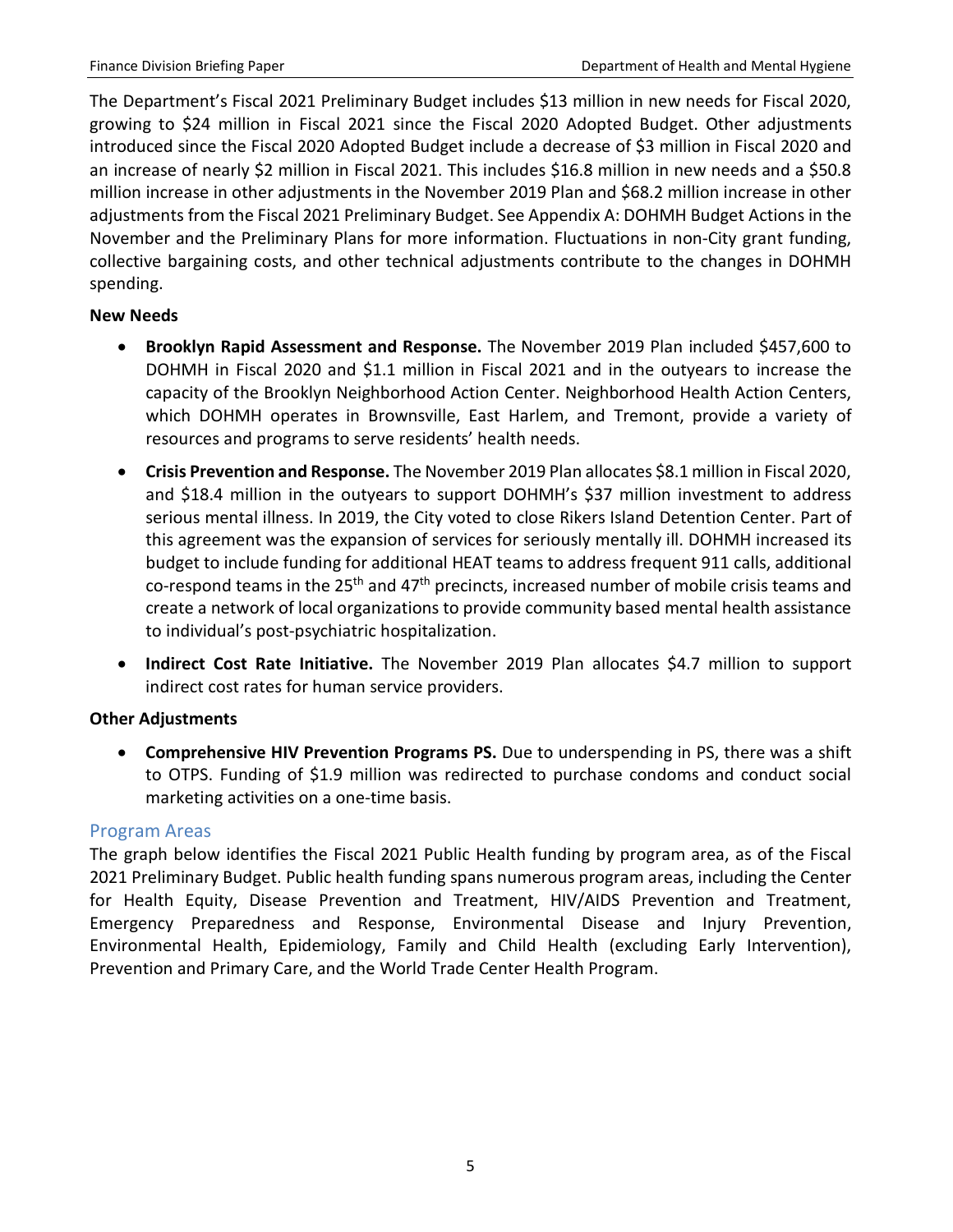**Figure 4: Public Health Funding by Program ('000s)**



Nearly every program area in the Fiscal 2021 Preliminary Budget experienced a net decrease in funding when compared to the Fiscal 2020 Adopted Budget. Disease Prevention and Treatment experienced the largest net decrease at \$14.9 million, followed by Prevention and Primary Care at \$7.9 million, Environmental Health at \$5.9 million and Family and Child Health at \$5.3 million. Emergency Preparedness and Responds experienced an increase of \$3.8 million. The Adopted Budget includes the City Council's discretionary funding, grouped into the administrative program areas, but the Fiscal 2021 Preliminary Budget does not include this funding – contributing to the decreases. See Appendix C: Financial Summary for additional information.

#### <span id="page-8-0"></span>Funding Sources

The graph below depicts the Fiscal 2021 Public Health funding, as of the Fiscal 2021 Preliminary Budget, by source. CTL accounts for 51 percent of planned Fiscal 2021 funding at \$453 million. Federal funding constitutes the second largest source of funding at 27 percent or \$238.4 million. State funding is the third largest source of public health funding, representing 22 percent of the Budget at \$191.5 million. In past years, the State's Public Health Local Assistance provision, also known as the General Public Health Work Program and commonly referred to as Article 6 matching grants, provided the majority of this funding. Article 6 of the State's Public Health Law provides matching aid to localities for the local provision of specified public health services. In Fiscal 2020, the State reduced the reimbursement rate from 36 percent to 20 percent reducing the revenue to the Department by \$59 million. See Appendix C: Financial Summary for additional information.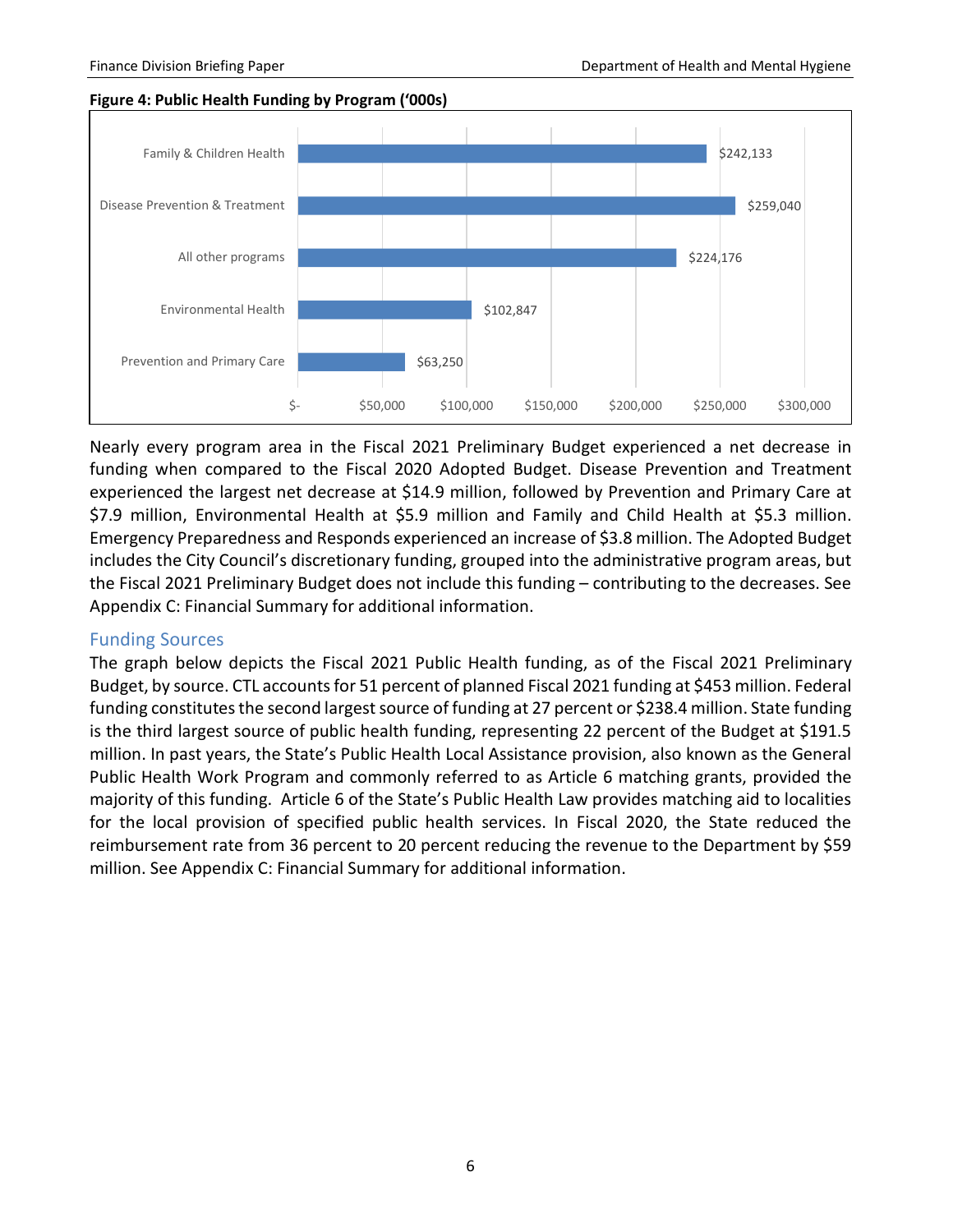#### **Figure 5: Public Health Funding by Source**



#### <span id="page-9-0"></span>**Headcount**

The Preliminary Plan increased the Department headcount by a net 230 positions in Fiscal 2021 for a total city-funded headcount of 5,059 positions. The Plan increases the headcount in the Mental Hygiene sector by 60 positions, the Public Health Sector by 50 positions, and General Administration gained 120 positions. The following graph shows the Department's headcount broken down by Public Health, Mental Hygiene, Early Intervention and General Administration.



**Figure 6: DOHMH Headcount**

DOHMH's headcount had increased by nearly 1,000 positions between Fiscal 2014 and Fiscal 2020. The following graph depicts the Fiscal 2021 headcount by Public Health program area, as of the Fiscal 2021 Preliminary Budget.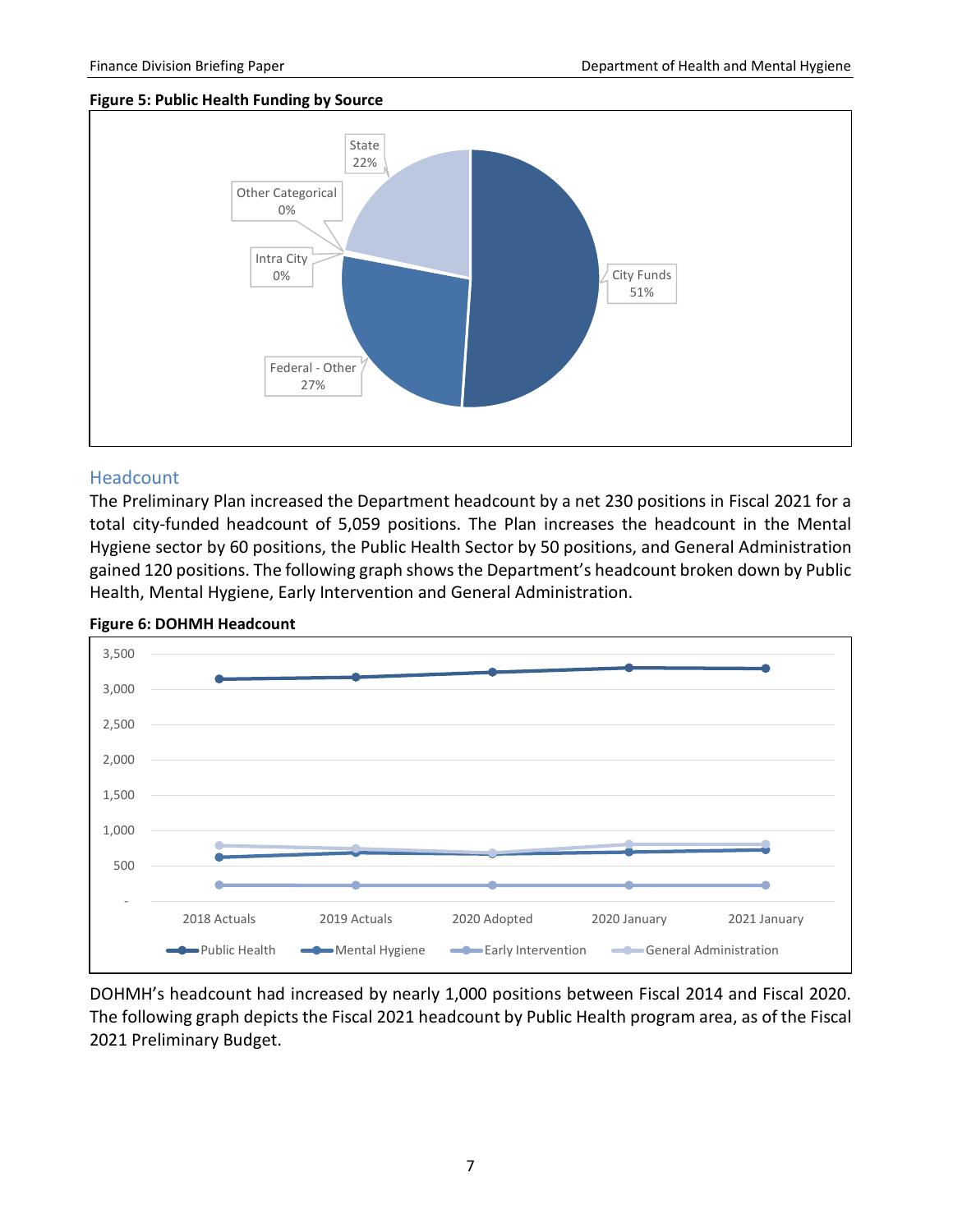#### **Figure 7: Public Health Headcount by Program Area**



# <span id="page-10-0"></span>The Fiscal 2020 Current Modified Budget

Regarding the current fiscal year, DOHMH's Fiscal 2020 Budget, stands at \$1.8 billion – a net increase of \$122.4 million since June 2019. This includes the \$13.3 million in new needs and \$40.3 million in other adjustments funding added in the November 2019 Plan, as well as the \$68.8 million in other adjustments from the Fiscal 2021 Preliminary Budget. The Department's Fiscal 2020 Adopted Budget totaled \$1.6 billion. City funds increased by \$10 million since adoption, other categorical funding increased by \$18.7 million, federal funding added \$2.7 million, State funding provided \$89.4 million, and intra-city funding added \$4.6 million – for a total non-City funding addition of \$112.4 million in Fiscal 2020. See Appendix A: DOHMH Budget Actions in the November and the Preliminary Plans for additional information.

The Department modifies its budget over the course of the fiscal year as it receives federal and State grant funding, and – because this non-City funding varies each year – the headcount and dollars are not baselined in the Adopted Budget. The \$122.4 million midyear increase in the Fiscal 2021 Preliminary Budget is typical for the Department.

Financial Plan headcount adjustments in the Fiscal 2021 Preliminary Budget led to a net increase of 211 City-funded full-time positions in Fiscal 2020, for a total headcount of 5,040 positions in the current fiscal year.

### <span id="page-10-1"></span>Fiscal 2020-2021 State Executive Budget

The New York State Department of Health (DOH) manages comprehensive healthcare and long-term care coverage for low- and middle-income individuals and families through the Medicaid, Child Health Plus (CHP), and Elderly Pharmaceutical Insurance Coverage (EPIC) programs. In addition to health insurance programs, DOH supervises public health activities throughout the State and operates and regulates healthcare facilities.

New York's Medicaid program remains the Country's largest payer of healthcare and long-term care. More than six million individuals receive Medicaid-eligible services through a network of more than 80,000 healthcare providers and 75 managed care plans. In State Fiscal Year 2019 Medicaid began facing a deficit, which added to the \$6 billion budget gap faced by the State in Fiscal 2021. In the State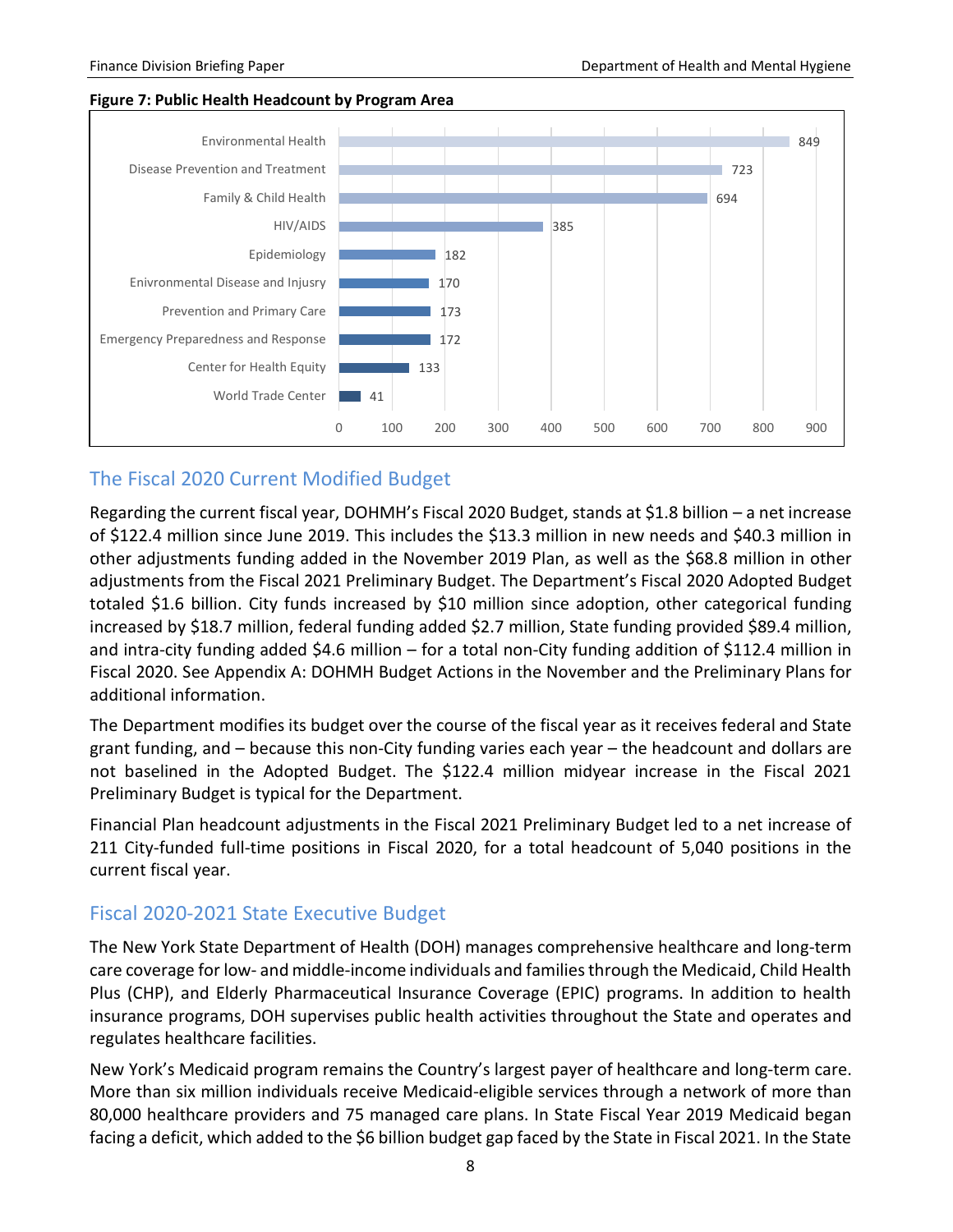Executive Budget, the governor announced that there would be a \$2 billion Medicaid gap for State Fiscal 2021. The first step in closing the gap was an across the board one percent cut to Medicaid spending that will go into effect retroactively to January 1, 2020 and continue into the outyears. Second, the governor re-convened the Medicaid Redesign Team (MRT) and tasked them with the responsibility of finding \$2.5 billion in savings.

Lastly, the Governor created a financial incentive to control the rising cost of Medicaid by shifting the costs back to localities. The State provided three scenarios for localities. First, localities within the two percent property tax growth cap and within the three percent Medicaid growth cap would not be required to pay anything additional to the State. Second, localities within the two percent property tax growth cap but exceeding the three percent Medicaid growth cap would only be required to pay the State for the growth amount in excess of the three percent cap. Thirdly, and the scenario NYC falls into, localities exceeding both the two percent property growth cap and the three percent Medicaid growth cap will be required to pay for all growth amounts over the prior year expenditures. The NYC Office of Management and Budget (OMB) anticipatesthat the local share will be \$518 million in Fiscal 2021. In addition, the State is no longer paying localities for the Federal Medical Assistance Percentage (FMAP). This would lead to an additional cost to the City of \$587 million in Fiscal 2021. The total cost to the City for the State Medicaid changes will amount to \$1.1 billion in Fiscal 2021 and will continue to compound each year.

The 30-day state amendment clarified the language around the localities percentages. The amendment changed the rate for each locality to be based on the localities rate of Medicaid growth for Fiscal 2020. In Fiscal 2019, the City's Medicaid growth was seven percent and OMB anticipates that the rate of growth will remain the same in Fiscal 2020, if not increase. Besides tying the growth rate to the Fiscal 2020 rate, the changes in the 30-day state amendments don't apply to the City.

In addition, the State Executive Budget added a new \$8 billion 1115 Medicaid waiver that is intended to improve health outcomes and patient experiences, improve efficiency of delivery systems by addressing social determinants of health, and incentivize MCOs and providers through value-based care and building new workflows. The \$8 billion will be broken up into: \$5 billion in Value Driving Entities, \$1 billion for workforce development, \$1.5 billion Developing Social Determinants of Health Networks, and \$500 million in Interim Access Assurance Fund (supporting distressed hospitals).

The State Executive Budget also includes \$14.2 million in funding to counter the loss of the Title X funding after the federal government implemented a gag rule on reproductive health providers providing information on abortions. The budget also includes \$8 million to improve maternal health outcomes and continue to review each maternal death in New York State. The State Executive Budget also proposed legislation to reauthorize the Health Care Reform Act (HCRA), regulated prescription drug pricing and create tobacco control policies.

# <span id="page-11-0"></span>Revenue Budget

In addition to State and federal grants, the Department generates a modest amount of revenue, with \$29.5 million planned for Fiscal 2021. The largest sources of revenue include birth and death certificates at \$9 million, or 30.5 percent, restaurants and vendors' licenses and permits at \$8.8 million, or 29.9 percent, pest control fees at \$3.7 million, or 12.5 percent and death disposition permits at \$2.1 million, or 7.1 percent. In addition to these miscellaneous revenue sources, the Office of Administration Trials and Hearings (OATH) collects revenue from DOHMH tribunal fines. Challenges to Notices of Violations that pertain to the City's Health Code and other public health-related laws fall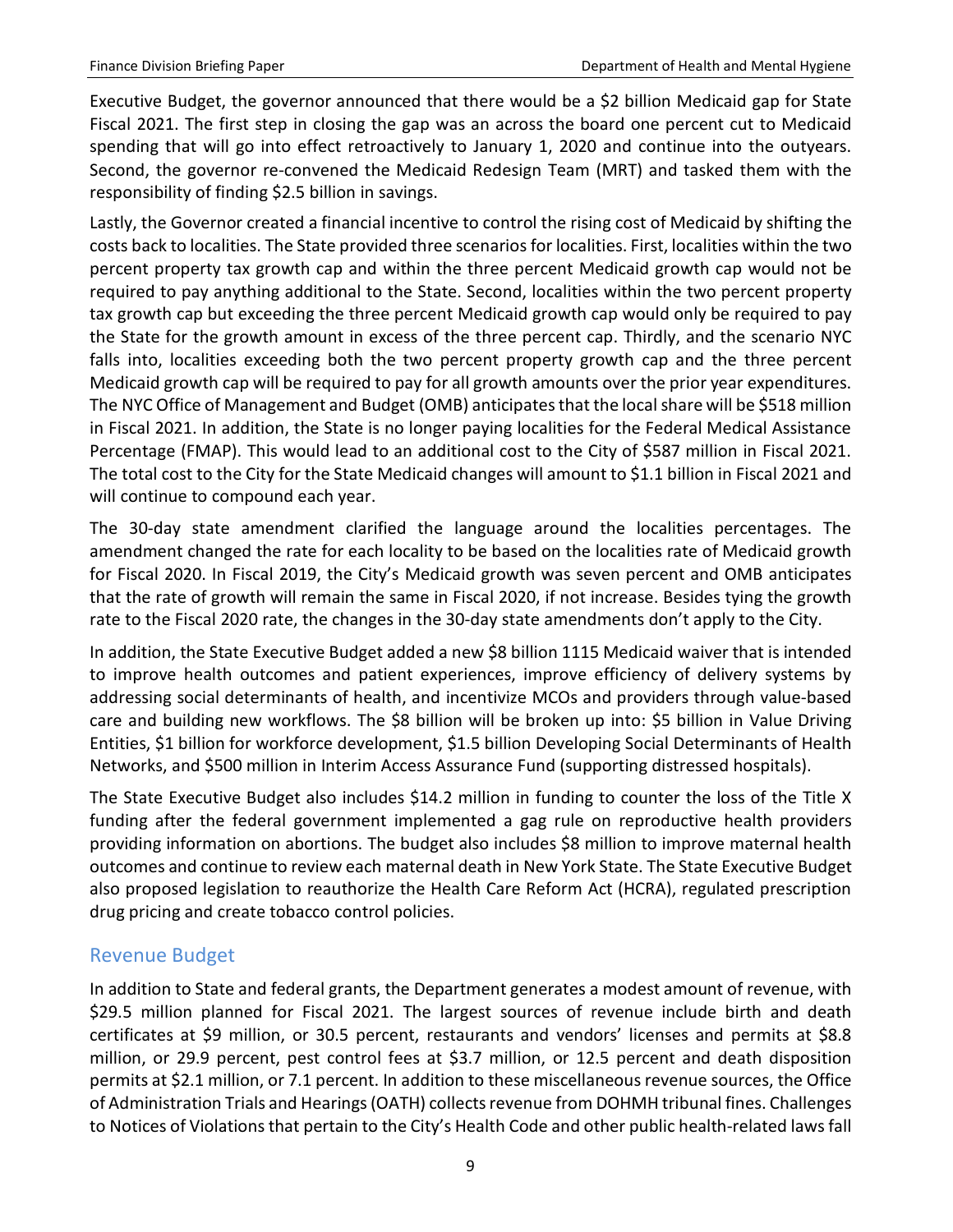under the Office's Health Hearings Unit. The following graph shows the Department's Fiscal 2021 revenue sources.





# <span id="page-12-0"></span>Contract Budget

The New York City Charter mandates the preparation of a contract budget in order to identify expenditures for contractual services – defined as any technical, consultant, or personal service provided to the City by means of a contract. The Administration prepares a contract budget – a subset of the OTPS portion of the City's expense budget – twice each fiscal year. In January, the Administration prepares the contract budget with departmental estimates, and in late April, it submits the contract budget to the City Council with the executive budget. The following graph shows the Department's Fiscal 2021 contract budget broken down by category.

#### **Figure 9: DOHMH Contract Budget**



The City's Contract Budget, as proposed, totals \$16.9 billion in Fiscal 2021 and includes 17,873 contracts. The Department's Fiscal 2021 Contract Budget totals \$855 million and includes 1,249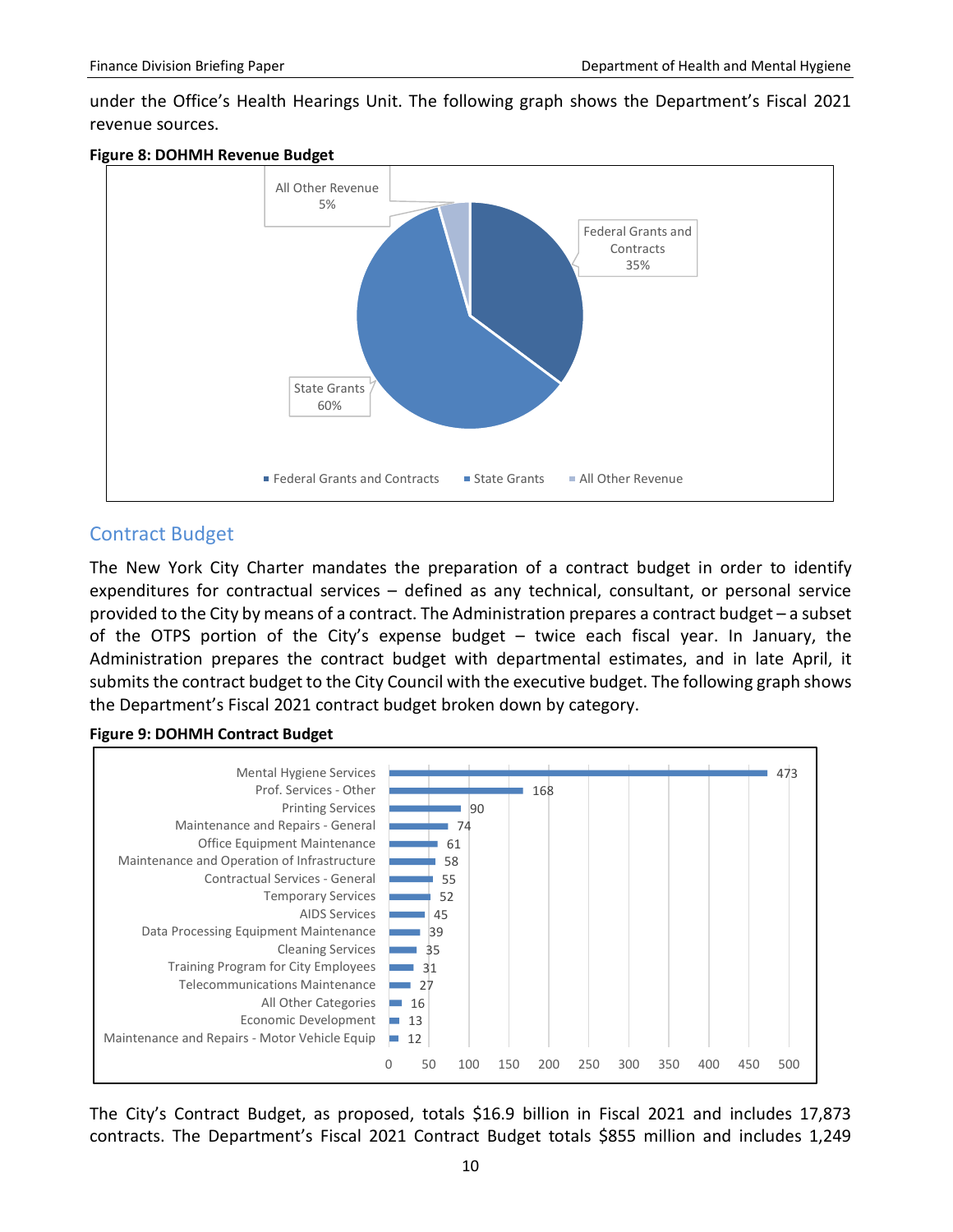contracts. Contracts for mental hygiene services total \$626 million, representing 73 percent of the Department's total spending on contracts. Contracts for AIDS services represent the second largest source of DOHMH contract spending at \$83.1 million, or approximately 10 percent of the total. See Appendix D: Contract Budget for additional information.

# <span id="page-13-0"></span>Council Initiatives

The Health Services initiatives funded by the Council in Fiscal 2020 demonstrate the Council's commitment to reducing health disparities and to promoting health equity throughout the five boroughs. The initiatives support a spectrum of health services and programs delivered in a culturally and linguistically responsive manner to our most vulnerable and marginalized citizens, including children living in medically underserved communities and immigrants lacking access to healthcare services.

The Department's Fiscal 2020 Budget includes approximately \$48.2 million in City Council discretionary funding, including \$26.2 million for public health initiatives, \$19.6 million for mental health initiatives, and \$4.8 million for local and other initiatives. City Council discretionary funding accounts for approximately two percent of the Department's \$1.6 billion Fiscal 2020 budget.

Major investments in Fiscal 2020 include \$7.7 million for Ending the Epidemic, a statewide plan to reduce the number of new HIV infections annually from 3,000 incidents to 750 incidents and, subsequently, to end the AIDS epidemic in New York by 2021. The programs and services funded under this initiative address various unmet needs in the HIV/AIDS community, including HIV prevention and literacy for seniors and HIV prevention and education for communities of color. Additional funding supports efforts to combat the spread of Hepatitis B/C and HIV as passed through intravenous drug use.

The following section describes each public health Council initiative funded in Fiscal 2020.

**Access Health.** The \$3 million allocation enables culturally and linguistically competent communitybased organizations in all five boroughs to conduct outreach and education efforts regarding healthcare access and coverage, including: issues pertaining to Medicare, Medicaid, the Pregnant Women/Prenatal Care Assistance Program (PCAP), the Family Planning Extension Program (FPEP), the AIDS Drug Assistance Program (ADAP), the Children's Health Insurance Program (CHIP) and an additional \$500,000 was added in Fiscal 2020 to reinstate the Managed Care Consumer Assistance Program (MCCAP).

**Beating Hearts.** The \$350,000 allocation provides automated external defibrillators (AEDs) to non-profit organizations that primarily serve youth and aging L

| <b>FY20 Council Changes at Adoption</b> |          |  |  |  |  |  |  |
|-----------------------------------------|----------|--|--|--|--|--|--|
| Dollars in Thousands                    |          |  |  |  |  |  |  |
| <b>Council Initiatives</b>              |          |  |  |  |  |  |  |
| <b>Access Health Initiative</b>         | \$3,000  |  |  |  |  |  |  |
| <b>Beating Hearts</b>                   | 350      |  |  |  |  |  |  |
| <b>Cancer Services</b>                  | 600      |  |  |  |  |  |  |
| <b>Child Health and Wellness</b>        | 646      |  |  |  |  |  |  |
| Dedicated Contraceptive Fund            | 781      |  |  |  |  |  |  |
| Ending the Epidemic                     | 7,735    |  |  |  |  |  |  |
| HIV/AIDS Faith Based Initiative         | 1,131    |  |  |  |  |  |  |
| Immigrant Health Initiative             | 1,565    |  |  |  |  |  |  |
| Maternal and Child Health Services      | 2,193    |  |  |  |  |  |  |
| <b>Public Health Funding Backfill</b>   | 5,155    |  |  |  |  |  |  |
| Reproductive and Sexual Health Services | 445      |  |  |  |  |  |  |
| <b>Trans Equity Programs</b>            | 1,175    |  |  |  |  |  |  |
| Viral Hepatitis Prevention              | 1,924    |  |  |  |  |  |  |
| <b>Subtotal</b>                         | \$26,699 |  |  |  |  |  |  |
| Mental Health Initiatives               | 19,348   |  |  |  |  |  |  |
| Local Initiatives                       | 2,193    |  |  |  |  |  |  |
| <b>TOTAL</b>                            | \$48,240 |  |  |  |  |  |  |

populations. An AED is a portable device that delivers an electric shock through the chest to the heart, stopping an irregular heart rhythm and allowing a normal rhythm to resume following sudden cardiac arrest.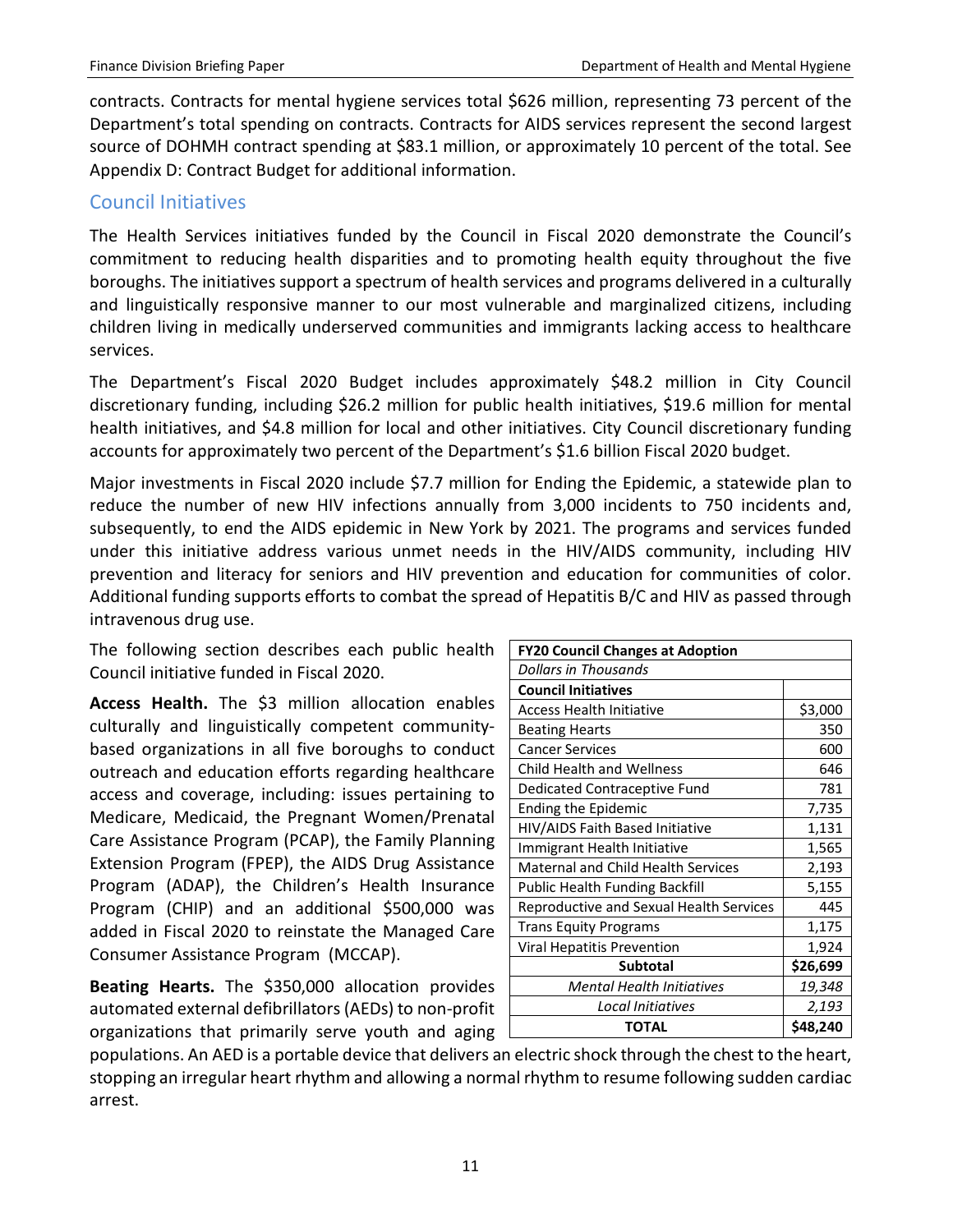**Cancer Services.** The \$600,000 allocation supports various education and supportive services for breast, colon and ovarian cancer.

**Child Health and Wellness.** The \$646,000 allocation supports child health and wellness through various programs and services, including obesity prevention and nutrition education programs, oral health services, and asthma screening, education, and care coordination projects.

**Dedicated Contraceptive Fund.** The \$781,000 allocation supports provider's access to contraception, including Long-Acting Reversible Contraception (LARC) and trainings, patient counseling and care, or the purchasing of non-LARC contraceptives.

**Ending the Epidemic.** The \$7.74 million allocation supports prevention, education, outreach, and support services that align with the Ending the Epidemic (ETE) framework and serve special populations, including seniors, communities of color, and people with mental health and/or substance abuse disorders. ETE, a statewide plan to decrease new HIV infections to 750 by the year 2021, strives to identify diagnosed and undiagnosed HIV-positive New Yorkers and connect them to healthcare and medication, including Pre-Exposure Prophylaxis (PrEP) and Post-Exposure Prophylaxis (PEP).

**HIV/AIDS Faith Based Initiative.** The \$1.1 million allocation supports HIV/AIDS prevention, education, outreach, advocacy, and support services in local religious institutions and community-based organizations that engage vulnerable populations.

**Immigrant Health Initiative.** The \$1.6 million supports programs that decrease health disparities among foreign-born New Yorkers by: improving access to health care, addressing cultural and language barriers, and targeting resources and interventions. The initiative will also support mental health services for vulnerable immigrants.

**Maternal and Child Health Services.** The \$2.2 million allocation supports a range of maternal and child health services that aid expectant mothers and women of childbearing age by promoting women's health before, during, and after pregnancy. The services strive to improve maternal and child health outcomes and to reduce infant mortality rates and may include doula care or homevisiting programs.

**Reproductive and Sexual Health Services.** The \$445,000 allocation supports a range of reproductive and sexual health services, including treatment, prevention, and education on topics ranging from sexually transmitted infections and HIV/AIDS to teen pregnancy and healthy relationships. Additionally, the Speaker added \$250,000 to fund the Abortion Access Fund to support New Yorkers in being able to pay for and obtain abortions.

**Trans Equity Programs.** The \$1,175,000 supports a range of services to help empower the transgender and gender non-conforming community, including education programs, employment services, workforce development, healthcare navigation, legal guidance, community workshops, and academic research.

**Viral Hepatitis Prevention.** The \$1.9 million allocation supports a range of programs and services intended to combat the spread of Hepatitis B/C and HIV as passed through intravenous drug use. In addition to Hep B/C testing, services may include addiction treatment, care coordination, overdose prevention, mental health assessments, and sterile syringe access.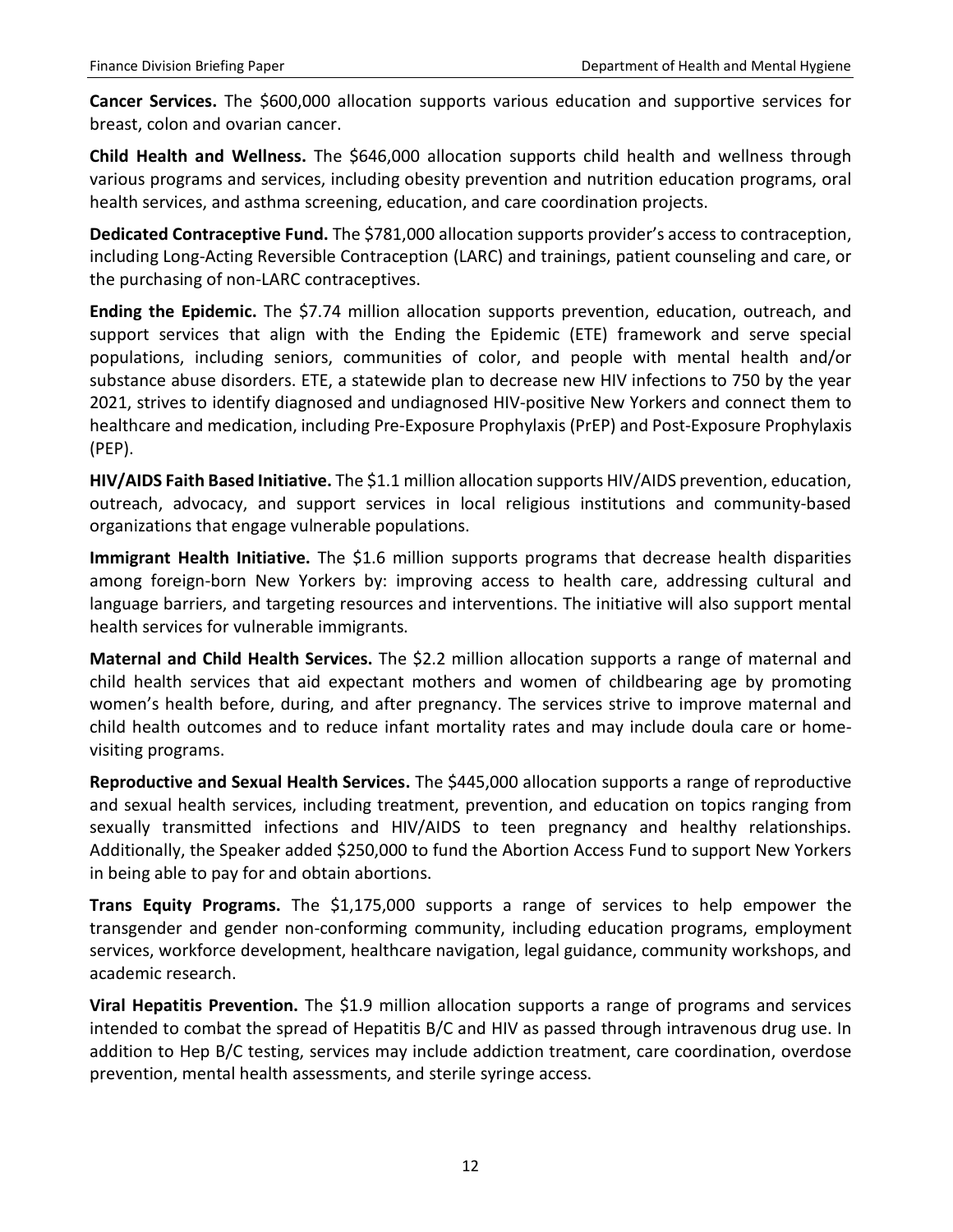#### <span id="page-15-0"></span>Program Areas

## <span id="page-15-1"></span>Center for Health Equity

The Center for Health Equity addresses health disparities in New York City's communities of color that cause an excess burden of ill health and premature mortality, including obesity, diabetes, and maternal mortality. Three principles drive the Center's work: (1) leveraging policy changes to better integrate primary care and public health and to serve the health needs of communities; (2) building inter-agency collaboration to address the root causes of health disparities; and (3) making services more accessible in neighborhoods with the worst health outcomes.

The Center supports the revitalization of the City's District Public Health Offices (DPHO) through the Health Action Center Initiative. The Health Action Centers target resources, programs, and attention to high-need neighborhoods in the South Bronx, East and Central Harlem, and North and Central Brooklyn in an effort to promote health equity. The Centers also support Take Care New York 2020 – the City's blueprint for promoting healthy childhoods, creating healthier neighborhoods, supporting healthy living, and increasing access to quality caregiving.

The Department has consolidated staff and funds from the Center for Health Equity and Prevention and Primary Care to form the new Center for Health Equity and Community Wellness (CHECW). This will be included in the release of the Fiscal 2021 Executive Budget. For Fiscal 2021 Preliminary budget, the two programs will be reported on separately.



#### **Figure 10: Center for Health Equity Budget Overview**

The above chart shows the Center for Health Equity's actual and planned spending and headcount as of the Fiscal 2021 Preliminary Budget. Funding in the current fiscal year increased by \$351,411, when compared to budget at adoption.

PS spending accounts for the majority (72 percent) of the Center's Fiscal 2021 Preliminary Budget funding of \$10.9 million, which supports 133 positions. The Preliminary Budget funding for Fiscal 2021 increased slightly to \$15.2 million from the amount of at adoption. However, funding increased by 13 percent in the current year. More than half of the increase in funding in the current fiscal year comes from a Federal Teenage Pregnancy Prevention program that added \$1.3 million. The Fiscal 2021 preliminary funding includes \$2.7 million in State Public Health Local Assistance funding.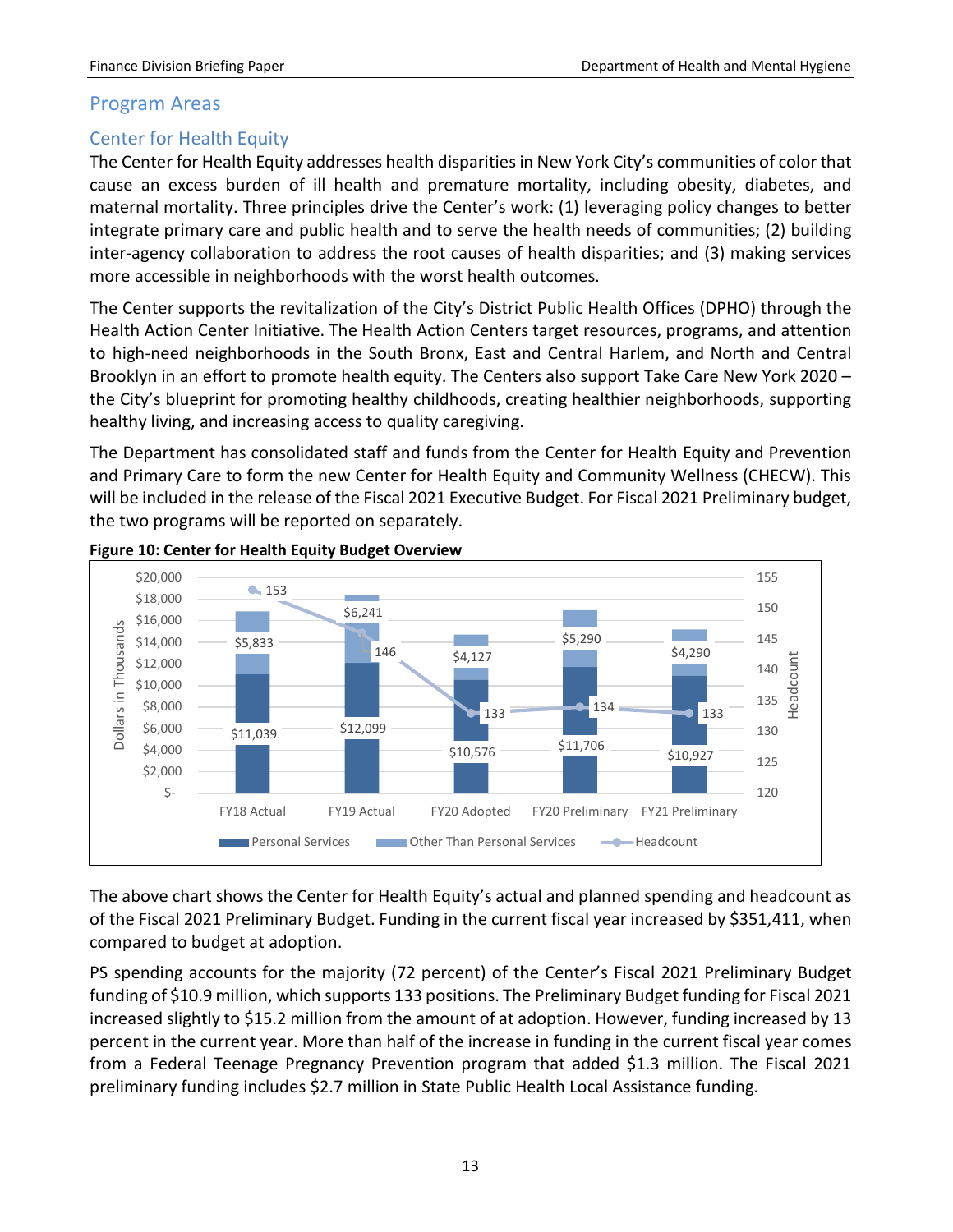Funding for Center for Health Equity's represents less than two percent of total public health spending in Fiscal 2021 and one percent of the Department's total budget. See Appendix E1: Center for Health Equity for more information.

### <span id="page-16-0"></span>Disease Prevention and Treatment

The Department's Disease Prevention and Treatment services safeguard the health of New Yorkers through the identification, surveillance, treatment, control, and prevention of infectious diseases and protect the health of citizens during emergencies. Communicable Diseases, HIV/AIDS, Immunization, Laboratories, Sexually Transmitted Diseases, and Tuberculosis Control comprise the Disease Prevention and Treatment program areas.



**Figure 11: Disease Prevention and Treatment- Budget Overview**

The above chart shows the Disease Prevention and Treatment actual and planned spending by program area as of the Fiscal 2021 Preliminary Budget. The Fiscal 2021 Preliminary Budget allocates \$259.1 million to Disease Prevention and Treatment, a decrease of nearly \$14.9 million, or five percent, when compared to the \$274 million Fiscal 2020 Adopted Budget, the majority of the reduction was in Administration.

Between the Fiscal 2020 Adopted Budget and Fiscal 2021 Preliminary Budget, the Disease Prevention and Treatment headcount decreased by 22 full-time City-funded positions. Overall, PS spending accounts 65 percent of Disease Control and Prevention funding in Fiscal 2021 at \$90.6 million and the funding supports 1,108 positions. See Appendix E2: Disease Prevention and Treatment for additional information.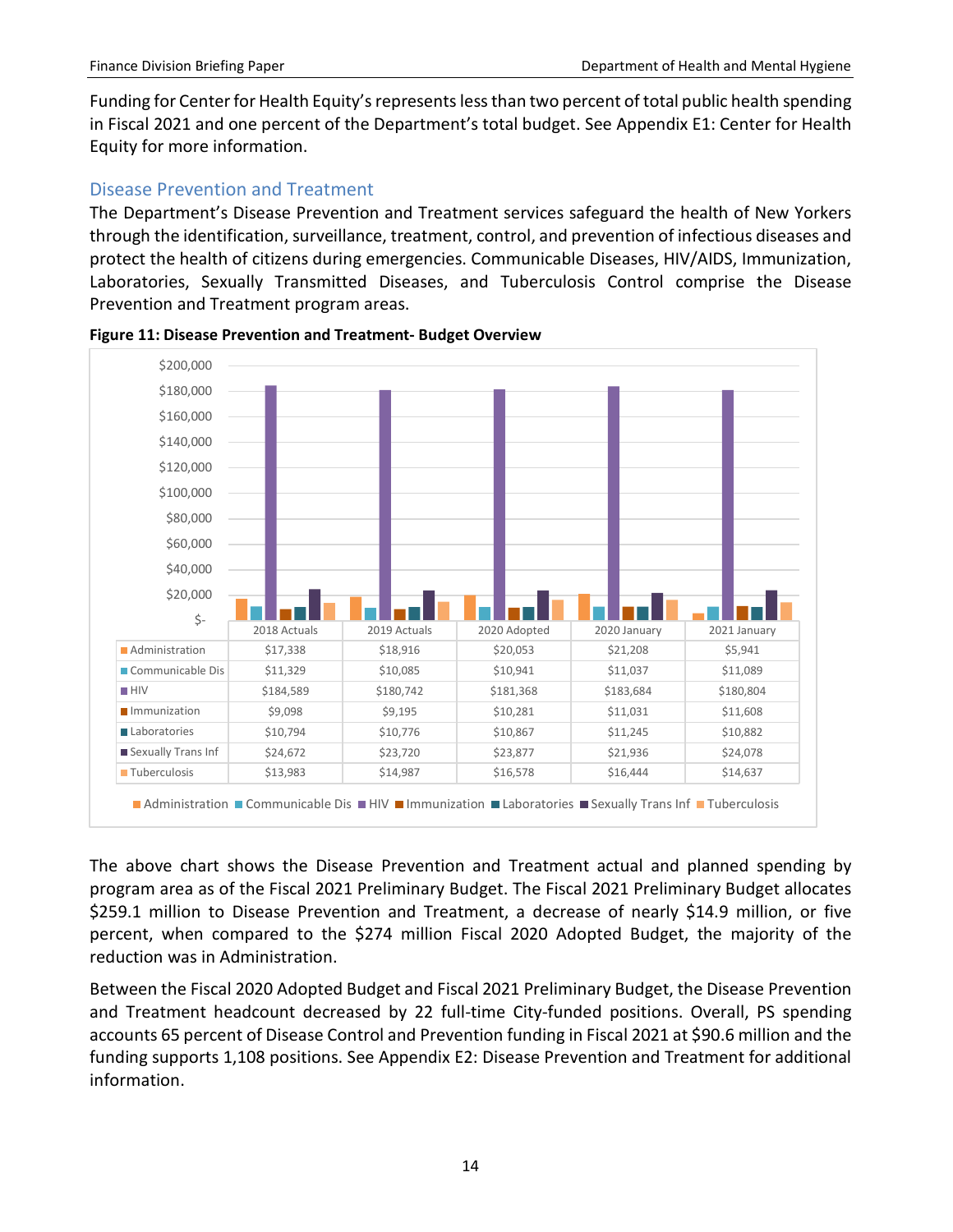

**Figure 12: Disease Prevention and Treatment- Budget Overview excluding HIV/AIDS**

The above chart shows the Disease Prevention and Treatment, excluding HIV/AIDS funding, actual and planned spending by program area as of the Fiscal 2021 Preliminary Budget. The Fiscal 2021 Preliminary Budget allocates \$78.2 million to Disease Prevention and Treatment, a decrease of nearly \$14.4 million, or 18.4 percent, when compared to the \$92.6 million Fiscal 2020 Adopted Budget. The \$12.7 million reduction in City funding for Disease Prevention and Treatment Administration drove the decrease.

Between the Fiscal 2020 Adopted Budget and Fiscal 2021 Preliminary Budget, the Disease Prevention and Treatment headcount decreased by 11 full-time City-funded positions. Overall, PS spending accounts 74 percent of Disease Control and Prevention funding in Fiscal 2021 at \$58 million and the funding supports 723 positions. See Appendix E2: Disease Prevention and Treatment for additional information.

**The Department's Bureau of HIV/AIDS** aims to control the HIV epidemic and minimize its impact on New Yorkers by preventing new HIV infections. The Department promotes HIV testing, conducts HIV/AIDS surveillance, monitors trends in the HIV epidemic, allocates prevention resources within DOHMH and NYC communities, and promotes access to medical care, treatment, and support of HIVinfected persons. The Bureau participates in community planning through the New York City HIV Prevention Planning Group and the HIV Planning Council and oversees contracts for HIV prevention, care, and housing in the City. New York City remains the epicenter of HIV/AIDS in the United States, with nearly 120,000 New Yorkers living with the infection.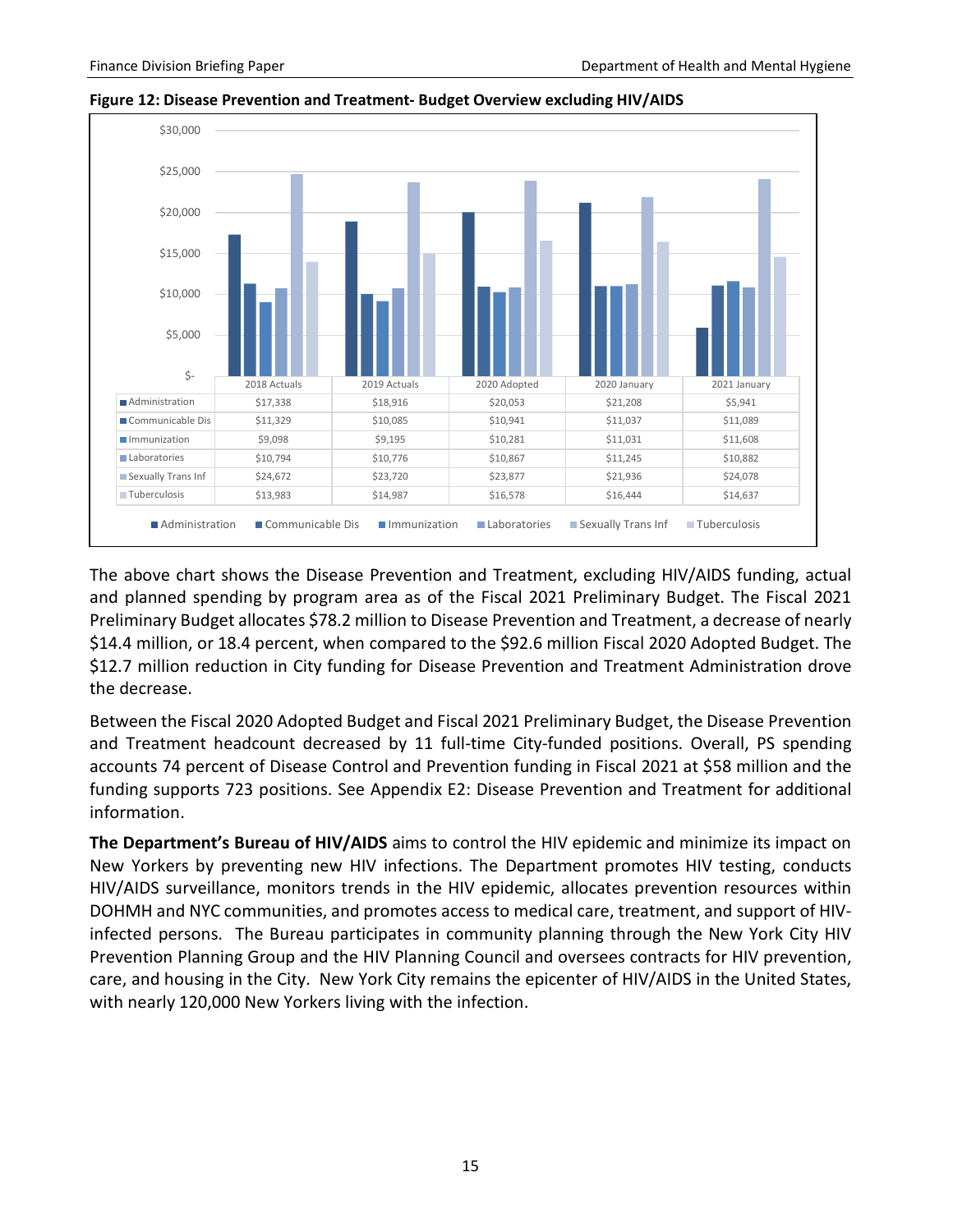#### **Figure 13: HIV/AIDS – Budget Overview**



The above chart shows the HIV/AIDS actual and planned spending and headcount as of the Fiscal 2021 Preliminary Budget. The Budget allocates \$180.8 million to HIV/AIDS Prevention and Treatment, a decrease of little over \$500,000, or less than one percent, when compared to the Fiscal 2020 Adopted Budget. A reduction in federal aid drove this decrease. Funding in the current fiscal year, however, increased by \$2.3 million or one percent, when compared to the budget at adoption, to \$183 million.

The Fiscal 2021 Preliminary Budget also decreases the HIV/AIDS Prevention and Treatment headcount by 11 full-time City-funded positions. OTPS spending represents the majority (82 percent) of HIV/AIDS Fiscal 2021 funding at \$148 million. HIV/AIDS funding represents approximately 20.4 percent of all public health spending and 11.3 percent of the Department's total budget. See Appendix E3: Disease Prevention and Treatment: HIV/AIDS for additional information.



**Figure 14: HIV/AIDS Funding By Source**

The above chart breaks down the HIV/AIDS Prevention and Treatment funding by source. Federal funding represents 85 percent of the program area's Fiscal 2021 Budget at \$153.2 million. CTL provides 13 percent of the funding at \$23 million, and the State contributes the remaining three percent, \$4.5 million. The Fiscal 2021 Preliminary Budget includes \$31.6 million in federal funding for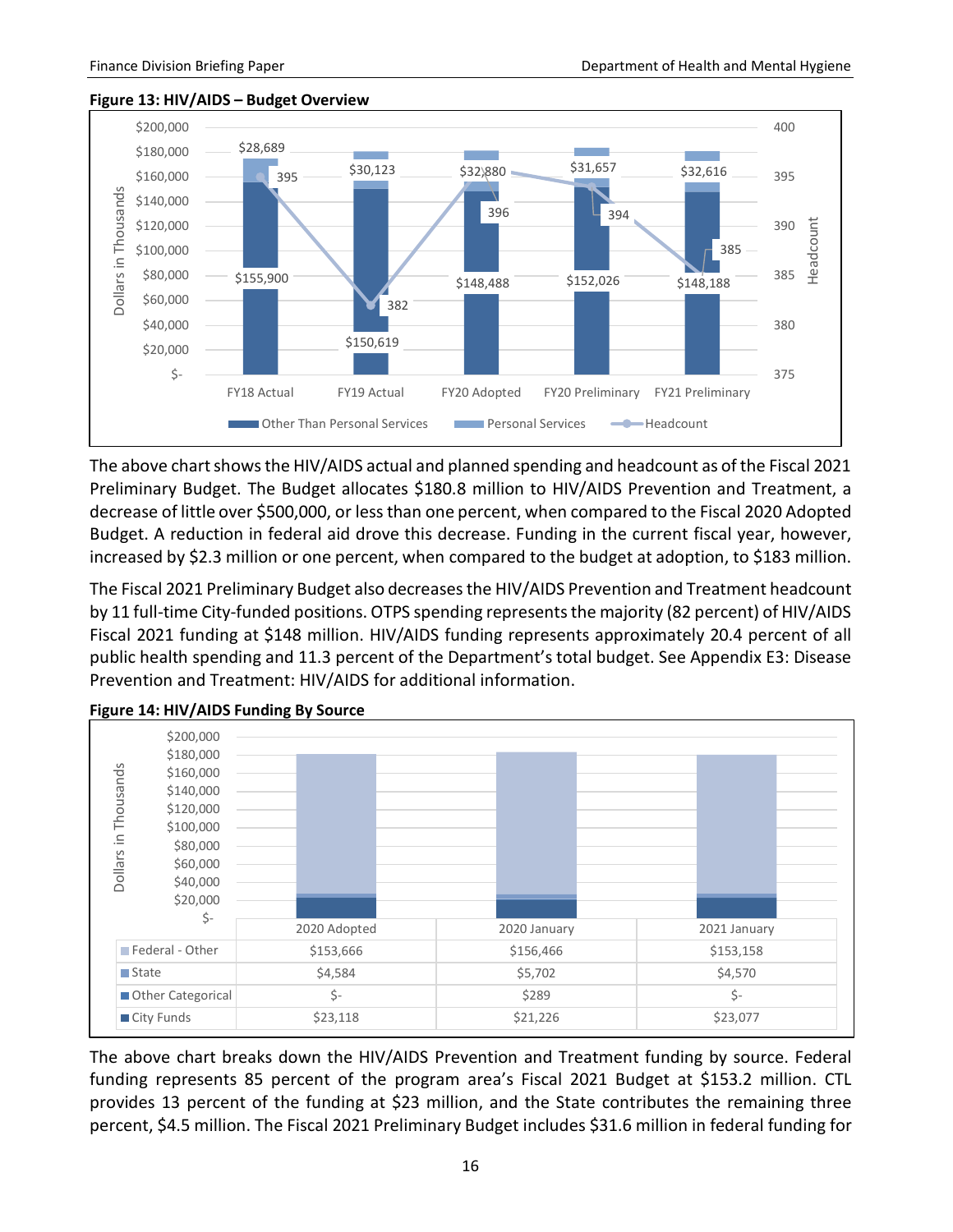AIDS Prevention Surveillance, \$92.1 million for Ryan White HIV Emergency Relief, \$22.3 million for Housing Opportunities for People with AIDS (HOPWA), and \$1.1 million for non-governmental HIV prevention activities. The Bureau of HIV/AIDS also receives \$4.3 million in State Public Health Local Assistance funding.

In June 2014, Governor Andrew Cuomo announced a three-point plan to end the AIDS epidemic in New York State by the year 2021 – the first pledge of its kind in the country. An Ending the Epidemic Take Force was charged with advising the New York State Department of Health on strategies to achieve the goals outlined in the Governor's plan. The plan aims to reduce new HIV infections and to improve the health of all HIV-infected New Yorkers by identifying persons with HIV, linking and retaining persons diagnosed with HIV in healthcare, and facilitating access to pre-Exposure Prophylaxis (PrEP) for high-risk persons in order to keep them HIV negative. The Fiscal 2020-2021 State Executive Budget continues the \$200 million multi-year commitment towards the prevention and care for individuals with HIV/AIDS.

|                                                                                                         |             | Actual      |             |             | Target      | 4-Month Actual |             |
|---------------------------------------------------------------------------------------------------------|-------------|-------------|-------------|-------------|-------------|----------------|-------------|
| <b>Performance Indicators</b>                                                                           | <b>FY17</b> | <b>FY18</b> | <b>FY19</b> | <b>FY20</b> | <b>FY21</b> | <b>FY19</b>    | <b>FY20</b> |
| New HIV diagnoses (CY Preliminary)                                                                      | 2,279       | 2.157       | 1.917       | ◡           | ◡           | 494            | 430         |
| Patients enrolled in Ryan White with<br>current antiretroviral (ARV) prescription at<br>last assessment | 90.10%      | 95.60%      | 96.10%      | 94.00%      | 96.00%      | 94.90%         | 96.00%      |
| Male condoms distributed (000)                                                                          | 35.220      | 20.917      | 19.076      | 34.045      | 25.000      | 6,577          | 9,356       |

The annual number of new HIV diagnoses in New York City has reached an all-time low under New York's Ending the Epidemic initiative. The Department has seen even greater reduction in new diagnoses with its prevention strategy, #PlaySure – launched on December 1st, 2016, World AIDS Day – which promotes the use of condoms in combination with other biomedical prevention strategies like pre- and post-exposure prophylaxis for HIV negative individuals, as well as effective antiretroviral therapy for people living with HIV.



**Figure 15: New HIV Diagnoses and Syphilis Cases in NYC FY11-FY19**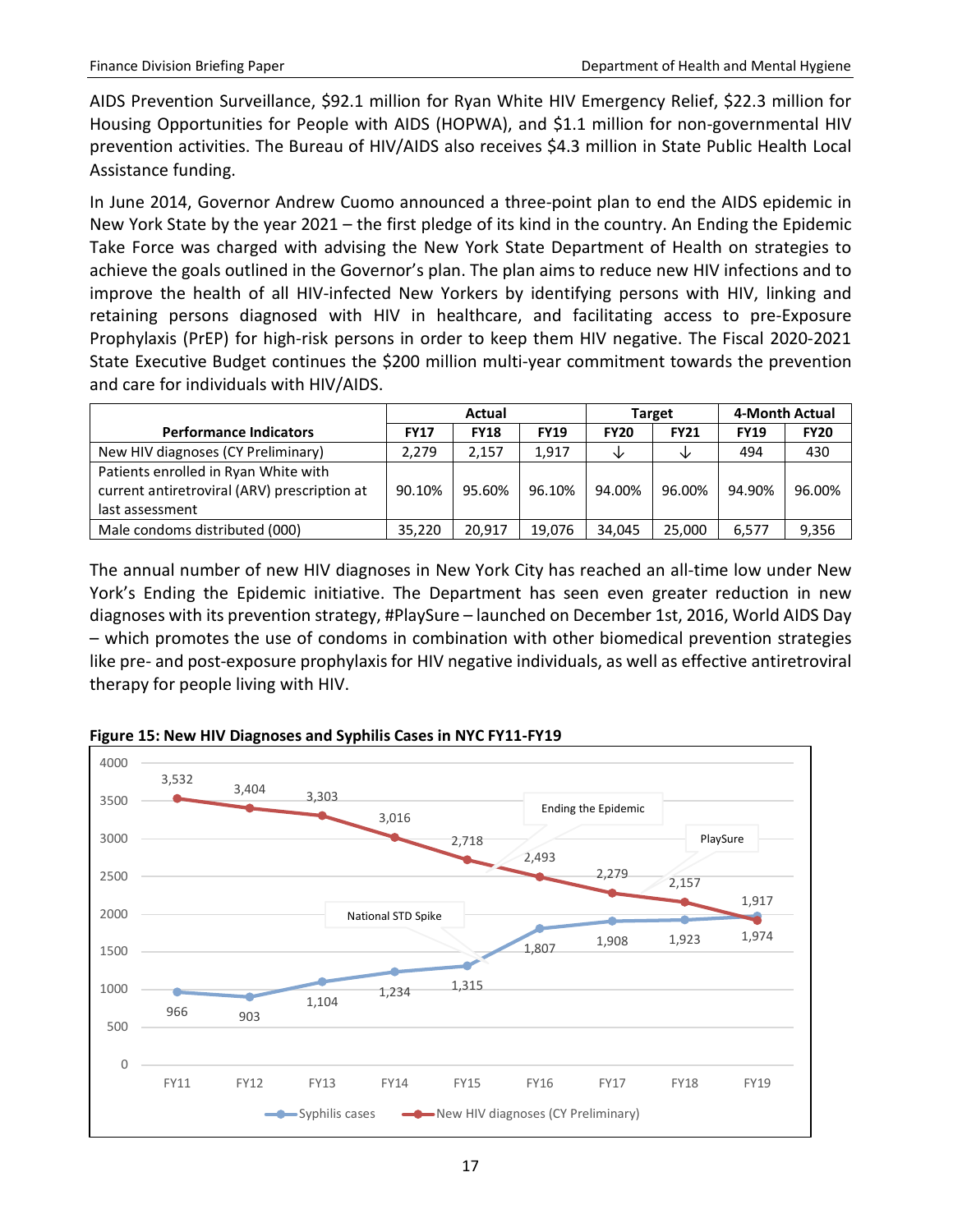The Department monitors and assesses its ability to reduce new cases of HIV and other sexually transmitted diseases. The above graph shows the number of new HIV diagnoses and syphilis cases in NYC from Fiscal 2011 to Fiscal 2019. The number of new HIV diagnoses decreased by 240 diagnoses, or 11 percent, between Fiscal 2018 and Fiscal 2019 to 1,917 diagnoses. This represents a 29 percent decrease when compared to the number of Fiscal 2015 diagnoses.

The NYC Condom Availability Program distributes condoms to more than 3,500 venues, including Neighborhood Health Action Centers and traditional and non-traditional community sites citywide. The number of male condoms distributed during the first four months of Fiscal 2020 increased by 29 percent compared to the same period last year.

|                               |       | Actual |             |             | <b>Target</b> | 4-Month Actual |             |  |
|-------------------------------|-------|--------|-------------|-------------|---------------|----------------|-------------|--|
| <b>Performance Indicators</b> |       | FY18   | <b>FY19</b> | <b>FY20</b> | <b>FY21</b>   | <b>FY19</b>    | <b>FY20</b> |  |
| Syphilis cases                | 1.908 | 1.923  | ـ 974.      | ◡           | NZ.           | 716            | 598         |  |

The number of reported primary and secondary syphilis cases decreased to 598 cases in the first quarter of Fiscal 2020 from 716 cases in the first quarter of Fiscal 2019.

The Department continues to monitor reports of syphilis and works to prevent ongoing syphilis transmission via: (1) notifying, testing, and treating the partners of individuals diagnosed with syphilis; (2) prioritizing HIV-infected primary and secondary syphilis cases for intervention; and (3) educating medical providers about disease burden in their communities and ways to recognize syphilis symptoms. DOHMH also re-launched a Syphilis Advisory Group in January 2016 to bring together practitioners and advocates from across the City to discuss ways to reduce the incidence of this disease.

**The Bureau of Communicable Diseases** performs a range of activities, from investigating disease outbreaks to monitoring drug resistance patterns for select diseases. In cooperation with other emergency response agencies, the Bureau operates a comprehensive surveillance system to improve the City's ability to detect and respond to the release of a biological agent. The Fiscal 2021 Preliminary Budget allocates \$11.1 million to Communicable Disease programs, an increase of \$148,000, or 1.3 percent, when compared to the Fiscal 2020 Adopted Budget. Funding in the current fiscal year totals \$11.1 million, an increase of \$96,000, or less than one percent, when compared to the budget at adoption.

PS spending represents the majority (76 percent) of the Bureau's Fiscal 2021 funding at \$8.4 million. The remaining 24 percent, or \$2.6 million, is OTPS spending. In Fiscal 2021, the Bureau will no longer receive the Federal grant for the Affordable Care Act- Epidemiology for a reduction in funding of \$1.3 million. However, there was an 18 percent increase to the federal CDC grant for Investigation and Technical Assistance, for a total of \$7.3 million and a 346 percent increase to the federal improving hepatitis B and C grant for a total of \$601,746 when compared to the budget at Fiscal 2020 Adoption.

**The Bureau of Sexually Transmitted Disease Control** promotes healthy sexual behavior to reduce the impact of sexually transmitted diseases (STDs) in New York City. The Fiscal 2021 Preliminary Budget allocates nearly \$24.1 million for STD Control, an increase of \$201,953, or less than one percent, when compared to the Fiscal 2020 Adopted Budget. Funding in the current fiscal year totals \$21.9 million, a decrease of \$1.9 million, or 8 percent, when compared to the budget at adoption. PS spending represents the majority (81 percent) of the Bureau's Fiscal 2021 funding at \$20 million.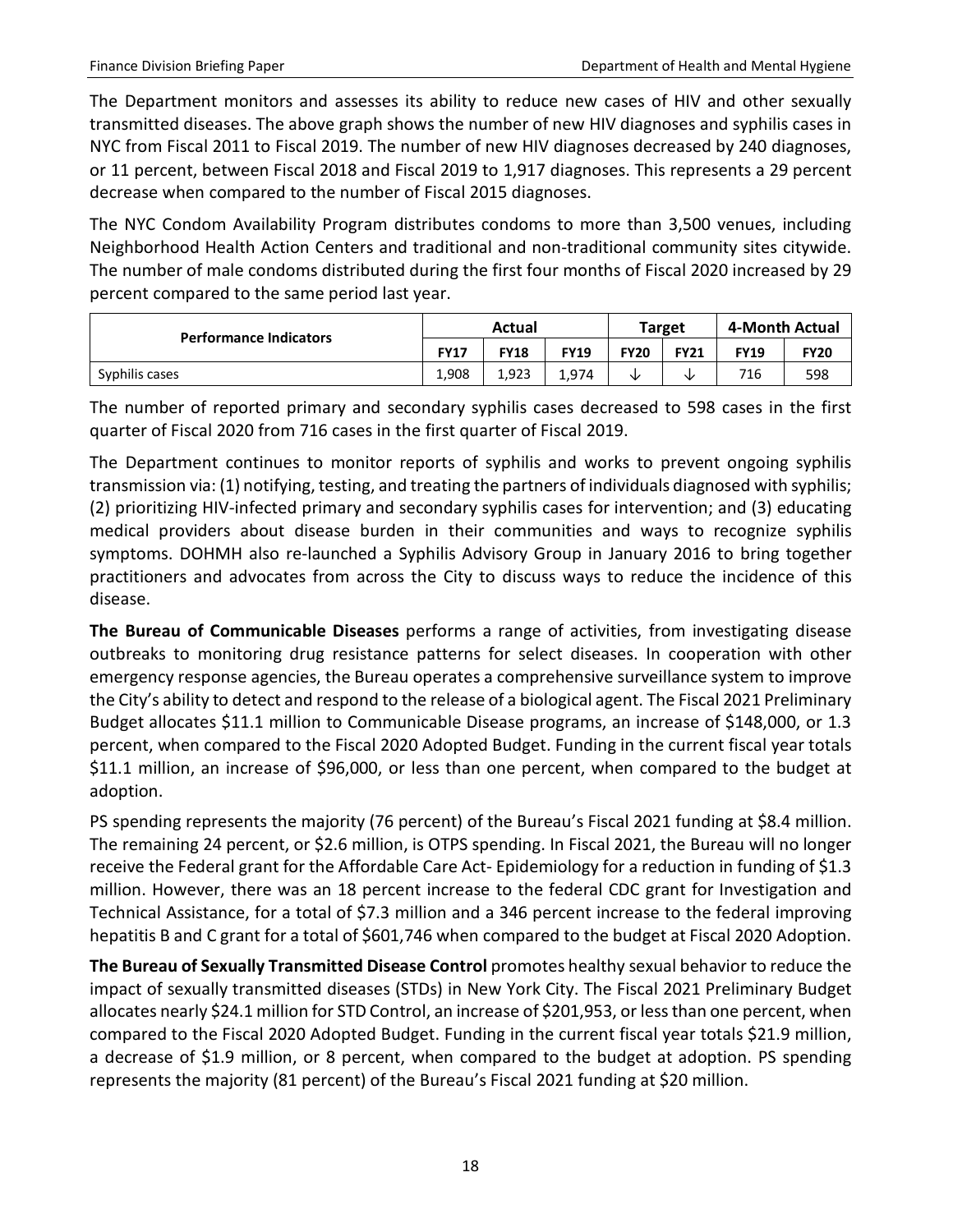Major sources of federal funding for STD Control include a \$4.6 million Venereal Disease Control grant and a \$240,000 Medicaid grant. Fiscal 2021 State funding includes \$1.4 million for HIV Partner Notification and \$3.4 million for Public Health Local Assistance.

In addition to conducting research, developing policy, and promoting education, the Bureau maintains eight full service STD clinics throughout the five boroughs. The clinics provide free and confidential STD testing and treatment as well as HIV testing and counseling. The Bureau also monitors STD cases citywide to ensure appropriate follow up and treatment, including outreach efforts that seek to identify other individuals infected with or incubating STDs.

**The Public Health Laboratory** provides state-of-the-art laboratory services to identify and investigate infectious diseases, including rapid testing for bioterrorist agents. The Laboratory performs tests for conditions such as rabies, West Nile virus, and certain environmental exposures not offered by commercial laboratories. It also serves as the City's largest HIV testing laboratory. The Fiscal 2021 Preliminary Budget allocates \$10.9 million for the Laboratory, comparable to the funding allocated in the Fiscal 2020 Adopted Budget. Funding in the current fiscal year increased to \$11.2 million, or three percent. PS spending represents the majority (69 percent) of the Laboratory's Fiscal 2021 funding at \$7.5 million. In Fiscal 2021 State funding for the Laboratory includes \$2.2 million in Public Health Local Assistance funding and \$625,000 in Medicaid- Health and Medical Care grant.

**The Bureau of Tuberculosis Control** provides direct patient care, education, surveillance, and outreach to reduce the incidence of tuberculosis (TB). The Bureau offers free evaluation and treatment for TB at five separate chest center locations. Furthermore, the Bureau identifies individuals who remain at high risk of progressing from latent infection to active disease in order to ensure they receive treatment. The Bureau also collaborates with community stakeholders in highrisk immigrant populations to promote TB awareness and accessibility to City chest centers.

The Fiscal 2021 Preliminary Budget allocates \$14.6 million to the Bureau of Tuberculosis Control, a decrease of \$1.9 million, or 13.3 percent, when compared to the Fiscal 2020 Adopted Budget. While funding in the current year Preliminary Budget only decreased marginally by \$134,416 less than adopted. PS spending represents the majority (84 percent) of the Bureau's Fiscal 2021 funding at \$12.3 million. The Bureau receives federal and State grant funding in Fiscal 2021 for TB prevention and control totaling \$5.6 million as well as \$1.6 million in State Public Health Local Assistance funding.

|                                                                                         |             | Actual      |             |             | Target      |             | 4-Month Actual |
|-----------------------------------------------------------------------------------------|-------------|-------------|-------------|-------------|-------------|-------------|----------------|
| <b>Performance Indicators</b>                                                           | <b>FY17</b> | <b>FY18</b> | <b>FY19</b> | <b>FY20</b> | <b>FY21</b> | <b>FY19</b> | <b>FY20</b>    |
| New tuberculosis cases (CY)                                                             | 565         | 613         | 559         | ◡           | ◡           | 186         | 169            |
| Seniors, aged 65+, who reported receiving a flu<br>shot in the last 12 months (%) (CY)  | 65.40%      | 66.10%      | 62.80%      | 68.00%      | 68.00%      | NА          | <b>NA</b>      |
| Children aged 19-35 months with up-to-date<br>immunizations (%)                         | 75.10%      | 74.10%      | 72.90%      | 77.00%      | 77.00%      | 73.00%      | 73.70%         |
| Children in the public schools who are in<br>compliance with required immunizations (%) | 98.80%      | 99%         | 98.90%      | 99%         | 99%         | 93.90%      | 95.2           |
| HPV vaccine series completion (%)                                                       | 56.60%      | 61.10%      | 53.20%      | 64.00%      | 70.00%      | 62.50%      | 64.70%         |

### **Tuberculosis Control**

The Department assesses its ability to effectively detect and control infectious diseases, including TB and the flu. The number of new TB cases decreased between Fiscal 2018 and Fiscal 2019 by 54 cases. The City continues to experience a decrease in TB cases in the first four months of Calendar Year 2020 when compared to the same period in Calendar Year 2019 by 17 cases, or 9 percent.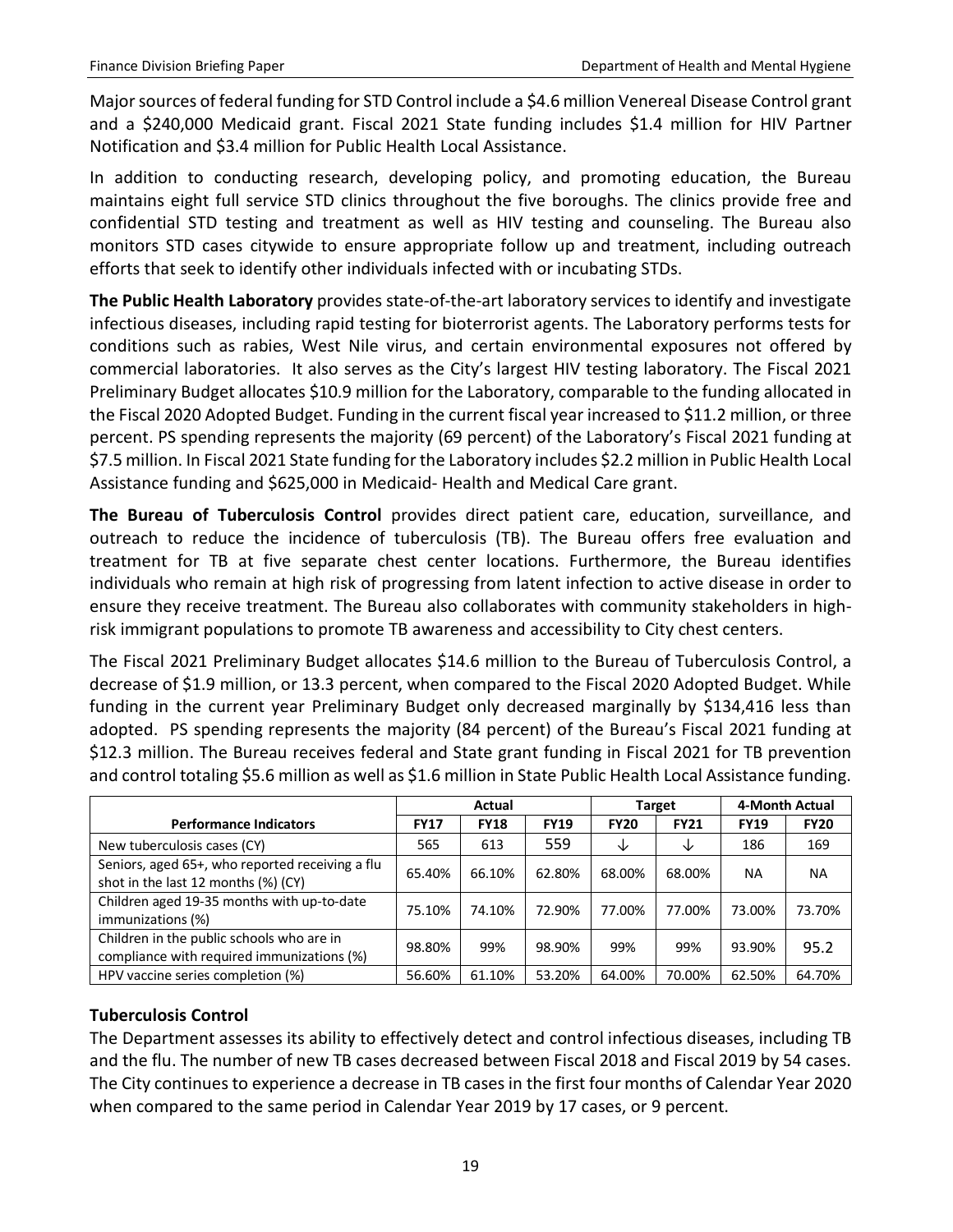During directly observed therapy (DOT), the standard of care for TB, a trained staff member watches the patient ingest each dose of medication for part or all of the treatment duration. Since 2013, the Bureau has increasingly expanded the use of video technology to conduct DOT remotely, reducing the number of patient clinic visits. The video technology has contributed to a decrease in clinic volume; however, the clinic has experienced a dramatic increase in patient visits for newly arrived immigrant and refugees with overseas medical diagnosis of inactive TB.

**The Bureau of Immunization** promotes the immunization of children and adults in order to prevent the occurrence and transmission of diseases. The Fiscal 2021 Preliminary Budget allocates \$11.6 million to the Bureau to promote the timely vaccination of children, adolescents, and adults through vaccine distribution, clinical services, public communication, provider outreach and support and to monitor coverage rates. The funding is \$1.3 million more than funding allocated at adoption. PS spending represents the majority (69 percent) of the Bureau's Fiscal 2021 funding at \$8 million. The Bureau receives a \$9.9 million federal immunization grant, which is 13 percent higher than Fiscal 2020 budget at time of adoption, and \$308,918 in State Public Health Local Assistance funding in Fiscal 2021.

#### **Immunization**

The number of seniors who reported receiving a flu shot in the last 12 months decreased between Fiscal 2018 and Fiscal 2019 to 62.8 percent, a decrease of four percent. The Fiscal 2021 target for the number of seniors who receive a flu shot stands at 68 percent. The Bureau provides vaccination services to the public at one walk-in clinic in Brooklyn.

The number of children aged 19-35 months with up-to-date immunizations decreased in Fiscal 2019 to 72.9 percent – down from 74.1 percent in Fiscal 2018. The Department Fiscal 2021 target for the number of immunized children remains 77 percent. The number of children in the public schools who comply with required immunizations decreased marginally in Fiscal 2019 to 98.9 percent.

The percentage of HPV vaccine series completed decreased by 12.9 percent between Fiscal 2018 and Fiscal 2019 to 53.2 percent. However, in the first four months of Fiscal 2020 the percentage of HPV vaccine series completed increased by 3.4 percent, to 64.7 percent. In October 2016, the Advisory Committee on Immunization Practices' (ACIP) changed the recommendation for completing the HPV series from three to two doses if the patient initiated the series prior to age 15 and the two doses were spaced by at least five months. As a result, many patients can now complete the HPV vaccination series with only two doses. The Fiscal 2020 target for HIV vaccine series completion is 67 percent, increasing to 70 percent in Fiscal 2021.

The following graph shows the aforementioned immunization rates from Fiscal 2017 to Fiscal 2019, as a percentage of the relevant NYC population.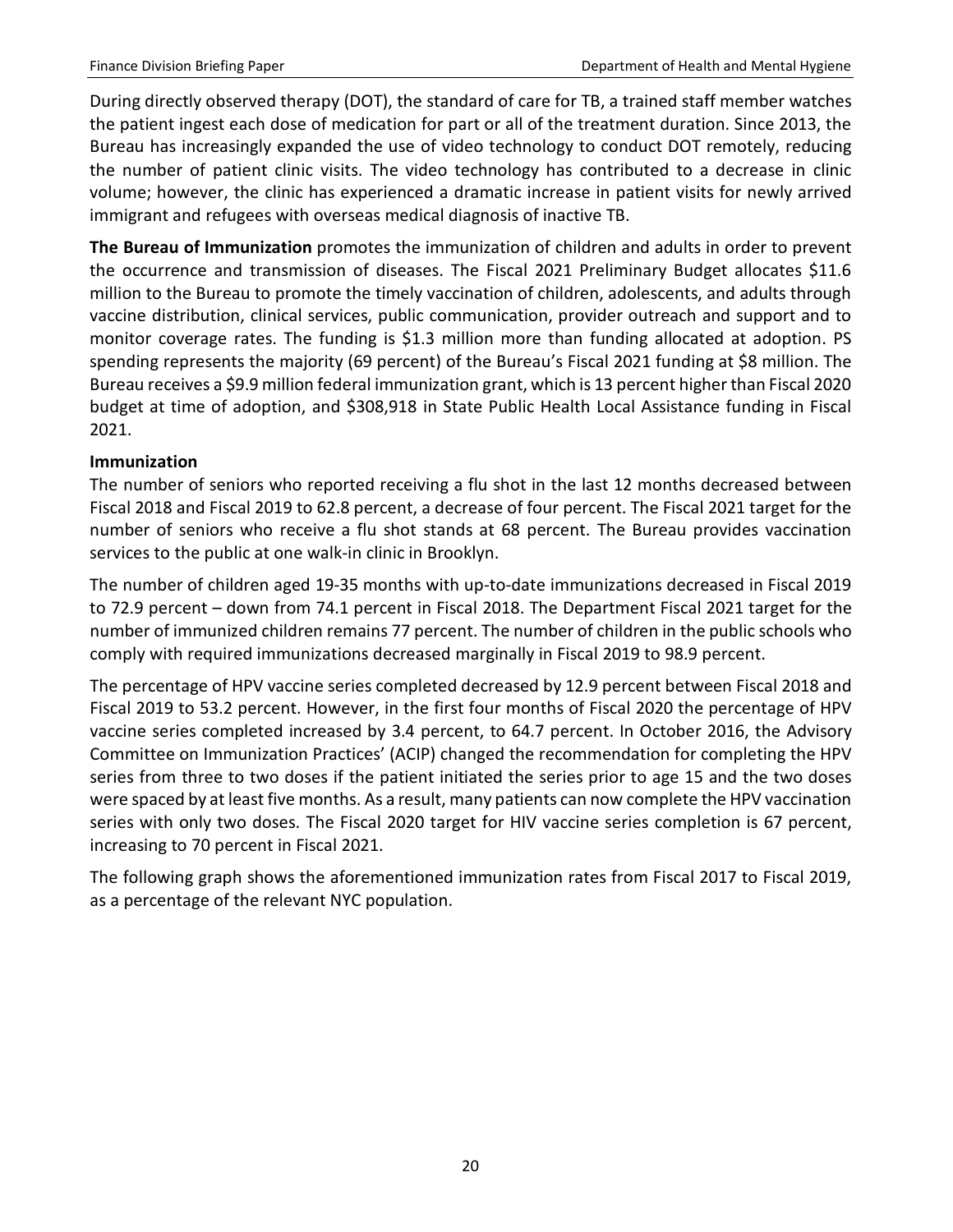#### **Figure 16: Immunization Rate FY17-FY19**



#### <span id="page-23-0"></span>Family and Child Health

**The Bureau of Maternal, Infant and Reproductive Health (BMIRH)** promotes sexual, reproductive, maternal, perinatal, and infant health. BMIRH educates and empowers New Yorkers, particularly atrisk populations, to make informed, responsible, and healthy choices in their sexual and reproductive lives through programs designed to (1) increase access to high-quality reproductive health care; (2) increase breastfeeding rates by encouraging maternity hospitals to implement breastfeedingpromoting practices; and (3) implement the NYC Nurse-Family Partnership (NFP) to support new mothers and their families.

Through the NFP program, public health nurses provide frequent home visits to low-income first-time mothers throughout the five boroughs, providing maternal and infant health education. NFP's Targeted Citywide Initiative (TCI) partners with the Administration for Children's Services, the Department of Correction, and the Department of Homeless Services (DHS) to reach New York City's most vulnerable populations, including teens in foster care, women and teens in homeless shelters, and women and teens at Rikers Island. In the Fiscal 2018 Budget, the City Council and the Administration each committed \$2 million to expand the program.

**The Bureau's Newborn Home Visiting Program (NHVP)** conducts home visits to new mothers who live in neighborhoods burdened by health disparities and poor health outcomes and families residing in DHS shelters with an infant 0-2 months of age. Currently, NHVP enlists mothers at seven hospitals within the Neighborhood Health Action Center areas and receives a daily client listing of eligible families from DHS.

**The Bureau's Sexual and Reproductive Health Unit** works to increase access to contraception, including IUDs and contraceptive implants, emphasizing the promotion of immediate post-abortion and post-partum contraception, the dissemination of best clinical practices, provider education, and public awareness.

**The Office of School Health (OSH)** a joint program of the Department of Education and DOHMH promotes the physical, emotional, social, and environmental health of the 1.3 million schoolchildren enrolled in approximately 1,800 public and non-public schools in New York City. Services to students include case management of chronic health problems – including asthma, preventive health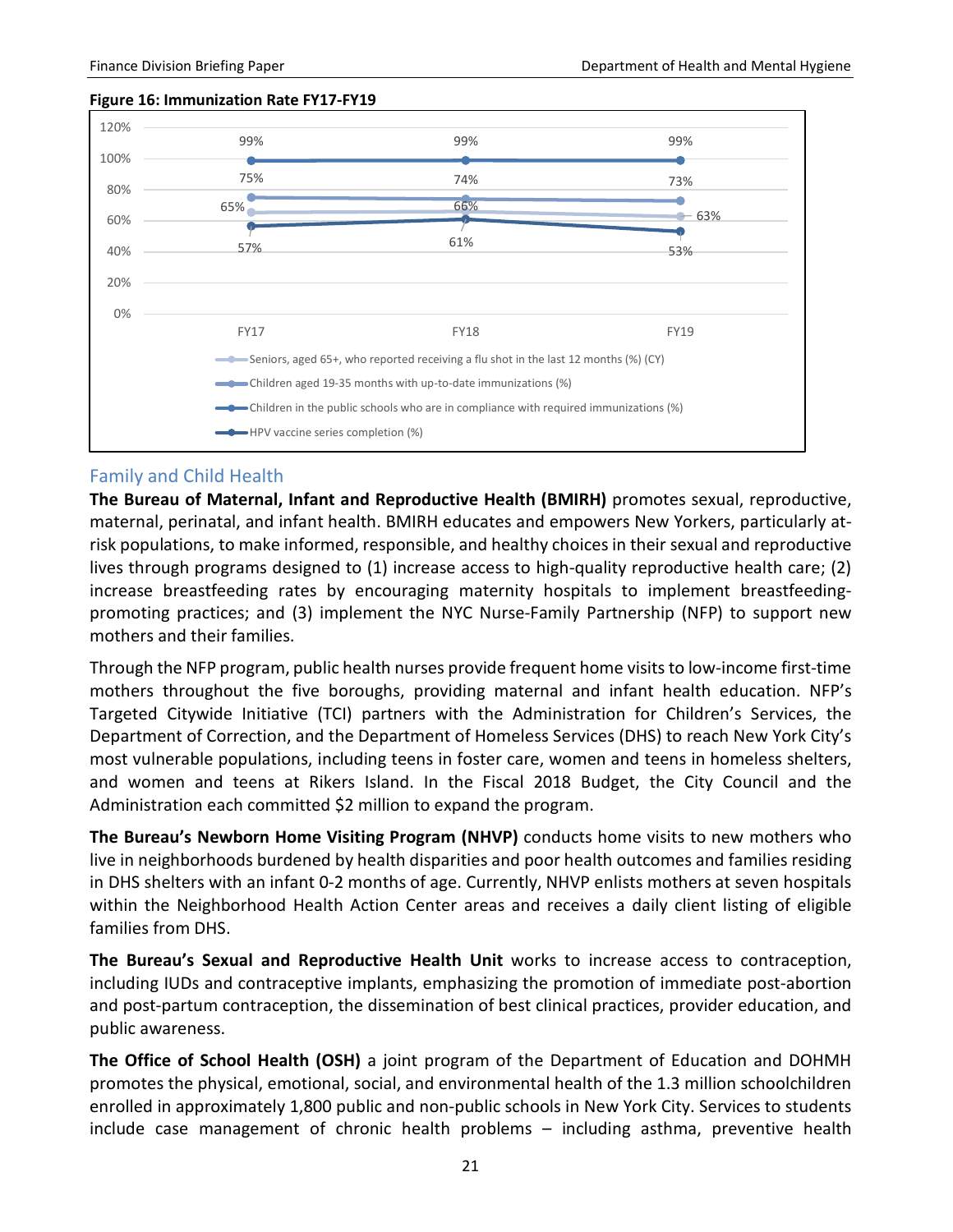screenings and counseling, urgent care, medication administration, health education, and referral for care.

**The Early Intervention (EI) program** provides a comprehensive array of therapeutic and support services to children under the age of three with confirmed developmental delays or disabilities, such as autism, cerebral palsy, or mental retardation. The program, jointly financed by federal, State and local governments, serves approximately 69,000 children in New York State annually. In the New York City budget, the EI program falls under the Family and Child Health program area. The program serves all eligible New York families at no cost regardless of race, ethnicity, income, or immigration status.





The above graph shows the Family and Child Health actual and planned spending by program area as of the Fiscal 2021 Preliminary Budget. The Fiscal 2021 Preliminary Budget allocates \$373.1 million to Family and Child Health programs, a decrease of \$5.2 million, or 1.4 percent, when compared to the Fiscal 2020 Adopted Budget.

PS spending represents 33 percent of Family and Child Health funding in Fiscal 2021 at \$122.8 million. This funding supports 694 positions. Funding for Family and Child Health represents approximately 22.1 percent of the Department's total budget. Early Intervention receives more than half of the funding from Family and Child Health, because of the developmental nature of the work provided through the Early Intervention program. The details on the budget will be included in the Fiscal 2021 Committee on Mental Health, Disabilities and Addiction report. OSH receives the next highest amount of the Family and Child Health funding at \$121.1 million, or 32 percent of the program area budget. The Office's funding increased by \$1.8 million between the Fiscal 2020 Adopted Budget and the Fiscal 2021 Preliminary Budget, while funding to Family and Child Health administration decreased by \$7.4 million. The next section will examine the funding for the Public Health Portion of Family and Child Health budget. See Appendix E4: Family and Child Health for additional information.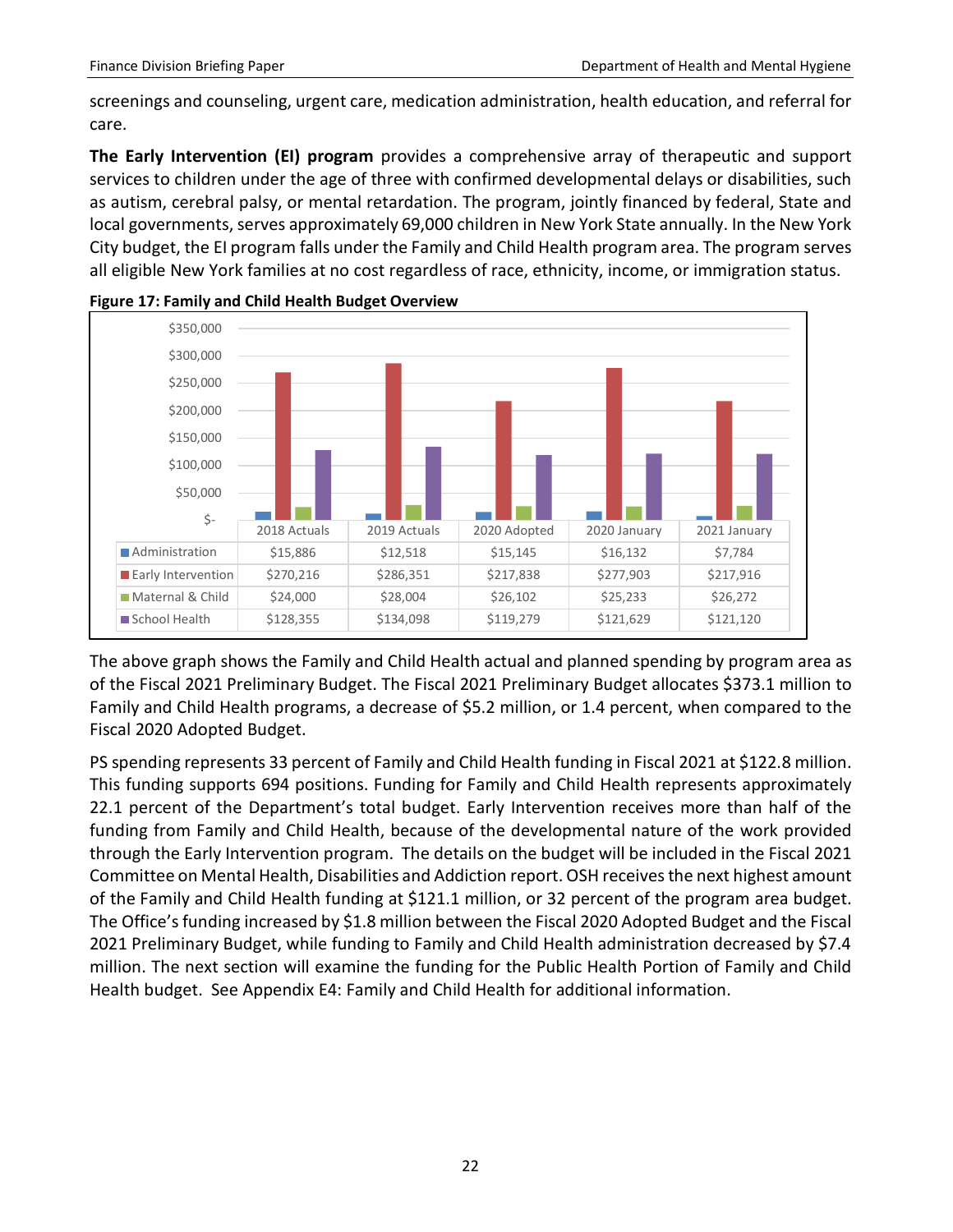

#### **Figure 18: Family and Child Health Budget Overview Excluding EI**

The above graph shows the Public Health portion of Family and Child Health, excluding the Early Intervention Program, actual and planned spending and headcount as of the Fiscal 2021 Preliminary Budget. Excluding the Early Intervention program area, the Fiscal 2021 Preliminary Budget allocates \$155.2 million to Family and Child Health programs, a decrease of \$5.4 million, or 3.3 percent, when compared to the Fiscal 2020 Adopted Budget. Current fiscal year funding increased by \$2.5 million, to \$163 million. PS spending represents 69 percent of Family and Child Health (excluding Early Intervention Program) funding in Fiscal 2021 at \$106.6 million, supporting 468 positions. Due to vacancies for the Assistant Commissioner of Administration, Administrative Coordinator, and a College Aide the positions were eliminated and existing staff from the Center for Health Equity will be merged to continue the functions of these roles.

Major sources of federal funding for Maternal, Infant and Reproductive Health in the Fiscal 2021 Preliminary Budget include a \$2.5 million Affordable Care Act grant, \$250,000 Medical Assistance Program funding and a \$117,527 Safe Motherhood and Infant Health grant. The State provides an additional \$4.4 million in Public Health Local Assistance in Fiscal 2021. OSH receives \$7 million in federal and State funding through Medicaid. Funding for Family and Child Health services represents approximately 23.2 percent of total public health spending in Fiscal 2021 and 9.7 percent of the Department's total budget. See Appendix E5: Family and Child Health for additional information.

#### <span id="page-25-0"></span>Emergency Preparedness and Response

The Office of Emergency Preparedness and Response collaborates with other agencies to prepare for the detection of  $-$  and establish a response plan to  $-$  a bioterrorist event, defined as the intentional use of infectious biological agents, or germs, to cause illness in New York City. The Office has established a comprehensive surveillance system to improve its ability to detect and respond to the release of a biological agent. The Office also works with healthcare providers in order to monitor the City for unusual disease clusters and indications of bioterrorism.

The Office employs additional surveillance systems to quickly detect an increase in unusual illnesses, including the monitoring of 911-ambulance calls and emergency department visits. The response plan includes coordinating with other City, State, and federal agencies, alerting hospitals and the medical care community, communicating with the public, and ensuring the provision of appropriate medical care and prevention services.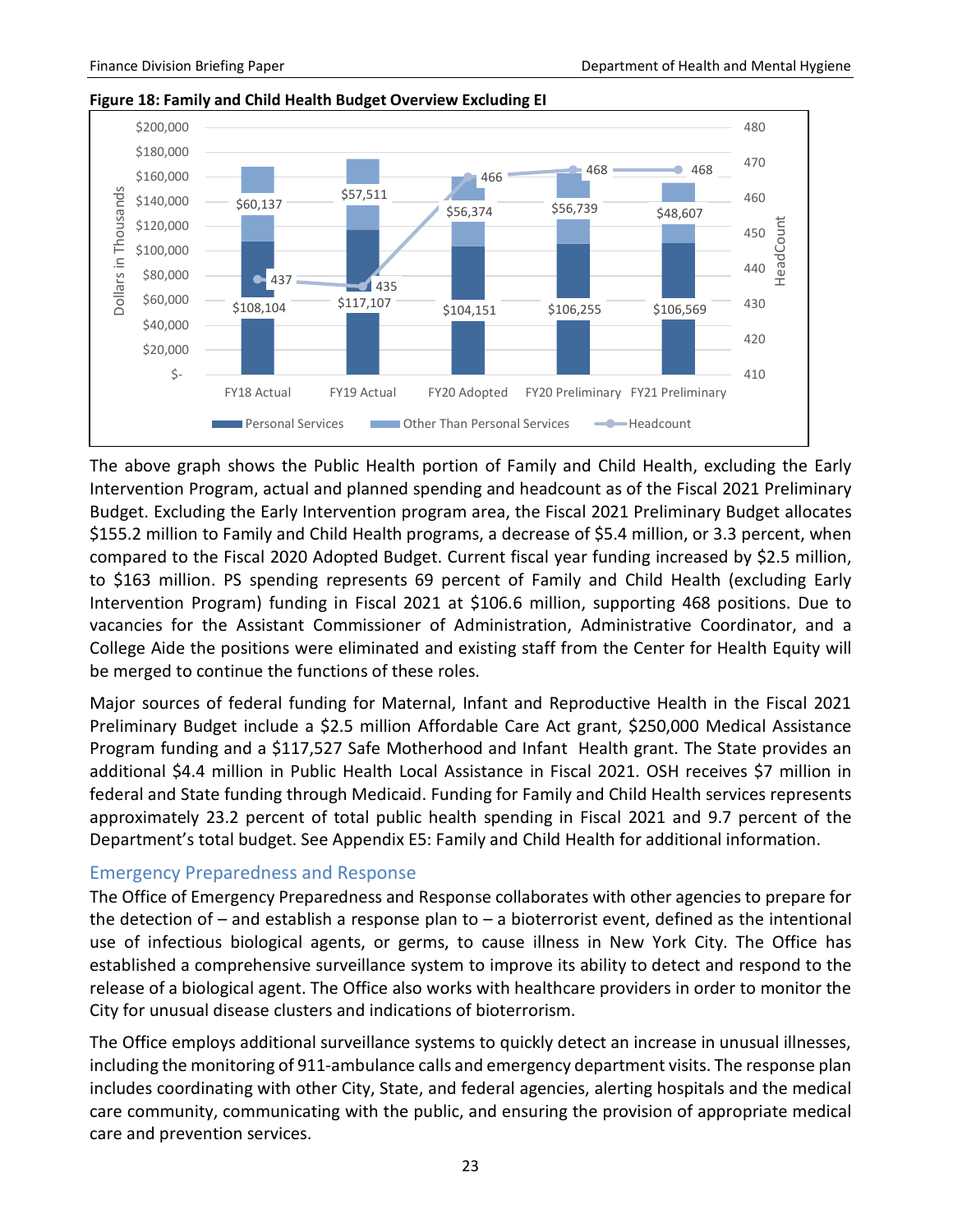

#### **Figure 19: Emergency Preparedness – Budget Overview**

The above chart depicts the Emergency Preparedness and Response actual and planned spending and headcount as of the Fiscal 2021 Preliminary Budget. The Budget allocates \$21.2 million to Emergency Preparedness and Response, an increase of \$3.7 million, or 18 percent, when compared to the budget at adoption, \$17.4 million.

PS spending represents the majority (79 percent) of Emergency Preparedness funding in Fiscal 2021 at \$16.7 million. The funding supports 172 positions. In Fiscal 2021, the Office received a \$13.2 million federal Hospital Preparedness Program grant, as well as \$1.4 million in State Public Health Local Assistance funding.

Funding for Emergency Preparedness and Responds services represents approximately 2.4 percent of total public health spending in Fiscal 2021 and 1.3 percent of the Department's total budget. See Appendix E5: Emergency Preparedness and Response for additional information.

#### <span id="page-26-0"></span>Environmental Health

The Environmental Health Program is comprised of Veterinary Public Health Services, the Bureau of Day Care, the Bureau of Food Safety and Community Sanitation, the Bureau of Pest Control Services, the Poison Control Center, the Bureau of Environmental Sciences and Engineering Programs, and the Bureau of Environmental Surveillance and Policy. These services enable the Department to (1) conduct surveillance of environmental-related diseases; (2) assess risk from exposure to potential environmental and occupational hazards; (3) inspect childcare facilities, food service establishments, and other permitted entities to ensure compliance with regulations; (4) respond to complaints of environmental and occupational exposures; and (5) educate the public and healthcare providers on environmental and occupational illnesses.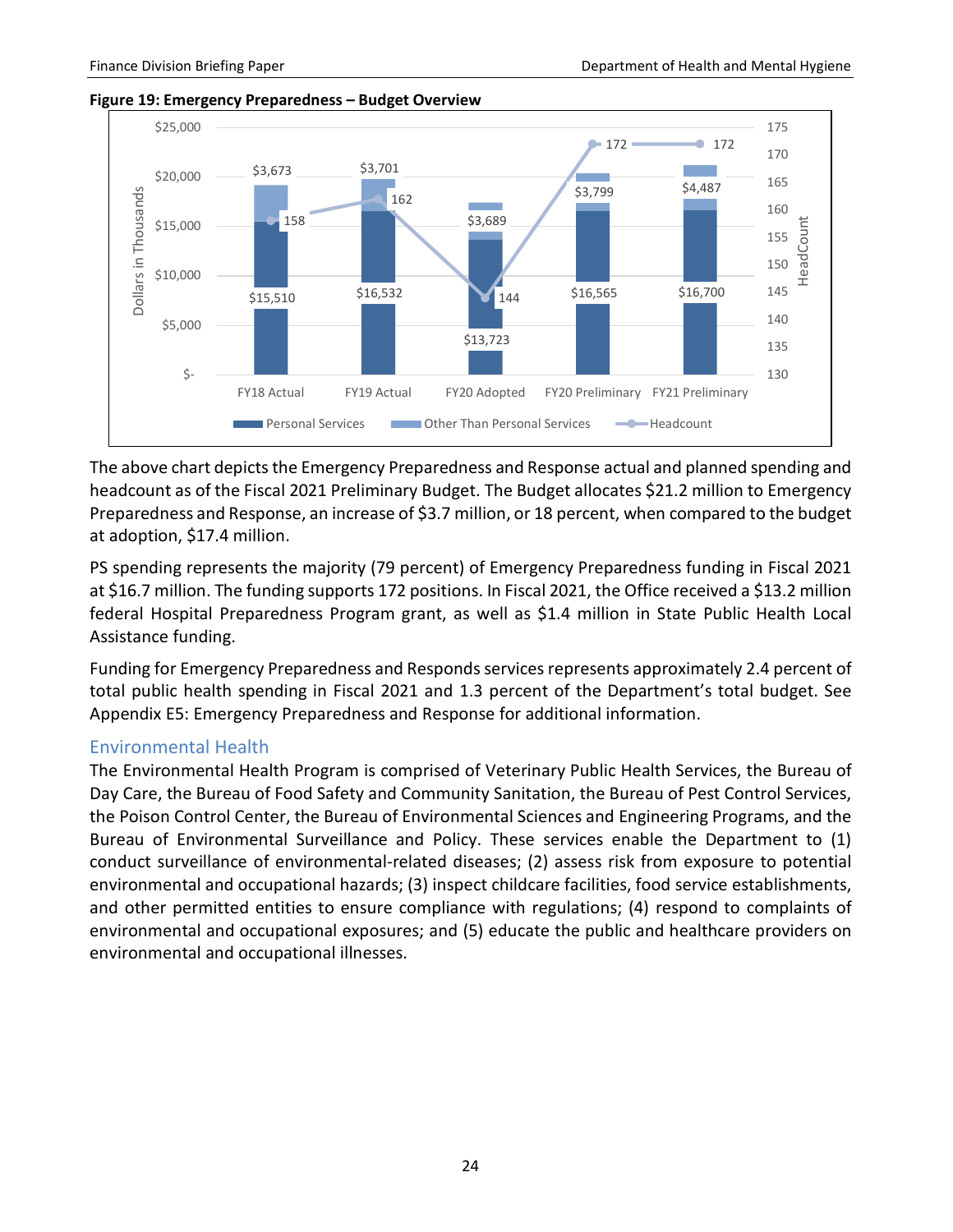



The above chart shows Environmental Disease and Injury Prevention actual and planned spending and headcount as of the Fiscal 2021 Preliminary Budget. The Budget allocates \$102 million to the Bureau of Environmental Disease and Injury Prevention, a \$5.9 million decrease when compared to the Fiscal 2020 Adopted Budget. However, current fiscal year increased by nearly a million dollars. PS spending represents the majority (70 percent) of Environmental Disease funding in Fiscal 2021 at \$72.1 million. The funding supports 1,019 positions.



**Figure 21: Environmental Health Budget Overview**

The above graph shows Environmental Health actual and planned spending and headcount, broken out by program area, as of the Fiscal 2021 Preliminary Budget. The Budget allocates \$102.8 million to Environmental Health, a decrease of \$5.9 million, or 5.7 percent, when compared to the Fiscal 2020 Adopted Budget.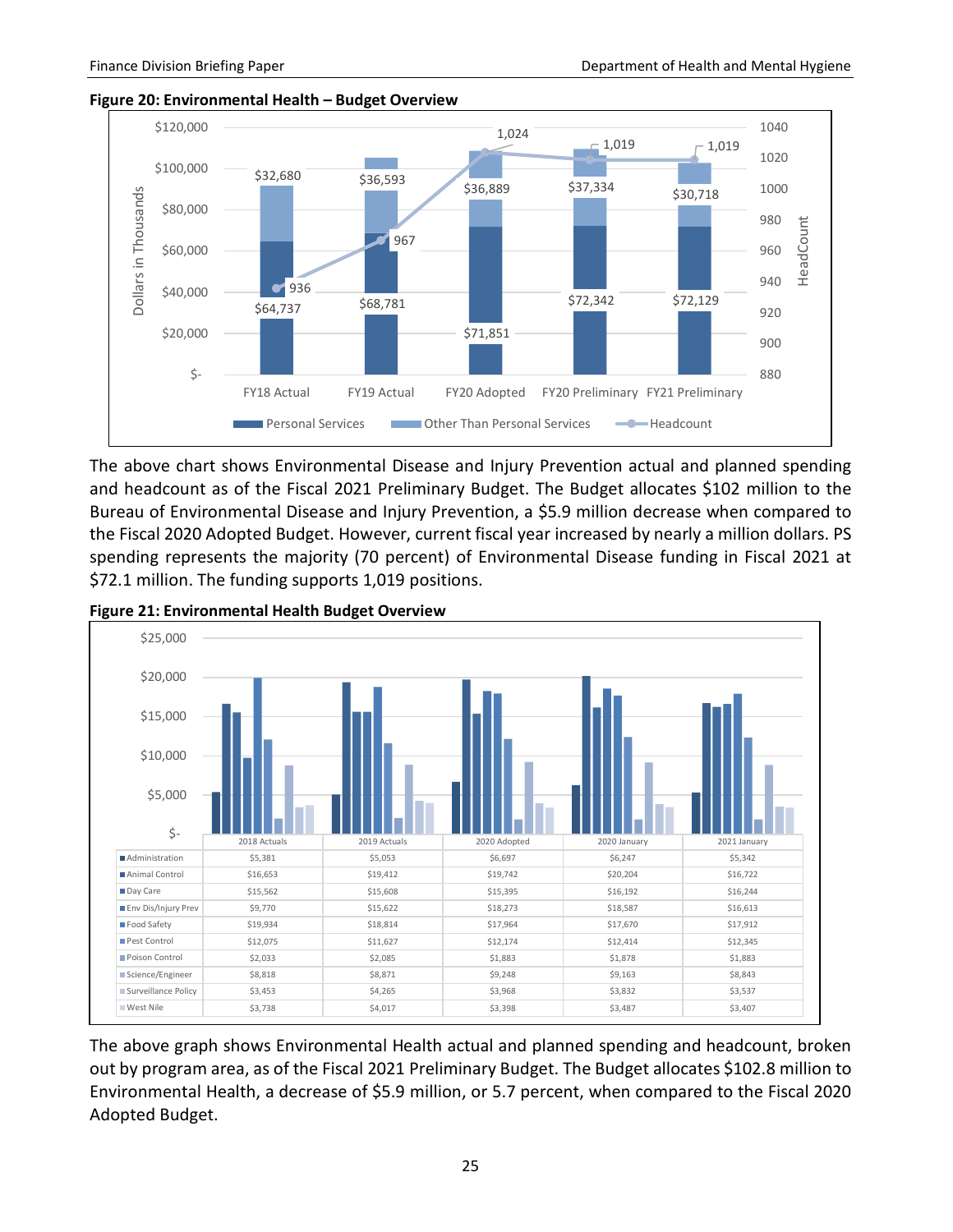Funding for Environmental Health services represents 11.6 percent of total public health spending in Fiscal 2021 and 6.4 percent of the Department's total budget. See Appendix E7: Environmental Health for additional information.

**The Bureau of Environmental Disease and Injury Prevention** prevents and controls environmentally and occupationally related diseases, including lead poisoning. The Bureau also promotes health and safety information issued by the federal Occupational Safety and Health Administration (OSHA), the Food and Drug Administration (FDA), and the New York State Department of Health.

The Department's Healthy Homes Program (HHP) strives to reduce environmental hazards in the home associated with injuries and disease, especially asthma. Specific to its lead poisoning prevention activities, the HHP focuses on preventing and controlling childhood lead poisoning by: (1) promoting early detection of lead poisoning through screening; (2) providing services for lead-poisoned children, their families, and their healthcare providers; and (3) promoting public and private action to prevent lead poisoning by reducing children's exposure to lead hazards in the environment.

For children with blood lead levels at or above the threshold for environmental intervention, HHP provides care coordination for families and medical providers and conducts environmental assessments to identify sources of lead exposure from paint and non-paint sources associated with the children's homes and other places where they spend time (e.g. daycare centers). New legislation lowers the blood lead reference level to 5mcg/dL from 15mcg/dL. When lead-based paint hazards are identified, HHP orders building owners to remediate hazards and monitors the work to enforce safety regulations. HHP also provides grant-supported, non-mandated prevention services for children with lower blood lead levels.

The Fiscal 2021 Preliminary Budget allocates \$16.6 million to Environmental Disease and Injury Prevention, a decrease of \$1.7 million, or ten percent, when compared to the budget at adoption. PS spending represents the majority (77 percent) of Disease and Injury Prevention funding in Fiscal 2021 at \$12.8 million. The funding supports 170 positions in Fiscal 2021. Funding in Fiscal 2021 decreased by nine percent, the decrease is due to a \$1.8 million reduction in City Funds. The Bureau also receives a federal grant of \$2.4 million for Lead Poison Control and a state grant of \$1.7 million for NYS-NYC Lead Poisoning. In addition, the Bureau receives \$2.2 million from Public Health –Local Assistance. See Appendix E6: Environmental Disease and Injury Prevention for additional information.

### **Performance Indicators**

The Department assesses its ability to reduce hazards to children in homes and childcare programs, tracking the incidence of blood poisoning among the City's children. Historically, lead poisoning has disproportionately affected low-income families of color, and some disparities remain today, particularly among children living in high-poverty neighborhoods and among South-Asian children. Dust from peeling paint constitutes the most common cause of lead poisoning in children.

The total number of cases of children aged under 18 years old with blood lead levels greater than or equal to 5 micrograms per deciliter decreased by nearly 11 percent between Fiscal 2018 and Fiscal 2019 to 4,717 cases. The total number of cases of children under the age of six with blood levels of 5 micrograms per deciliter decreased by nine percent, to 3,866 cases.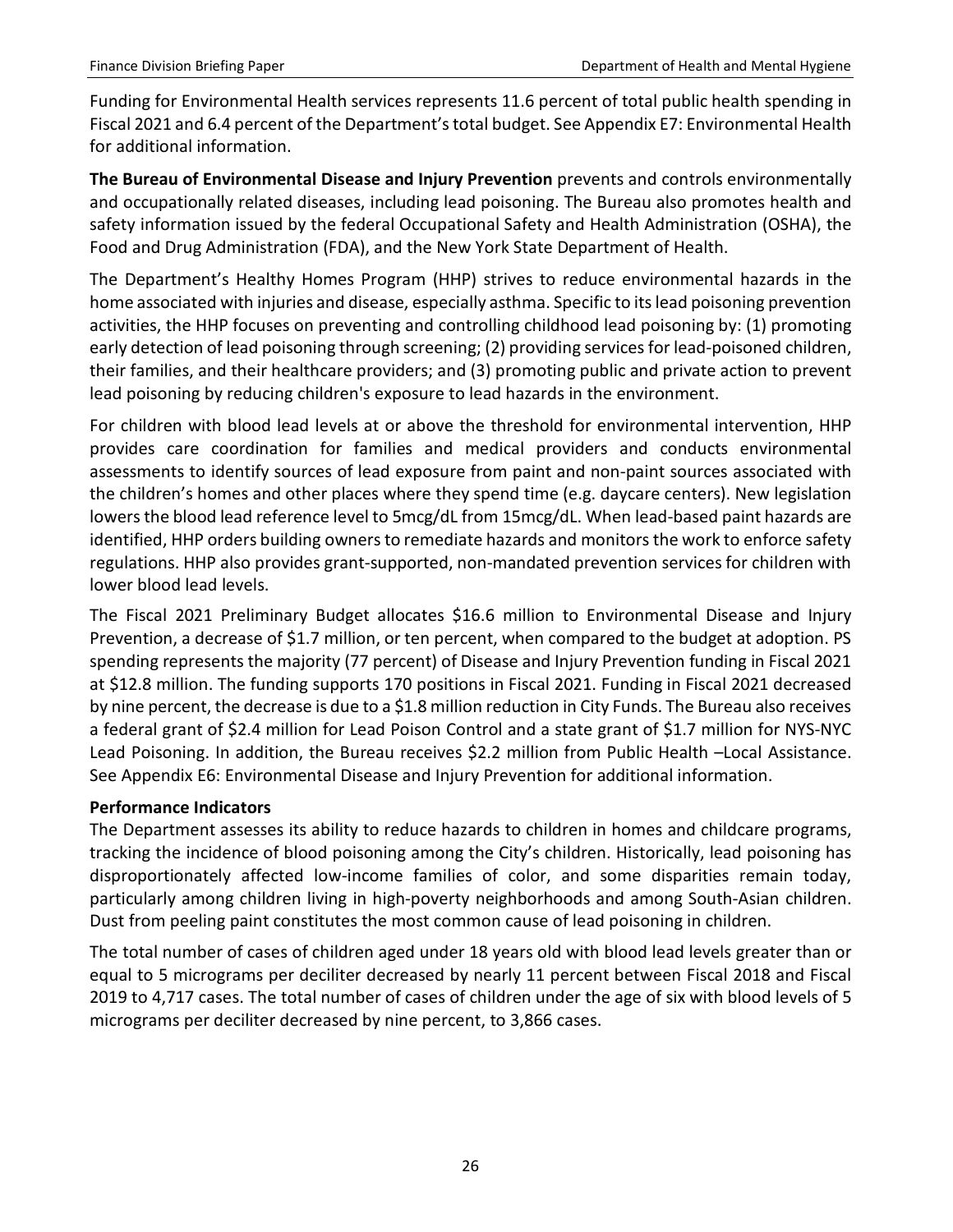|                                                                                                                                                |             | Actual      |             |             | Target      | 4-Month Actual |             |
|------------------------------------------------------------------------------------------------------------------------------------------------|-------------|-------------|-------------|-------------|-------------|----------------|-------------|
| <b>Performance Indicators</b>                                                                                                                  | <b>FY17</b> | <b>FY18</b> | <b>FY19</b> | <b>FY20</b> | <b>FY21</b> | <b>FY19</b>    | <b>FY20</b> |
| Childhood blood lead levels- number of children<br>under the age of 18 with blood lead levels of 5<br>micrograms per deciliter or greater (CY) | 6.274       | 5,317       | 4.717       | ↓           | ↓           | 1.289          | 1,135       |
| Childhood blood lead levels- number of children<br>under the age of 6 with blood lead levels of 5<br>micrograms per deciliter or greater (CY)  | 4,928       | 4,261       | 3,866       | ◡           | ↓           | 1,033          | 908         |

**The Bureau of Food Safety and Community Sanitation** conducts inspections of food service establishments, mobile food vending operations, senior centers, public schools, day camps, correctional facilities, single-room occupancy hotels, and window guard installations in multiple family dwellings. It also provides infection control to tattoo businesses and issues permits to food services in agency-funded mental health facilities, senior centers, soup kitchens, and private schools.

The Fiscal 2021 Preliminary Budget allocates more than \$17.9 million to Food Safety, a slight decrease of nearly \$51,688, or less than one percent, when compared to the budget at adoption. PS spending represents the majority (92 percent) of Food Safety funding in Fiscal 2021 at \$16.4 million. The funding supports 263 positions in Fiscal 2021, a decrease of four positions when compared to Fiscal 2020 Adopted budget. The majority of funding for the Bureau is through City Funds. In addition to City Funds, the Bureau receives a grant of \$134,084 to provide summer food services program for children.

DOHMH inspects approximately 25,000 food service establishments each year in order to monitor compliance with food safety regulations, including the New York State Public Health Law and Sanitary Code and the New York City Health Code.

**The Poison Control Center** provides emergency toxicology services to emergency departments, doctors, and households and provides comprehensive services for poison prevention and treatment 24 hours-a-day, seven days-a-week. The Fiscal 2021 Preliminary Budget allocates nearly \$1.9 million to Poison Control, consistent with Fiscal 2020 Adopted Budget funding. PS spending represents nearly all of the Poison Control funding and supports 18 positions in Fiscal 2021.

**The Bureau of Environmental Sciences and Engineering** investigates, assesses, and prevents public health threats from toxic and hazardous materials, ionizing radiation, foodborne illness, and mosquitoes and monitors the quality and safety of drinking water and recreational water. The Fiscal 2021 Preliminary Budget allocates \$8.8 million to Sciences and Engineering, a slight decrease of \$405,189, when compared to the budget at adoption. PS spending represents the majority (81 percent) of Sciences and Engineering funding in Fiscal 2021 at \$7.2 million. The funding supports 101 positions. The Bureau receives \$654,001 in State Public Health Local Assistance funding and \$361,310 in a Federal grant for Mammography Quality Standards in Fiscal 2021

**The Bureau of Environmental Surveillance and Policy** reviews and analyzes scientific and administrative data in order to improve the environmental health of all New Yorkers. The Fiscal 2021 Preliminary Budget allocates \$3.5 million to the Bureau, a slight decrease of \$431,346, when compared with Fiscal 2020 Adopted Budget. However, Current Fiscal Years spending has decreased by three percent, to \$3.8 million, from \$4 million. PS spending represents the majority (71 percent) of Surveillance and Policy funding in Fiscal 2021 at \$2.5 million. The funding supports 24 positions in Fiscal 2021. The Bureau receives \$389,628 in State Public Health Local Assistance funding and \$665,521 in Federal National Environmental Public Health Tracking funding in Fiscal 2021.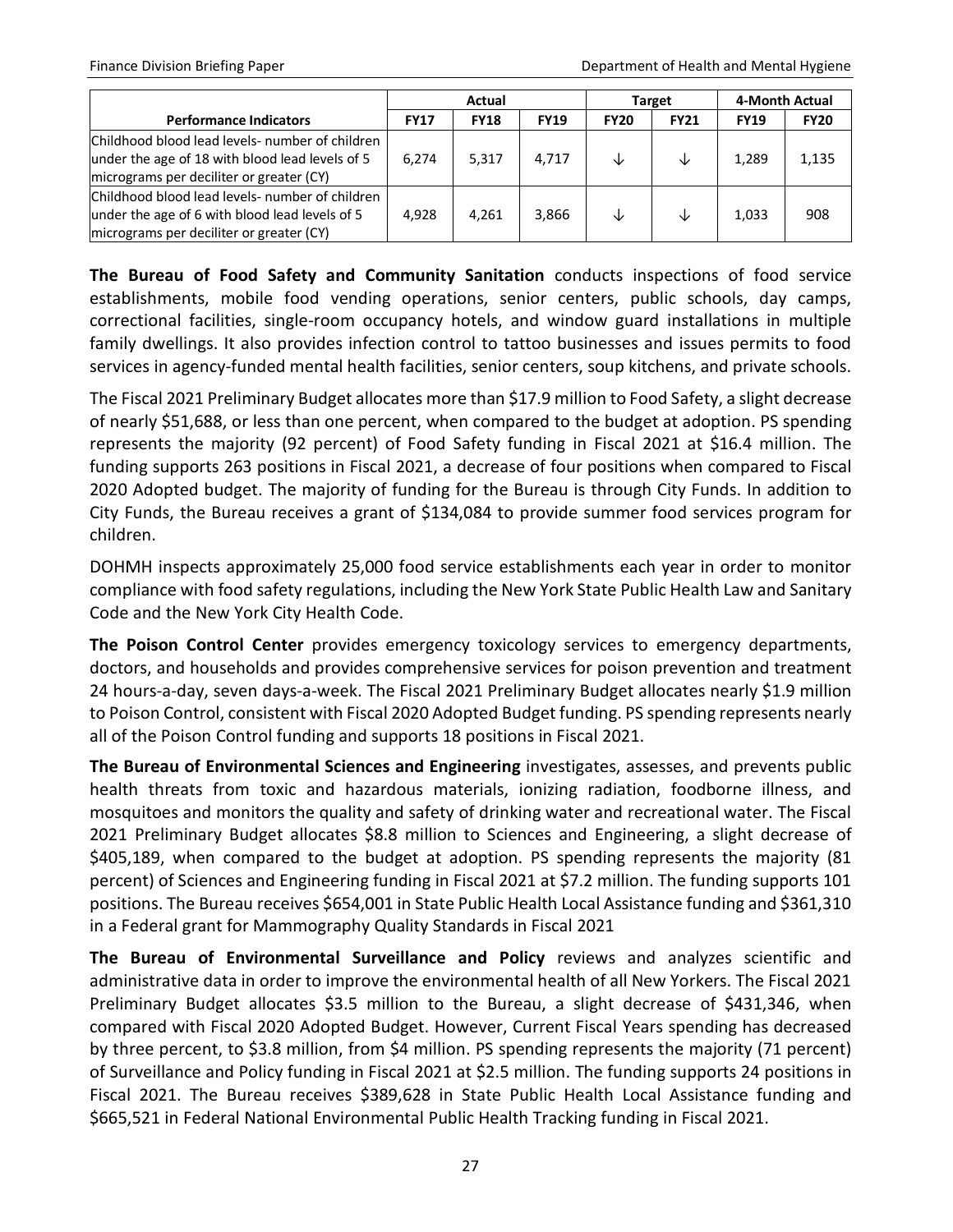The Bureau, in partnership with Queens College, conducts the New York City Community Air Survey (NYCCAS), the largest ongoing urban air-monitoring program of any U.S. city. NYCCAS evaluates how pollutants from traffic, buildings (boilers and furnaces), and other sources affect air quality in different neighborhoods, tracking changes in air quality over time. The data informs local air pollution policies and provides exposure estimates for health research.

**The Office of Vector Surveillance and Control** conducts Citywide, multi-agency prevention, surveillance, and control efforts in order to prevent diseases transmitted by mosquitos and other vectors. The West Nile Virus program monitors humans, birds, mammals, and mosquitoes for the presence of the virus and performs larval and mosquito control in order to prevent the spread of the virus. The Office's funding totals \$3.4 million in the Fiscal 2021 Preliminary Budget, consistent with funding at adoption and the current fiscal year. The majority of Fiscal 2021 funding is OTPS, 67 percent, at \$2.3 million.

#### **Veterinary Public Health Services – Animal Control**

The funding for Animal Control enables Veterinary Public Health Services to control and regulate animals and to protect the public from animal-borne diseases, hazards, and nuisances. Animal Control funding decreased in the Fiscal 2021 Preliminary Budget by 18 percent, when compared to the budget at adoption, to \$16.7 million. However, the current year funding increased by two percent, to \$20.2 million. OTPS spending represents the majority (89 percent) of Animal Control funding in Fiscal 2021 at \$14.9 million.

Animal Care and Control of New York City, Inc. (AC&C), a non-profit corporation, operates the City's municipal animal shelter system under a five-year, \$51.9 million contract with DOHMH. The contract requires AC&C to rescue homeless and abandoned animals in the City and to provide shelter and care to seize animals. AC&C operates three full-service animal shelters in Manhattan, Brooklyn, and Staten Island and two receiving centers in Queens and the Bronx. AC&C shelters approximately 30,000 animals annually.

#### **Bureau of Day Care**

The Bureau of Day Care serves as the regulatory agency for public and private childcare services operating within New York City. The Bureau regulates group childcare, defined as any program providing childcare to three or more children under six years of age for five or more hours per week, for more than 30 days in a 12-month period, pursuant to Article 47 of the City Health Code. The Bureau also provides licensing and registration services for school and after-school childcare programs, summer camps, and home-based daycare. Each daycare provider must obtain a permit from DOHMH and undergo an annual inspection in order to operate. The Bureau uses the Child Care Activity Tracking System (CCATS) throughout the permit process to track and record all related events for day care providers.

The Fiscal 2021 Preliminary Budget allocates \$16.2 million to the Bureau of Day Care, an increase of \$849,104, or 5.3 percent, when compared to the budget at adoption. Funding in the current fiscal year increased by \$797,005, or five percent, when compared to the budget at adoption, to \$16.2 million. PS spending represents the majority (87 percent) of Day Care funding in Fiscal 2021 at \$14.1 million. The funding supports 211 positions. The Bureau receives \$9.2 million in federal funding for Day Care Inspections and \$99,678 in State funding through Public Health Local Assistance in Fiscal 2021.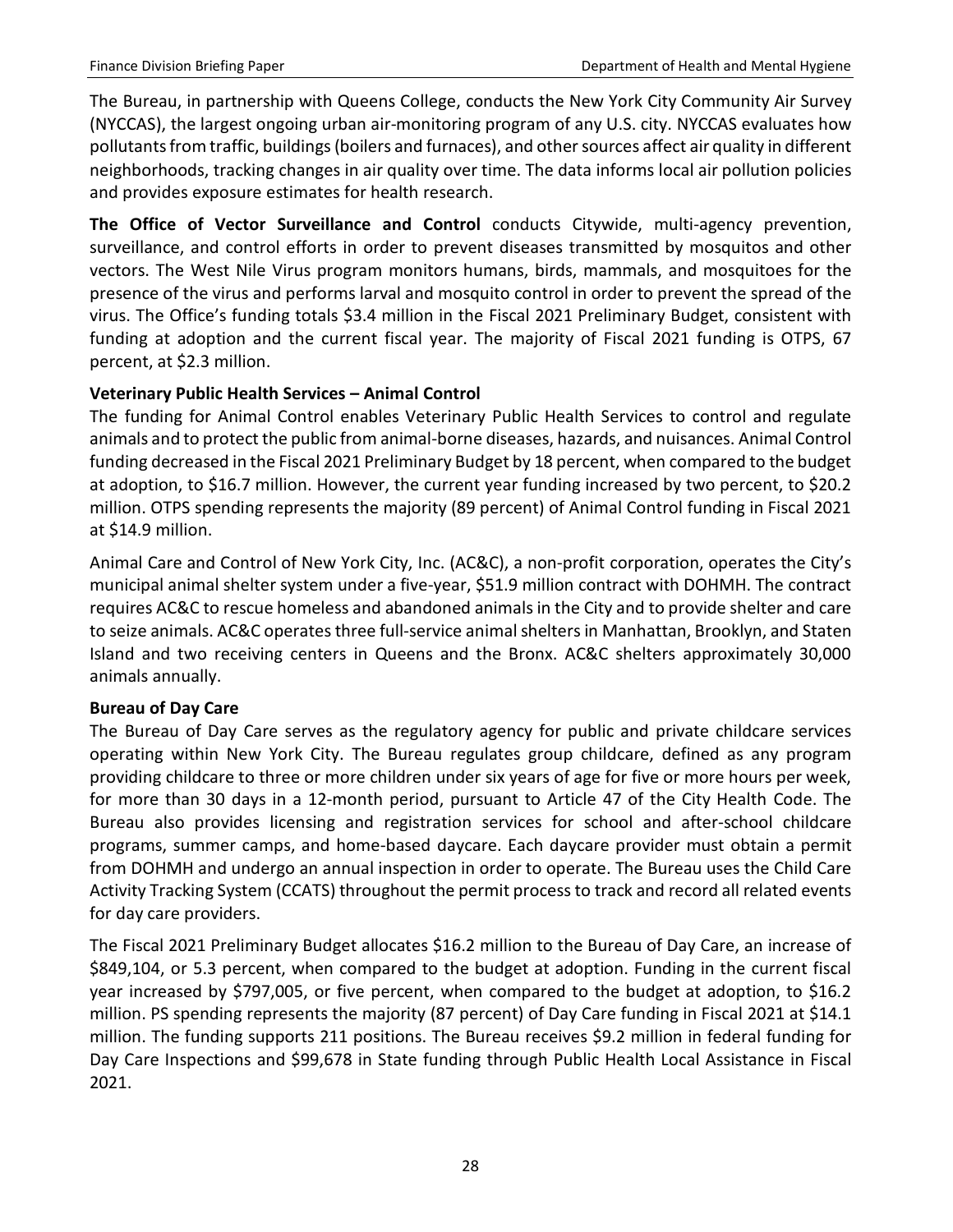#### **Performance Indicators**

To ensure a safe and healthy environment for all children in childcare, the Department assesses its ability to reduce hazards to children in homes and childcare programs. Total daycare inspections increased in each of the previous three fiscal years, however, Fiscal 2019 showed a decrease.

|                                                                           |             | Actual      |             |             | Target      | 4-Month Actual |             |
|---------------------------------------------------------------------------|-------------|-------------|-------------|-------------|-------------|----------------|-------------|
| <b>Performance Indicators</b>                                             | <b>FY17</b> | <b>FY18</b> | <b>FY19</b> | <b>FY20</b> | <b>FY21</b> | <b>FY19</b>    | <b>FY20</b> |
| Child care center full inspections                                        | 6.732       | 9.286       | 8.624       |             |             | 2.908          | 2,626       |
| Child care inspections that do not require a<br>compliance inspection (%) | 50.70%      | 64.30%      | 72.50%      | ⋏           | ∧           | 72.70%         | 75.20%      |

DOHMH conducted 662 fewer daycare site inspections in Fiscal 2019 than in Fiscal 2017, representing a seven percent decrease. During the first four months of Fiscal 2020, the Department conducted 2,626 inspections, a decrease of 282 during the same period in Fiscal 2019. In addition, as of February 2020, the percentage of group childcare programs that do not require a compliance inspection increased to 72.5 percent from 64.3 percent in the same period last year due to better compliance among programs.

#### **Bureau of Pest Control Services**

The Bureau conducts inspections, enforcement, clean up, and education efforts to prevent rodentborne diseases and to improve the quality of life. The Department's Pest Control Services (PCS) receives rodent complaints via NYC 311, and PCS inspectors are required to attempt an initial inspection within ten business days. The Bureau utilizes Rodent Indexing, a multi-agency initiative to inspect all properties in three neighborhoods with widespread rodent problems.

The Fiscal 2021 Preliminary Budget Funding allocates \$12.3 million to the Bureau of Pest Control Services, a slight increase of \$170,653, or 1.4 percent, when compared to the budget at adoption. PS spending represents the majority (93 percent) of Pest Control funding in Fiscal 2021 at \$11.4 million. The funding supports 188 positions. Pest Control receives \$1.3 million in State Public Health Local Assistance funding in Fiscal 2021.

#### **Performance Indicators**

The Department monitors the number of pest control inspections it conducts as part of its efforts to reduce animal-related risks to human health. The Department conducted 178,000 initial pest control inspections in Fiscal 2019, an increase of 3,000 inspections, or two percent, when compared to the number of Fiscal 2018 inspections.

|                                                     |             | Actual      |             |                          | Target      | 4-Month Actual |             |
|-----------------------------------------------------|-------------|-------------|-------------|--------------------------|-------------|----------------|-------------|
| <b>Performance Indicators</b>                       | <b>FY17</b> | <b>FY18</b> | <b>FY19</b> | <b>FY20</b>              | <b>FY21</b> | <b>FY19</b>    | <b>FY20</b> |
| Initial pest control inspections (000)              | 146         | 175         | 178         | $\overline{\phantom{0}}$ |             | 53             | 47          |
| Initial inspections with active rat signs (ARS) (%) | 12.20%      | 11.50%      | 11.70%      | $\overline{\phantom{0}}$ |             | 12.60%         | 16.00%      |
| Compliance inspections found to be rat free (%)     | 49.10%      | 53.30%      | 49.70%      | ∧                        | y           | 49.90%         | 48.20%      |
| Dogs licensed (000)                                 | 84.6        | 89.2        | 85.8        | 105                      | 105         | 84.8           | 92.2        |

In addition, the rate of compliance inspections found to be rat free decreased by seven percent in Fiscal 2019, when compared to Fiscal 2018, to 49.7 percent.

The following graph shows the number of initial pest control inspections in NYC from Fiscal 2017 to Fiscal 2019, as well as the percentage of compliance inspections found to be rat free.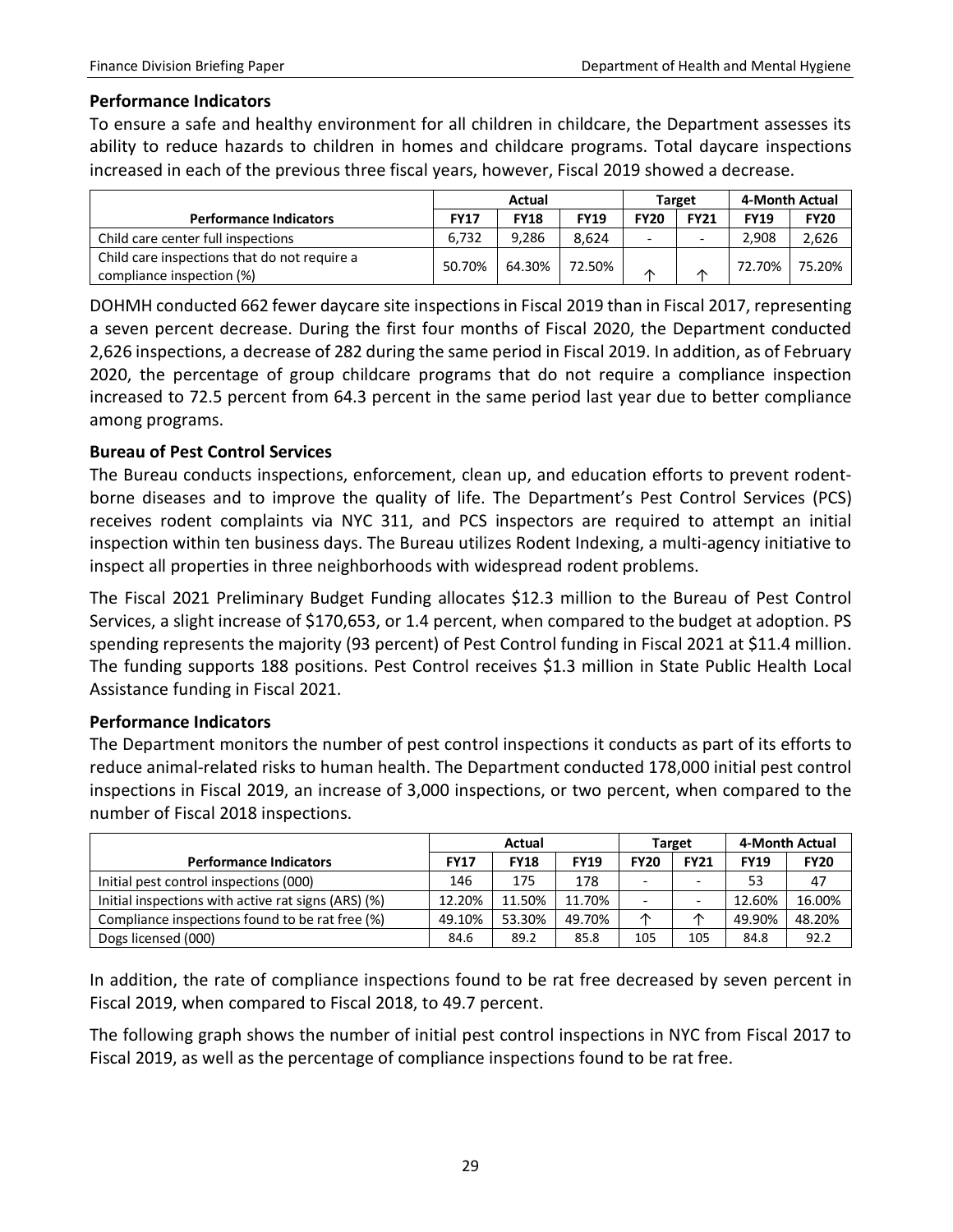#### **Figure 22: Pest Control and Rat Abatement – FY17 to FY19 Performance**



#### <span id="page-32-0"></span>Epidemiology

The Bureau of Epidemiology Services provides timely, systematic, and ongoing data collection, analysis, and dissemination in order to monitor health trends and assist in the development of appropriate health policies and interventions. The Bureau also registers, processes, certifies, analyzes, and issues reports of births, deaths, and spontaneous and induced terminations of pregnancy and coordinates public health training and education initiatives for agency staff and health professionals throughout the City.

The Bureau also conducts the New York City Community Health Survey (CHS), a telephone survey that provides robust data on the health of New Yorkers, including neighborhood, borough, and citywide estimates on a broad range of chronic diseases and behavioral risk factors.



#### **Figure 23: Epidemiology Budget Overview**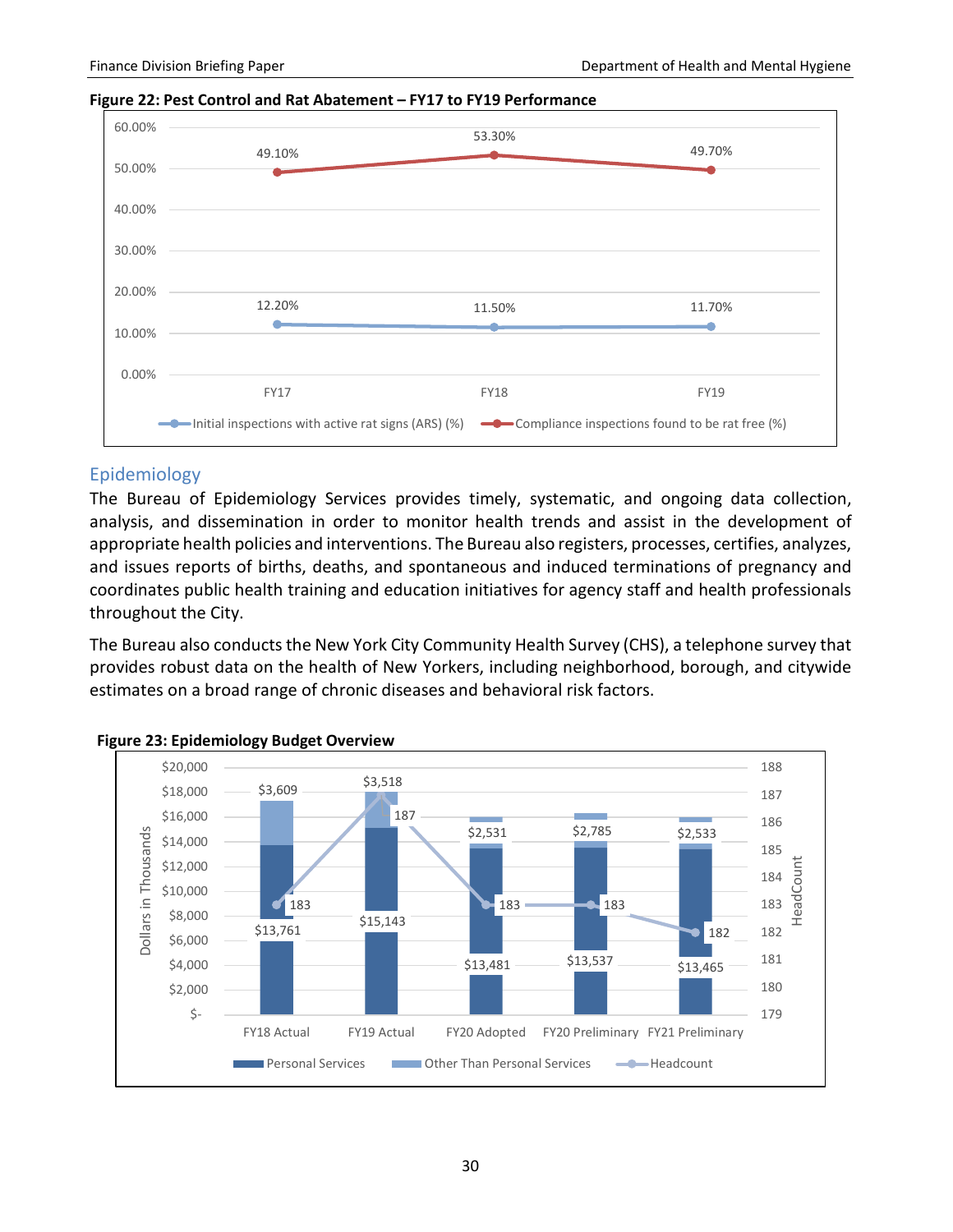The above graph depicts the Epidemiology actual and planned spending and headcount as of the Fiscal 2021 Preliminary Budget. The Budget allocates \$15.9 million to Epidemiology, a minimal decrease from the Fiscal 2020 Adopted Budget. Epidemiology funding in Fiscal Year 2021 decreased by \$13,820 or less than one percent, when compared to the budget at adoption. PS spending represents the majority (84 percent) of Epidemiology funding in Fiscal 2021 at \$13.5 million. The funding supports 182 positions. The Division receives \$1.7 million in State Public Health Local Assistance funding, \$69,000 Federal Occupational Safety and Health Program, and \$91,666 from American Cancer Society in Fiscal 2021.

Funding for Epidemiology services represents 1.8 percent of total public health spending in Fiscal 2021 and one percent of the Department's total budget. See Appendix E8: Epidemiology for additional information.

### <span id="page-33-0"></span>Prevention and Primary Care

The Prevention and Primary Care Program, comprised of Chronic Disease Prevention and Control, the Bureau of Correctional Health Services, the Bureau of Primary Care Access and Planning (PCAP), the Bureau of Primary Care Information Project (PCIP), and Tobacco Control, strives to promote health, prevent disease, and advance health equity among the people of New York City.

**The Chronic Disease Prevention and Control Program** develops and implements public health interventions and identifies and advocates for policies and regulatory initiatives that can reduce the risk of chronic diseases. The Program works with community-based and voluntary organizations, as well as private companies, to promote healthy lifestyle choices, chronic disease management, and effective healthcare systems.

Funding for Chronic Disease Prevention and Control in the Fiscal 2021 Preliminary Budget decreased by \$116,603, or 1.1 percent, when compared to the budget at adoption, to \$10.6 million. However, funding in the current fiscal year increased by more than \$3.1 million or 29 percent, when compared to the Fiscal 2020 Adopted Budget, to \$13.9 million.

OTPS funding represents the majority (59 percent) of Chronic Disease funding in Fiscal 2021 at \$5.8 million. The \$4.8 million in PS spending in Fiscal 2021 supports 49 positions. The Fiscal 2021 Budget includes a federal State Admin Match grant for Supplemental Nutrition to \$1.5 million grant and \$1.1 million in State Public Health Local Assistance funding.

**The Bureau of Correctional Health Services** provides medical and mental health care to inmates and detainees in the City's correctional facilities. NYC Health + Hospitals assumed management of Correctional Health Services from DOHMH at the end of August 2015. The Fiscal 2021 Preliminary Budget remains flat at \$31.4 million to Correctional Health. OTPS spending represents nearly all of the Bureau's funding in Fiscal 2021. The Bureau receives \$6.3 million in State Public Health Local Assistance funding in Fiscal 2021.

**The Bureau of Primary Care Access and Planning (PCAP)** sets and implements policy, program, and research initiatives aimed at maximizing the impact of primary care on population health, including increasing health insurance coverage and reducing access barriers experienced by the City's underserved populations. The Fiscal 2021 Preliminary Budget allocates \$7.5 million to PCAP, a \$34,677 increase from Fiscal 2020 adopted budget. OTPS spending represents nearly all of the PCAP funding in Fiscal 2021. The headcount increased by 61 positions in the current fiscal year and in Fiscal 2021. PCAP receives \$1.3 million in State Public Health Local Assistance funding in Fiscal 2021. In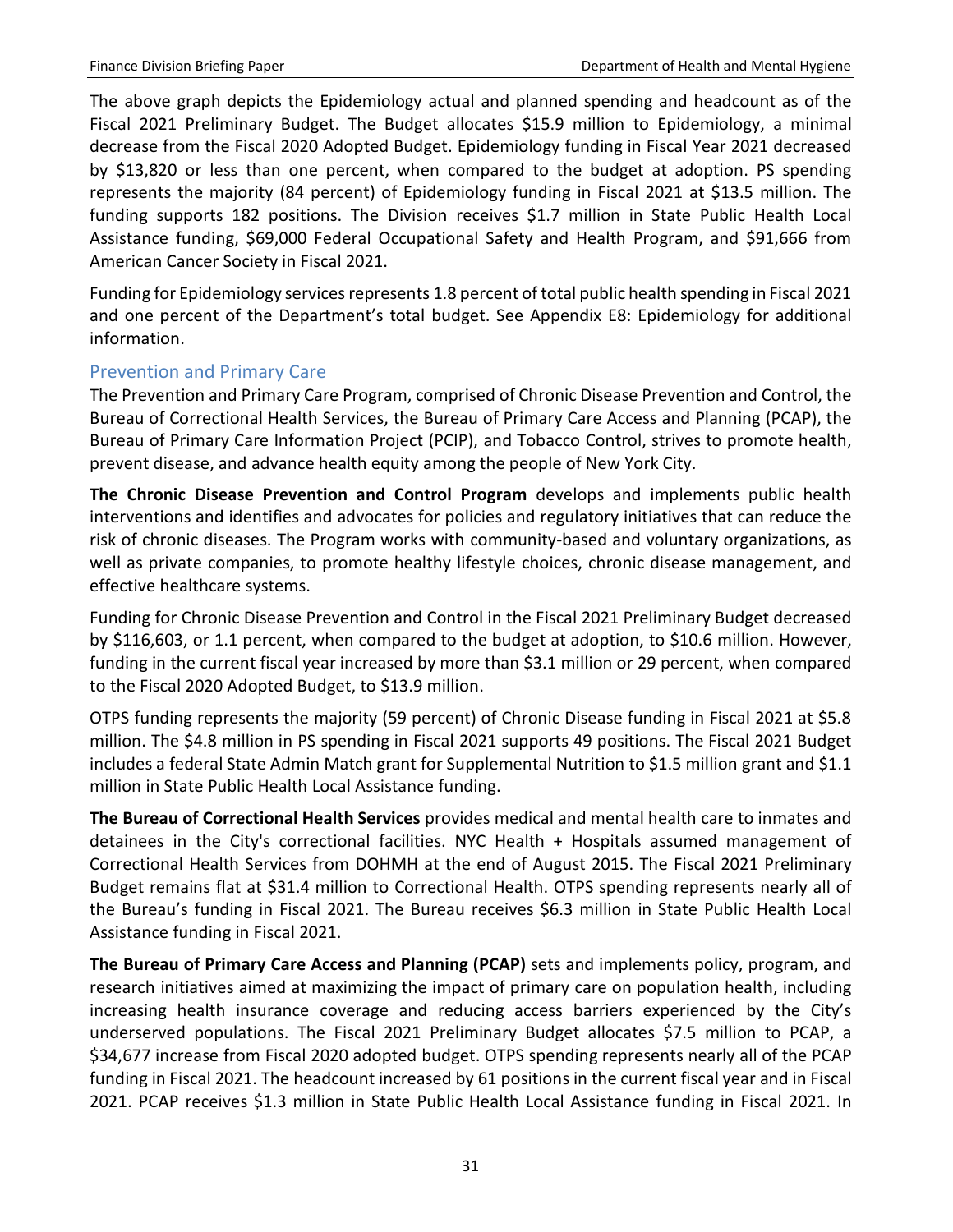addition, during the current fiscal year PCAP received \$2.4 million in Federal Medical Assistance Program funding.

**The Bureau of Primary Care Information Project (PCIP)** improves population health in medically underserved areas through health information technology and data exchange. The Bureau functions as a technical assistance provider and subject matter expert, helping primary care practices implement prevention-oriented electronic health records. The Fiscal 2021 Preliminary Budget allocates \$3 million to PCIP, an increase of \$147,545, or five percent, when compared to the budget at adoption. PS spending represents the majority (88 percent) of PCIP funding in Fiscal 2021 at \$2.6 million. The funding supports 26 positions. PCIP receives nearly \$588,857 in State Public Health Local Assistance funding in Fiscal 2021. At Fiscal 2020 Adoption and during the current fiscal year the Bureau received funding for Health Research Inc.

**The Tobacco Control Program** implements New York City's Five-Point Tobacco Control Plan, (1) advocating for cigarette tax increases to reduce tobacco consumption; (2) supporting the enforcement of anti-smoking laws enacted to protect the health of NYC residents from the harmful effects of smoking and second-hand smoke; (3) implementing programs to expand the number and reach of cessation (quitting) sites throughout the five boroughs in order to increase the use of effective tobacco cessation treatment in healthcare and community settings; (4) educating the public about the health consequences of tobacco usage through media and public outreach campaigns; and (5) evaluating the prevalence of smoking and related behaviors on an on-going basis to assess effectiveness.

Funding for the Tobacco Control Program increased slightly in the Fiscal 2021 Preliminary Budget compared to the budget at adoption to \$7 million. Funding in the current fiscal year also decreased when compared to funding in the adopted budget, decreasing \$32,075 to \$6.9 million. The Program receives \$1.2 million in State Public Health Local Assistance funding in Fiscal 2021.



**Figure 24: Prevention and Primary Care Budget Overview**

The above chart shows Prevention and Primary Care actual and planned spending, broken out by program area, as of the Fiscal 2021 Preliminary Budget. The Budget allocates \$63.3 million to Prevention and Primary Care, a decrease of \$7.9 million, or 12.6 percent, when compared to the Fiscal 2020 Adopted Budget. Funding in the current fiscal year, however, increased by \$7.9 million or 11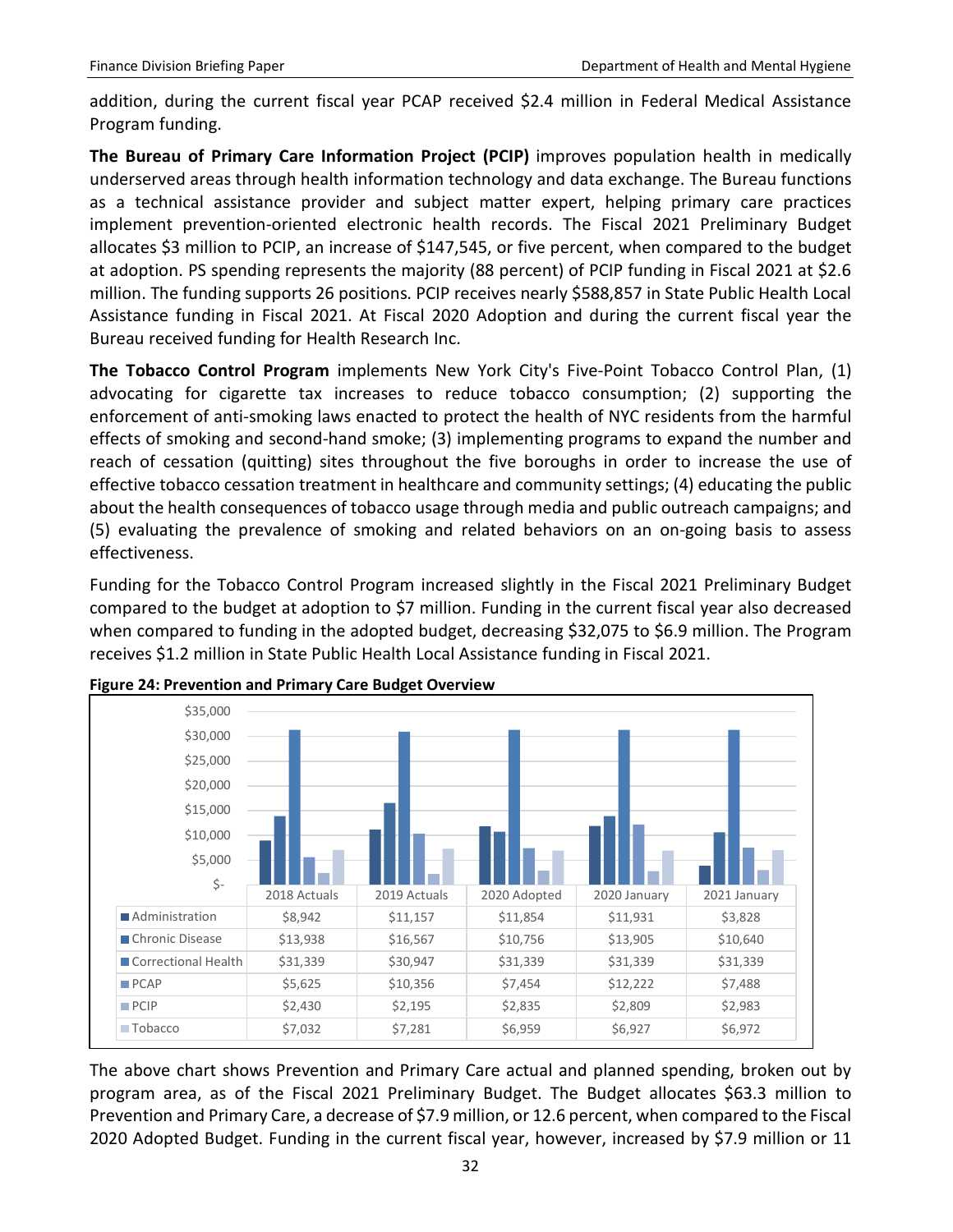percent, when compared to the budget at adoption, to \$79.2 million. OTPS spending represents the majority (80 percent) of Prevention and Primary Care Fiscal 2021 funding at \$50.4 million.

Funding for Prevention and Primary Care services represents approximately 7.1 percent of total public health spending in Fiscal 2021 and four percent of the Department's total budget. See Appendix E9: Prevention and Primary Care for additional information.

#### **Performance Indicators**

DOHMH employs a variety of performance metrics in order to measure the Chronic Disease Prevention and Control Program's ability to promote healthy behaviors and preventive healthcare and to prevent chronic diseases in New York City. Between Fiscal 2018 and Fiscal 2019, the percentage of adults who are obese increased from 25.1 percent to 25.7 percent. The percentage of adults who consume one or more sugar-sweetened beverages per day also increased during this period, to 23.6 percent.

|                                                                              |             | Actual      |                 |             | <b>Target</b> | 4-Month Actual |             |
|------------------------------------------------------------------------------|-------------|-------------|-----------------|-------------|---------------|----------------|-------------|
| <b>Performance Indicators</b>                                                | <b>FY17</b> | <b>FY18</b> | <b>FY19</b>     | <b>FY20</b> | <b>FY21</b>   | <b>FY19</b>    | <b>FY20</b> |
| Adults who are obese (%) (CY)                                                | 23.60%      | 25.10%      | 25.70%          | 24.40%      | 23.00%        | ΝA             | <b>NA</b>   |
| Adults who consume one or more sugar-sweetened<br>beverages per day (%) (CY) | 22.70%      | 23.00%      | 23.60%   21.30% |             | 19.00%        | NA             | <b>NA</b>   |

Other performance metrics in preventative healthcare concern health insurance, blood pressure, colonoscopies, and infant mortality. The number of New Yorkers who lack health insurance decreased, to 11.6 percent in Fiscal 2019 compared to 11.8 percent in Fiscal 2018. The percentage of adult patients with controlled blood pressure only increased slightly between Fiscal 2018 and Fiscal 2019 to 67.7 percent, while the percentage of adults aged 50 and older who received a colonoscopy in the past ten years decreased to 69.1 percent. The infant mortality rate decreased slightly to 4.0 deaths per every 1,000 live births in Fiscal 2019 compared to 4.3 deaths in Fiscal 2018.

|                                                                                | Actual      |             |             |             | Target      | 4-Month Actual |             |
|--------------------------------------------------------------------------------|-------------|-------------|-------------|-------------|-------------|----------------|-------------|
| <b>Performance Indicators</b>                                                  | <b>FY17</b> | <b>FY18</b> | <b>FY19</b> | <b>FY20</b> | <b>FY21</b> | <b>FY19</b>    | <b>FY20</b> |
| Adult New Yorkers without health insurance (%) (CY)                            | 10.90%      | 11.80%      | 11.60%      | 10.00%      | 10.50%      | <b>NA</b>      | NА          |
| Adult patients with controlled blood pressure (%) (CY)                         | 67.10%      | 67.30%      | 67.70%      | 68.20%      | 68.70%      | <b>NA</b>      | <b>NA</b>   |
| Adults, aged 50+, who received a colonoscopy in the past<br>ten years (%) (CY) | 68.50%      | 69.90%      | 69.10%      | 71.40%      | 71.40%      | NA             | <b>NA</b>   |
| Infant mortality rate (per 1,000 live births) (CY)                             | 4.1         | 4.3         | 4           | 4.1         | 4           | NA             | NA          |

In accordance with the fifth point of the Tobacco Control Plan, the Department measures the percentage of adult New Yorkers who smoke. The percentage of adults who smoke decreased by less than one percent between Fiscal 2018 and Fiscal 2019 to 12.8 percent. The Fiscal 2020 target is 12.4 percent of adults who smoke, decreasing to 12.0 percent in Fiscal 2021.

|                               | Actual      |             |             |             | Target      | 4-Month Actual |             |
|-------------------------------|-------------|-------------|-------------|-------------|-------------|----------------|-------------|
| <b>Performance Indicators</b> | <b>FY17</b> | <b>FY18</b> | <b>FY19</b> | <b>FY20</b> | <b>FY21</b> | <b>FY19</b>    | <b>FY20</b> |
| Adults who smoke (%) (CY)     | 13.10%      | 13.40%      | 12.80%      | 12.40%      | 12.00%      | NΑ             | <b>NA</b>   |

### <span id="page-35-0"></span>World Trade Center Health Program

The World Trade Center Health Program, a broad network of post–September 11th clinics and organizations, provides monitoring and treatment to 83,000 first responders and survivors who became ill after working at Ground Zero. The Program includes the World Trade Center Health Registry, a comprehensive and confidential health survey of individuals directly exposed to the events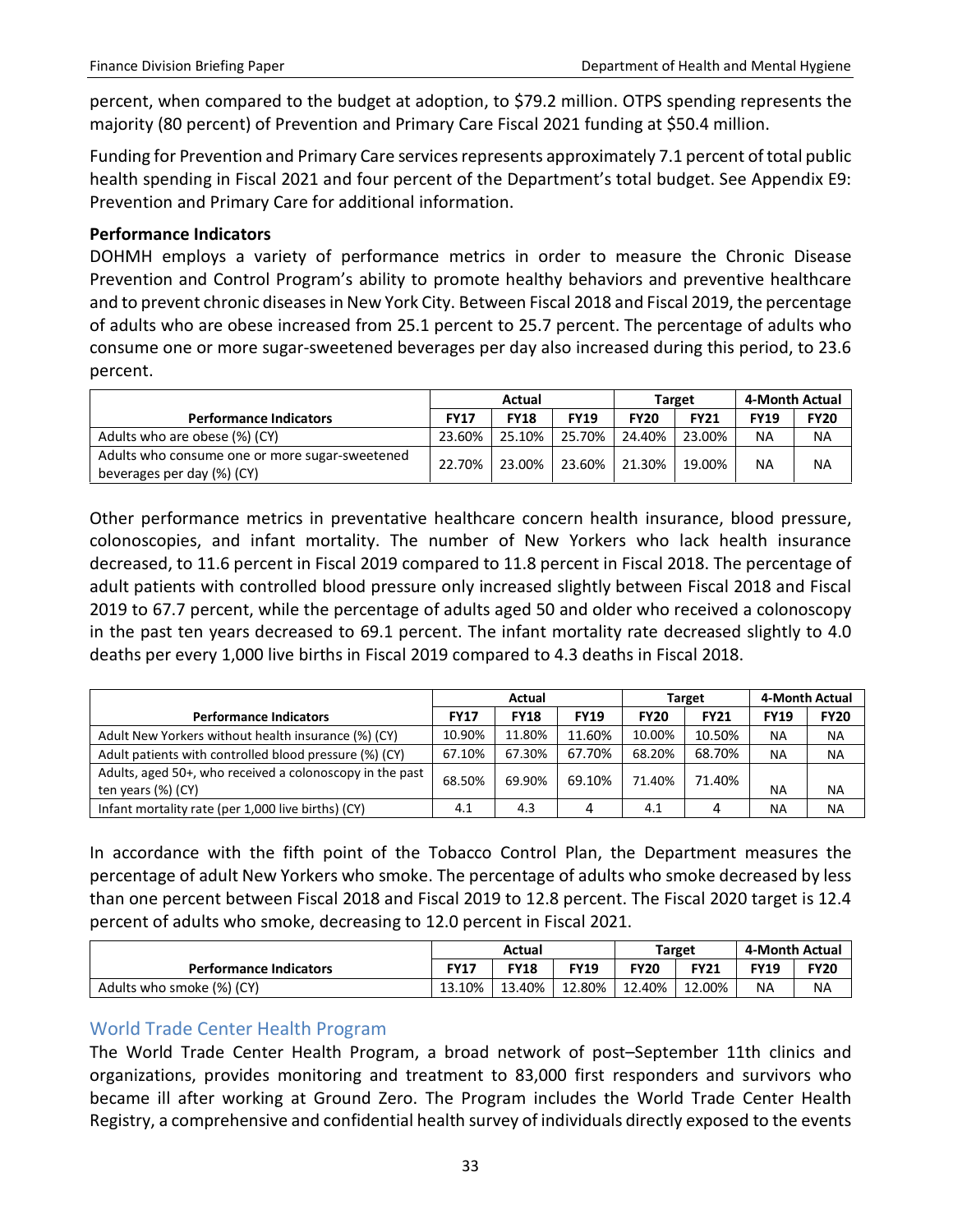of September 11th. The Registry enables health professionals to compare the health of people most exposed to the disaster to the health of the general population.



#### **Figure 25: WTC Health Program Budget Overview**

The above chart depicts World Trade Center actual and planned spending and headcount as of the Fiscal 2021 Preliminary Budget. The Budget allocates \$36.2 million to World Trade Center Related Programs, a slight decrease when compared to the Fiscal 2020 Adopted Budget. OTPS spending represents the majority (89 percent) of World Trade Center funding in Fiscal 2021 at \$32.1 million. The World Trade Center Health Program received a one percent decrease in the federal grant from the National Institute for Occupational Safety and Health in Fiscal 2021 for an amount of \$5.7 million.

Funding for World Trade Center Related Programs services represents 4.1 percent of total public health spending in Fiscal 2021 and 2.3 percent of the Department's total budget. See Appendix E10: World Trade Center Health Program for additional information.

# <span id="page-36-0"></span>Capital Plan Overview

On January 16, 2020, Mayor Bill de Blasio released the Preliminary Capital Commitment Plan for Fiscal 2020-2024 (the Commitment Plan) and the Fiscal 2021-2024 Preliminary Capital Budget (the Capital Budget).

The following section will provide an overview of the Preliminary Capital Budget and the Preliminary Capital Commitment Plan for DOHMH**.** Each one of these documents should support and be well integrated with one another to properly execute the City's capital projects as well as meet its infrastructure goals. Below we will examine to what extent this is occurring, where improvements need to be made, and the overall feasibility of DOHMH's capital program.

# <span id="page-36-1"></span>Preliminary Capital Budget for Fiscal 2021-2024

The Capital Budget provides the estimated need for new appropriations for Fiscal 2020 along with projections for the subsequent three-year capital program. Appropriations represent the legal authority to spend capital dollars and are what the Council votes on at budget adoption.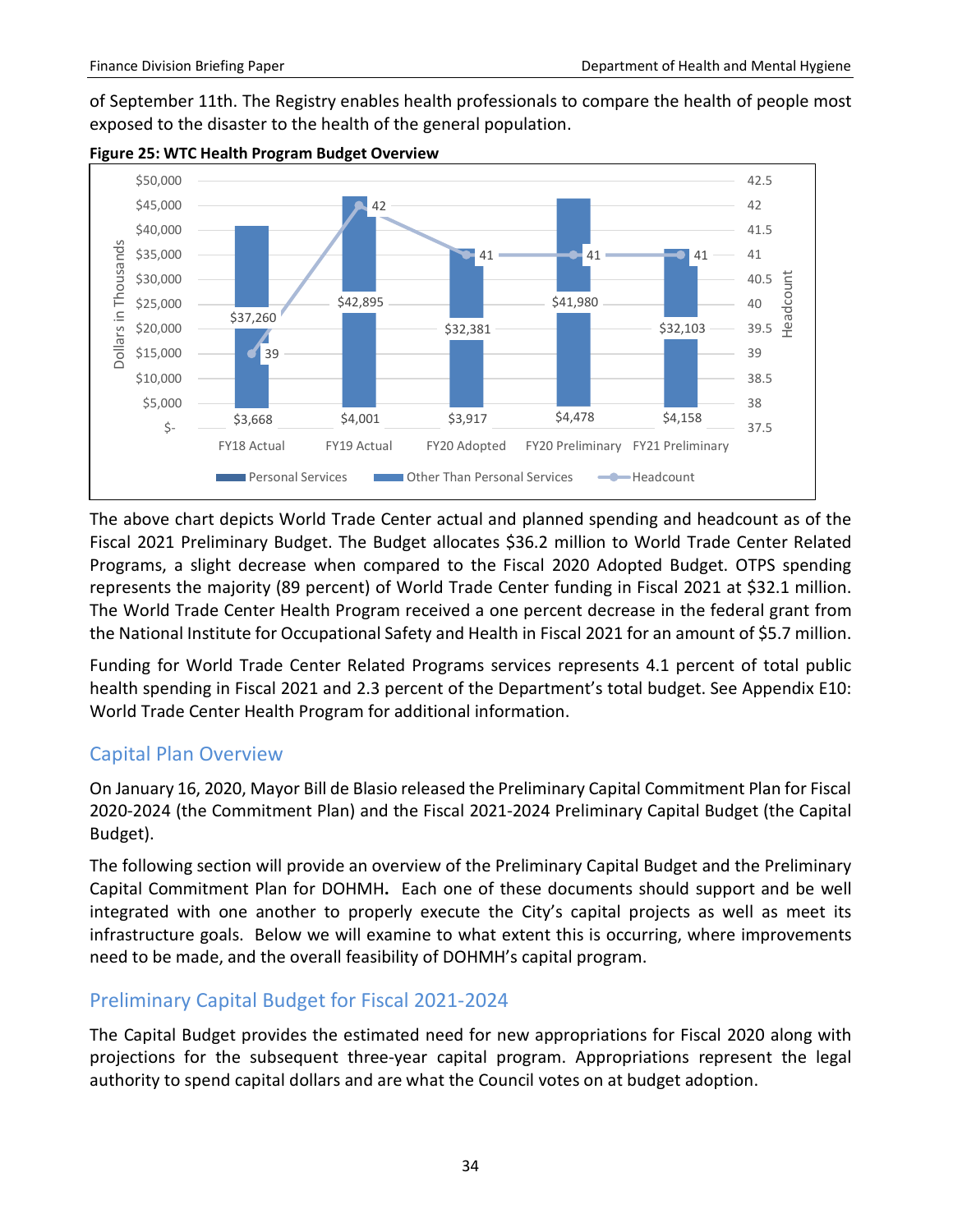#### **Figure 26: Preliminary Capital Budget**



As shown in the chart to the left, the Department of Health and Mental Hygiene's Fiscal 2021 Preliminary Capital Budget includes \$448.2 million in Fiscal 2021- 2024. This represents less than one percent of the City's total \$56.1 billion Capital Budget for 2021-2024.

#### <span id="page-37-0"></span>Preliminary Capital Commitment Plan for Fiscal 2020-2024

The City's Capital Commitment Plan details the Administration's plan to spend the appropriations voted on by the City Council at Adoption. The Commitment Plan provides project-level funding detail as well an estimate of expenditure dates. It is through this document that we gain insight into a project's estimated cost, start date and time to completion.

The DOHMH Preliminary Commitment Plan includes \$748.9 million in Fiscal 2020-2024. This represents less than one percent of the City's total \$85.5 billion Preliminary Commitment Plan. The Capital Commitment Plan is significantly higher than the Capital Budget because it includes the current fiscal year. The amount of uncommitted appropriations for Fiscal 2020 formsthe amount that will be re-appropriated or rolled into Fiscal 2021 in the Executive and Adopted Budgets.



#### **Figure 27: Capital Commitment Plan**

The Preliminary Capital Plan for the Department for Fiscal 20-2024 has decreased by more than \$128.2 million to a total of \$748.9 million, demonstrating a 17 percent reduction when compared to the Department's Adopted Commitment Plan.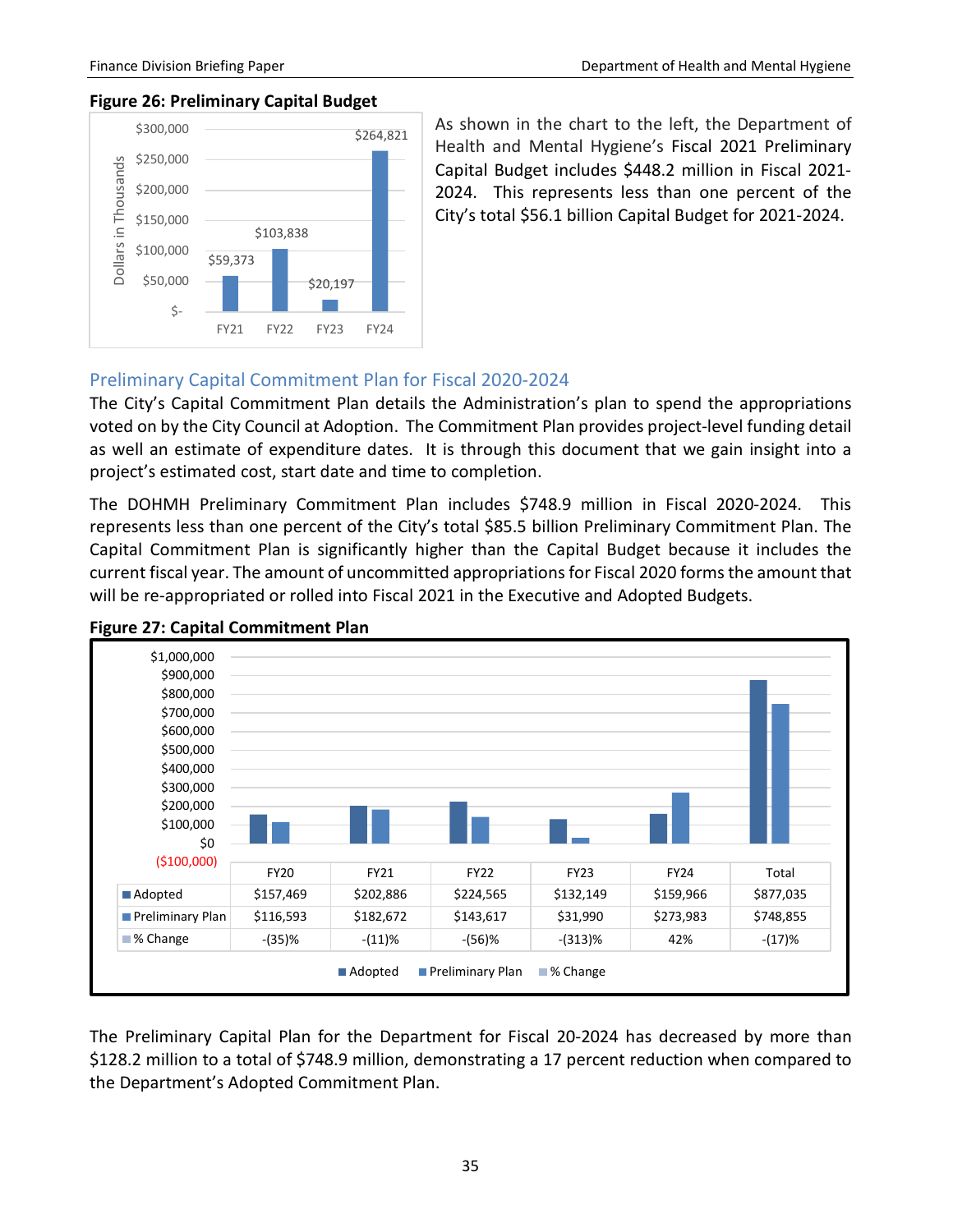$\overline{a}$ 

The total appropriations for DOHMH in Fiscal 2020 are \$321.6 million against planned commitments totaling \$[1](#page-38-0)57.5 million.<sup>1</sup> This excess balance of \$164.2 million in appropriations gives the Administration considerable flexibility within the capital plan. However, as the commitments of appropriations are legally bound to their budget line descriptions this flexibility is more limited than it appears from this variance alone.

Historically, the Commitment Plan has frontloaded-planned commitments for capital projects in the first year or two of the plan, and included unrealistically high planned commitments. At the Council's continued urging that practice has largely ceased. Beginning with the Fiscal 2020 Executive Commitment Plan, agencies' Commitment Plans are now more accurate, reflecting more evenly distributed planned spending across all years of the plan.

A natural result of more realistic timelines is capital projects extending beyond the Commitment Plan's five-year time frame. To address this the Administration has added Section VII titled "Redistribution of the City's Capital Plan" to the Commitment Plan. What this section does is increase the transparency of the Commitment Plan by showing the distribution of funding beyond the required five years to ten years (Fiscal 2020 -2029). This extension allows the Council and the public to better differentiate between movement beyond the years of the Commitment Plan and a simple elimination of funding. DOHMH's ten-year total is \$1.2 billion, which is \$418.1 million greater than DOHMH's five-year plan. What this increase shows is the City's commitment to continuing many of its current projects beyond the time frame of the Capital Commitment Plan.

DOHMH had actual commitments of \$67.1 million in Fiscal 2019, a commitment rate of 66 percent. The Department's history of commitments is shown in the chart below. Given this performance history, it is likely that DOHMH will end this year with some unmet commitment targets and uncommitted appropriations available to roll into Fiscal 2021 and the outyears.

The chart below displays the Department's capital commitment plan as of the Fiscal 2016-2019 Executive Budget and the actual commitments in the corresponding fiscal year. The chart also shows the capital commitment rate: the percentage of the capital plan committed per fiscal year.<sup>2</sup>

<span id="page-38-0"></span><sup>1</sup> Appropriations for Fiscal 2020 are calculated by summing the available appropriations listed in the commitment plan with actual commitments to-date. Because commitments to-date excludes inter-fund agreements (IFA), this figure may be slightly lower than the total appropriations for Fiscal 2020. In addition, a very small portion of the difference between appropriations and planned commitments are necessary to fund IFA, which are excluded from this planned commitments figure.

<span id="page-38-1"></span><sup>&</sup>lt;sup>2</sup> Note planned commitments are higher than the agency's "target commitments." Target commitments are a management tool used by OMB; they are "the actual aggregate levels that the managing agencies are expected to commit and against which their performance will be measured at the end of the fiscal year," and are not broken out between City and non-City funds.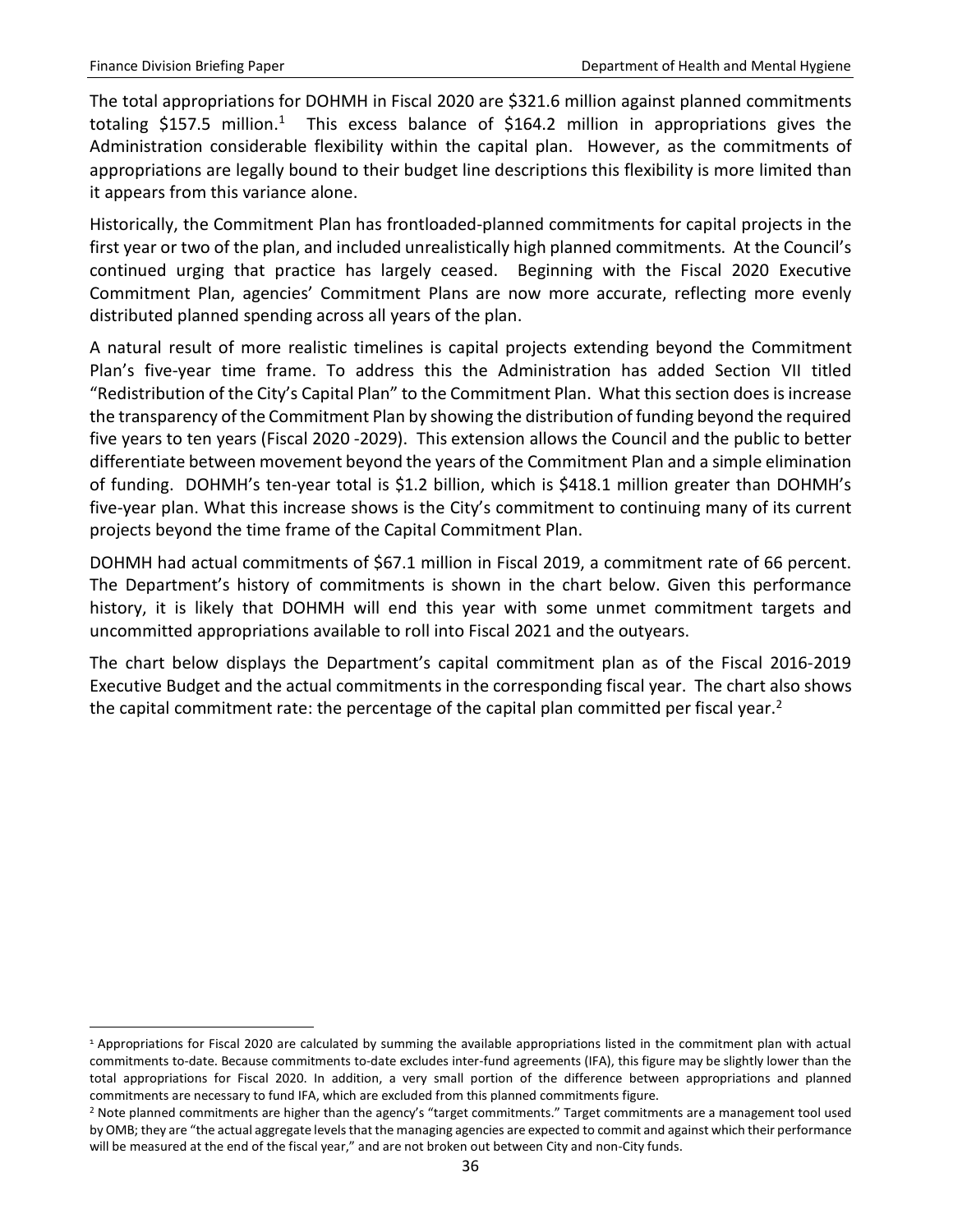#### **Figure 28: Capital Commitment Rate**



The DOHMH Commitment Plan includes 143 budget lines and 462 project IDs. As shown in the graphs below, though the majority of the funding is through the Administration, there are a higher number of Council funded projects than either from the Mayor or the Borough Presidents. Manhattan has the largest amount of projects in the DOHMH Capital Plan.





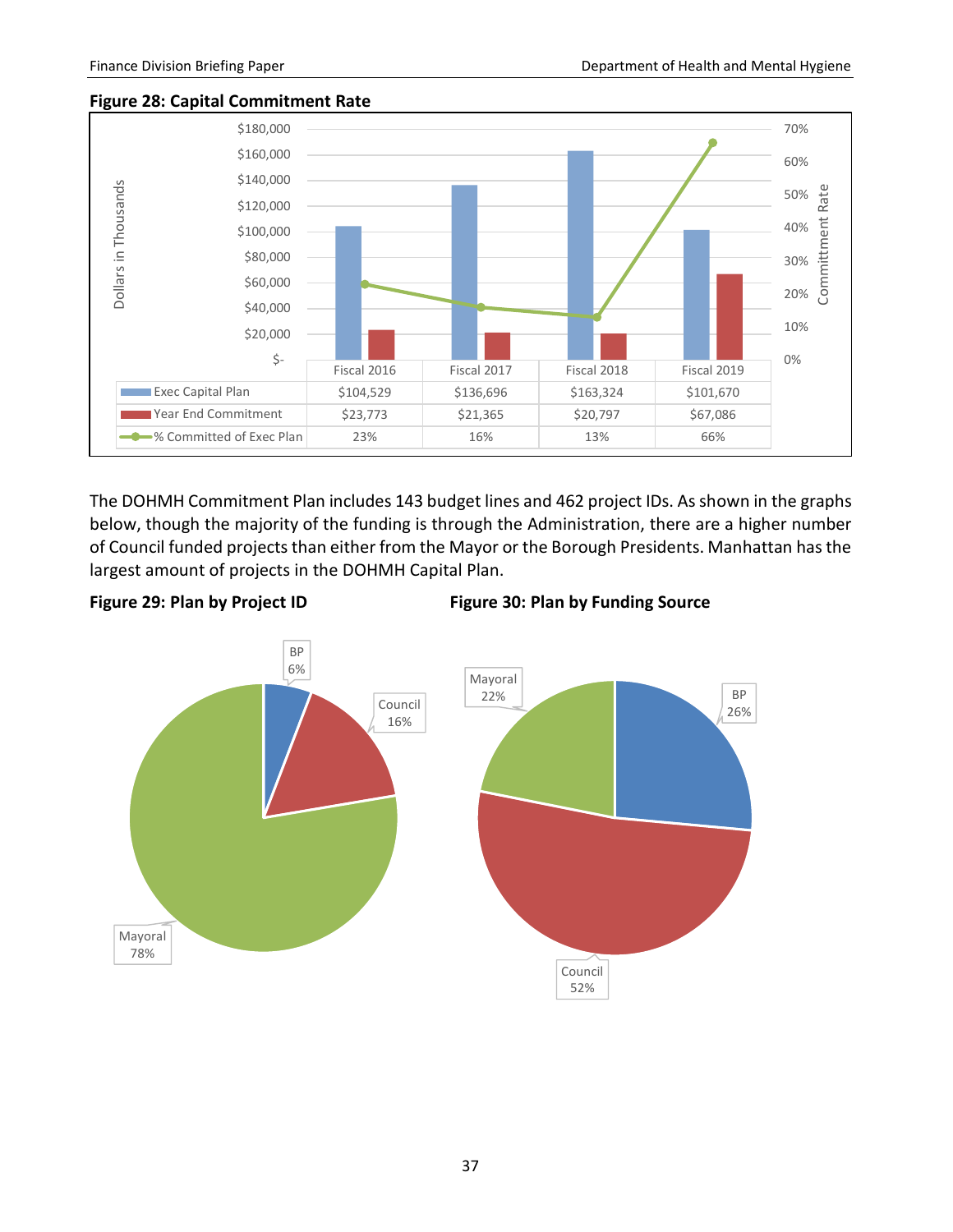#### <span id="page-40-0"></span>Fiscal 2021 Preliminary Capital Commitment Plan Highlights

Major capital projects included in the Preliminary Capital Plan for Fiscal 2020-2024 include the following.

- **Lease Space Renovation-1235 Zerega Ave, Bronx, NY.** The Fiscal 2021 includes \$2.9 million to finish the punch list and close the job by March 2021.
- **Crown Heights Express Clinic.** The Fiscal 2021 Capital Commitment plan includes \$70,000 in Fiscal 2021. The Design phase is set to start September 2020 with a construction end date of September 2021.
- **Williamsburg Health Center Interior Renovation.** The Fiscal 2021 Capital Commitment Plan includes \$1.4 million for renovation of the Williamsburg Health Center's interior. Fifty percent of the construction is anticipated to be finished by April 2020.
- **DOHMH Lighting Upgrades.** The Fiscal 2021 Capital Commitment plan Includes \$69,000 to finalize the project by December 2020. The project was delayed due to changes in the scope and design.
- **Manhattan Animal Care Center - Reconstruction of Dog Kennels.** The Fiscal 2021 Capital Commitment plan includes \$250,000 for reconstruction of dog kennels. The construction is anticipated to be completed June 2020.
- **Public Health Laboratory.** The Fiscal 2021 Capital Commitment Plan includes \$35 million for Fiscal 2020 and \$24.5 million in Fiscal 2021 for construction of the public health laboratory. The construction is anticipated to be completed in January 2025. After a re-estimate, the funding was reduced by \$200 million between Fiscal 2020 and 2024.
- **East Harlem Health Hub.** The Fiscal 2021 Capital Commitment Plan includes \$600,000 for last stages of construction. Anticipated completion is set at June 2020.
- **DOHMH Article 28 Electronic Health Record.** The Fiscal 2021 Capital Commitment Plan includes \$3 million in funds for set up of the Article 28 Electronic health record.
- **Rehab of the Staten Island Animal Shelter.** The Fiscal 2021 Capital Commitment Plan includes \$490,000 for completion of construction. The anticipated end date of construction is June 2021.

Completed projects:

- Bergen Building Renovation-1932 Arthur Ave, Bronx NY.
- Brownsville Health Center Renovation of interior space
- Case Management System
- Chelsea HC Interior Rehab

Newly added capital projects in the Preliminary Plan include the following:

- DOHMH Building Management Software (BMS) Upgrade was added to the Fiscal 2021 Capital Commitment Plan for anticipated cost of \$1.4 million in Fiscal 2021.
- The Fiscal 2021 Capital Commitment Plan includes \$4 million for capital investments for the Home visiting Program.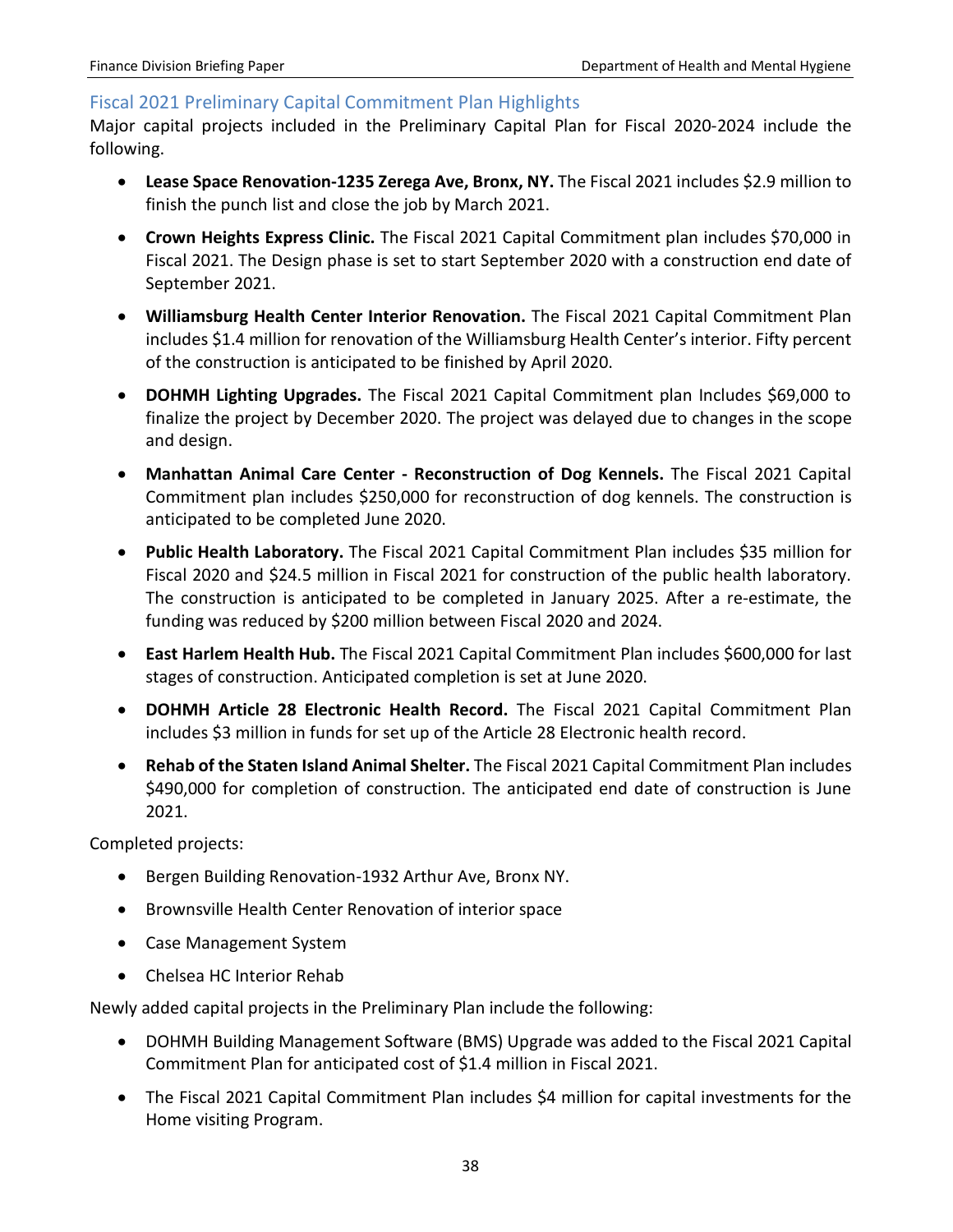# <span id="page-41-0"></span>Appendices

# <span id="page-41-1"></span>A. DOHMH Budget Actions in the November and the Preliminary Plans

|                                               | Fiscal Year 2020 |                 | Fiscal Year 2021 |           |             |             |
|-----------------------------------------------|------------------|-----------------|------------------|-----------|-------------|-------------|
| <b>Dollars in Thousands</b>                   | City             | <b>Non-City</b> | Total            | City      | Non-City    | Total       |
| DOHMH Budget, as of the Adopted 2020          |                  |                 |                  |           |             |             |
| <b>Budget</b>                                 | \$852,060        | \$790,236       | \$1,642,296      | \$801,500 | \$767,958   | \$1,569,457 |
| <b>New Needs</b>                              |                  |                 |                  |           |             |             |
| Brooklyn Rapid Assessment and Response        | \$458            | \$0             | \$458            | \$1,110   | \$0         | \$1,110     |
| Crisis Prevention and Response                | 8,085            | 0               | 8,085            | 18,428    | 0           | 18,428      |
| Funding for the Indirect Cost Rate Initiative | 4,716            | 0               | 4,716            | 4,716     | 0           | 4,716       |
| <b>Subtotal, New Needs</b>                    | \$13,259         | \$0             | \$13,259         | \$24,254  | \$0         | \$24,254    |
| <b>Other Adjustments</b>                      |                  |                 |                  |           |             |             |
| Agency Phone Plan Review                      | (5142)           | (517)           | ( \$159)         | (5281)    | ( \$35)     | ( \$316)    |
| <b>APHL Botulinum Neurotoxin</b>              | 0                | 9               | 9                | 0         | 0           | 0           |
| APHL GONORRHOEAE                              | 0                | 8               | 8                | 0         | 0           | 0           |
| <b>APHL WGS</b>                               | 0                | 8               | 8                | 0         | 0           | 0           |
| <b>Billing Project</b>                        | 0                | 700             | 700              | 0         | 0           | 0           |
| <b>BIOWATCH LABORATORY SUPPORT</b>            | 0                | 31              | 31               | 0         | 0           | 0           |
| <b>BRONX NEIGHBORHOOD HAC</b>                 | 0                | 2               | $\overline{2}$   | 0         | 0           | 0           |
| <b>BROWNSVILLE NHAC</b>                       | 0                | $\overline{2}$  | $\overline{2}$   | 0         | 0           | 0           |
| <b>CAT. Animal Population</b>                 | 0                | 498             | 498              | 0         | 0           | 0           |
| CAT. CUNY SPH                                 | 0                | (41)            | (41)             | 0         | (41)        | (41)        |
| CAT. EVALUATING ART FOR ALL HIV               | 0                | \$43)           | (43)             | 0         | (43)        | (43)        |
| <b>CBA F390</b>                               | 0                | 0               | 0                | 0         | (458)       | (458)       |
| CC A6 Adjustment                              | 0                | 3,296           | 3,296            | 0         | 0           | 0           |
| CC Member Item Reallocation                   | (1, 532)         | 0               | (1, 532)         | 0         | 0           | 0           |
| CDC BRACE CHAMP YEAR 3                        | 0                | 21              | 21               | 0         | 0           | 0           |
| CDC EHS-NET FOOD SAFETY                       | 0                | 38              | 38               | 0         | 12          | 12          |
| <b>CDC FPHNY Overdose Data</b>                | 0                | 425             | 425              | 0         | 87          | 87          |
| CDC OVERDOSE DATA TO ACTION                   | 0                | 47              | 47               | 0         | 20          | 20          |
| <b>CHASE:HEALING COMMUNITY</b>                | 0                | 95              | 95               | 0         | 0           | 0           |
| City Council Adjustment                       | 0                | (36)            | (36)             | 0         | 0           | 0           |
| CMESARAUP                                     | 0                | 68              | 68               | 0         | 0           | 0           |
| <b>Collective Bargaining: CSBA Attorneys</b>  | 160              | 0               | 160              | 176       | 0           | 176         |
| Collective Bargaining: L246 Groups            | 9                | 0               | 9                | 10        | 0           | 10          |
| Collective Bargaining: LL56 Special Officers  | 101              | 0               | 101              | 172       | 0           | 172         |
| Collective Bargaining: Non-LL56 Groups        | 215              | 0               | 215              | 368       | 0           | 368         |
| <b>CWSHN</b>                                  | 0                | 9               | 9                | 0         | 6           | 6           |
| DC37 Equity Panel Award                       | 1,794            | $\pmb{0}$       | 1,794            | 1,924     | 0           | 1,924       |
| <b>DCAS Demand Response</b>                   | 0                | $\mathbf{1}$    | 1                | 0         | 0           | 0           |
| <b>Division Consolidation</b>                 | (604)            | (138)           | (742)            | (691)     | (158)       | (849)       |
| DOB Ad Campaign                               | 0                | 131             | 131              | 0         | 0           | 0           |
| DOHMHMOD40X                                   | 0                | 806             | 806              | 0         | 0           | 0           |
| DOHMN/PARKS Greenthumb Gardens                | 0                | 60              | 60               | 0         | 0           | 0           |
| DR681210022019                                | 0                | (200)           | (200)            | $\pmb{0}$ | $\mathbf 0$ | 0           |
| DRINKING WATER ENHANCEMENT                    | 0                | 0               | 0                | 0         | (8)         | (8)         |
| Early Intervention Admin                      | 0                | 32              | 32               | 0         | 32          | 32          |
| <b>Early Intervention Services</b>            | 0                | 60,000          | 60,000           | 0         | 0           | 0           |
| <b>Emergency Shelter Grant</b>                | 0                | 119             | 119              | 0         | 0           | 0           |
| <b>ENDING THE EPIDEMIC</b>                    | 0                | 1,060           | 1,060            | 0         | 0           | 0           |
| <b>Energy Personnel</b>                       | 0                | 135             | 135              | 0         | 0           | 0           |
| <b>EWPH</b>                                   | 0                | 46              | 46               | 0         | $\Omega$    | 0           |
| EWPH & SFM                                    | 0                | 276             | 276              | 0         | 10          | 10          |
| <b>ExCEL Projects</b>                         | 0                | 258             | 258              | 0         | $\pmb{0}$   | 0           |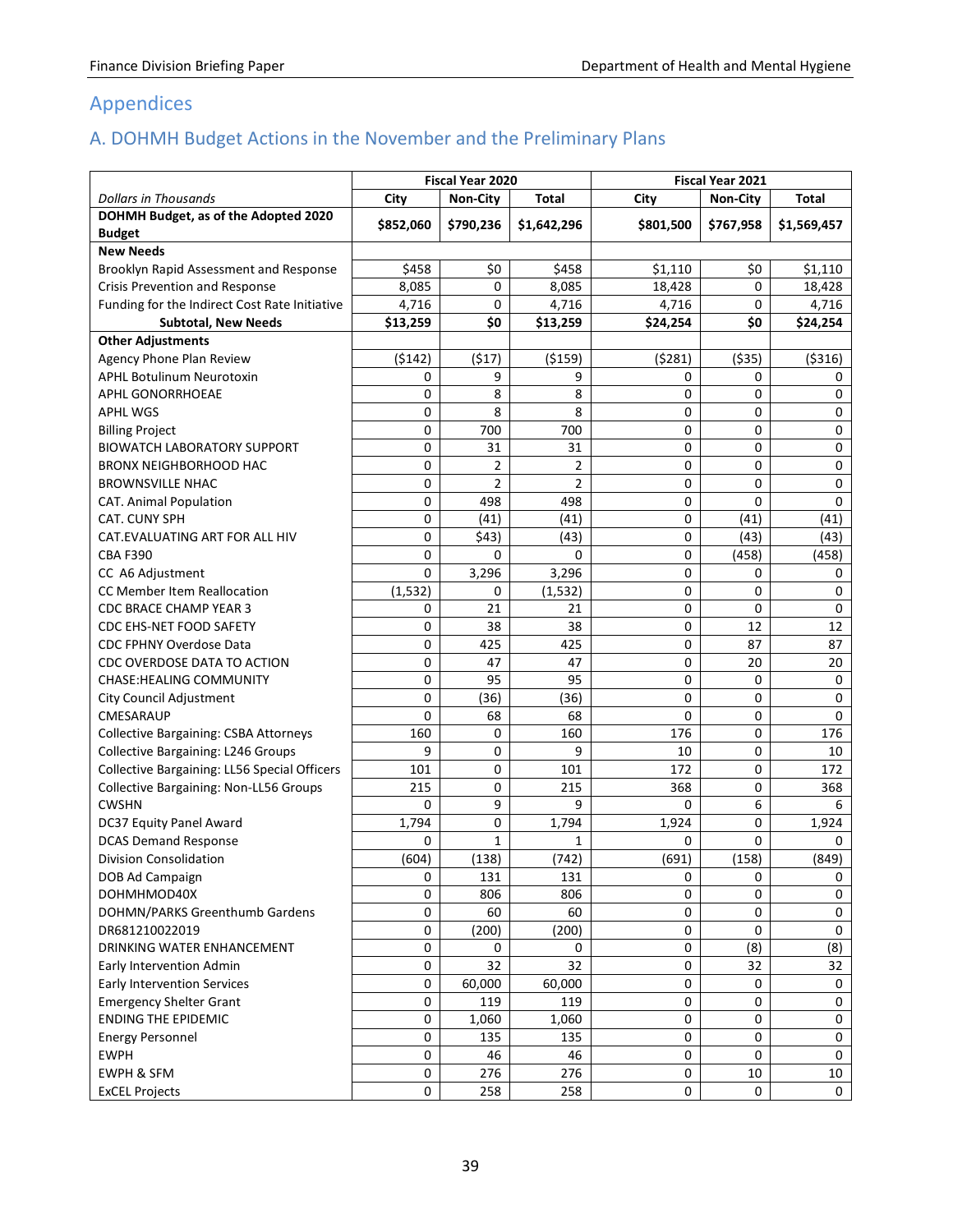|                                    |       | Fiscal Year 2020 |                | <b>Fiscal Year 2021</b> |                 |              |  |  |
|------------------------------------|-------|------------------|----------------|-------------------------|-----------------|--------------|--|--|
| <b>Dollars in Thousands</b>        | City  | <b>Non-City</b>  | <b>Total</b>   | City                    | <b>Non-City</b> | <b>Total</b> |  |  |
| <b>FPHNY AOTPS</b>                 | \$0   | \$81             | \$81           | \$0                     | \$0             | \$0          |  |  |
| <b>Fringe Realignment</b>          | 0     | (500)            | (500)          | 0                       | 0               | 0            |  |  |
| FY20 IC DOHMH Vaccine              | 0     | 77               | 77             | 0                       | 0               | 0            |  |  |
| <b>Grant Reconciliation</b>        | 0     | 344              | 344            | 0                       | 0               | 0            |  |  |
| <b>Grant Roll</b>                  | 0     | 695              | 695            | 0                       | 0               | 0            |  |  |
| H+H DOHMH Transfer                 | 2,495 | 624              | 3,119          | 0                       | 0               | 0            |  |  |
| <b>Health Stat</b>                 | 0     | 5,842            | 5,842          | 0                       | 0               | 0            |  |  |
| <b>HEALTHY NEIGHBORHOODS PROG</b>  | 0     | 183              | 183            | 0                       | 0               | 0            |  |  |
| <b>HEALTHY START BROOKLYN</b>      | 0     | 285              | 285            | $\mathbf 0$             | 0               | 0            |  |  |
| <b>HIV CENTER FOR CLINICAL</b>     | 0     | 52               | 52             | $\pmb{0}$               | 0               | 0            |  |  |
| <b>HLP Adjustment</b>              | (121) | 121              | 0              | (121)                   | 121             | 0            |  |  |
| <b>HPP</b>                         | 0     | 76               | 76             | 0                       | 76              | 76           |  |  |
| I/C DOHMH FY20                     | 0     | 2,490            | 2,490          | 0                       | 0               | 0            |  |  |
| IC W/DOHM SHELTER ADS              | 0     | 380              | 380            | 0                       | 0               | $\Omega$     |  |  |
| <b>IIS Sentinel Site Capacity</b>  | 0     | (227)            | (227)          | 0                       | (256)           | (256)        |  |  |
| <b>IMMUNIZATION</b>                | 0     | 1,770            | 1,770          | 0                       | 1,770           | 1,770        |  |  |
| Immunization IIS                   | 0     | (206)            | (206)          | 0                       | (212)           | (212)        |  |  |
| <b>Improv Prev Sys</b>             | 0     | 145              | 145            | 0                       | 0               | 0            |  |  |
| Improving Hepatitis B and C        | 0     | 443              | 443            | 0                       | 363             | 363          |  |  |
| <b>Improving Hepatitis Cascade</b> | 0     | 59               | 59             | $\mathbf 0$             | 91              | 91           |  |  |
| <b>Intracity Media Transfer</b>    | (135) | 0                | (135)          | $\Omega$                | 0               | 0            |  |  |
| Lease Adjustment                   | 1,869 | 231              | 2,100          | 1,898                   | 234             | 2,132        |  |  |
| <b>MAC AIDS</b>                    | 0     | 28               | 28             | 0                       | 0               | 0            |  |  |
| MAMMOGRAPHY INSPECTION PROG        | 0     | 11               | 11             | 0                       | 23              | 23           |  |  |
| <b>Medical Monitoring Project</b>  | 0     | 0                | 0              | 0                       | 54              | 54           |  |  |
| <b>MIECHV Nurse Family</b>         | 0     | 0                | 0              | 0                       | 532             | 532          |  |  |
| Mortality among WTC rescue         | 0     | 100              | 100            | 0                       | 0               | 0            |  |  |
| Multilevel Determinants of HIV     | 0     | 13               | 13             | 0                       | 0               | 0            |  |  |
| NACCHO STD Express Data            | 0     | 30               | 30             | 0                       | 0               | 0            |  |  |
| National Ph Track/Network          | 0     | 18               | 18             | 0                       | (53)            | (53)         |  |  |
| NFP COPS Transfer                  | (861) | 0                | (861)          | 0                       | 0               | 0            |  |  |
| <b>NON-PPHF ELC</b>                | 0     | 1,358            | 1,358          | $\pmb{0}$               | 1,145           | 1,145        |  |  |
| NY VIOLENT DEATH REPORT SYS        | 0     | 118              | 118            | $\mathbf 0$             | 24              | 24           |  |  |
| NYC Childhood Lead Poisoning       | 0     | 347              | 347            | 0                       | 96              | 96           |  |  |
| <b>NYC TEENS CONNECTION</b>        | 0     | 1,304            | 1,304          | 0                       | 0               | 0            |  |  |
| NYS Expanded Partner Services      | 0     | 272              | 272            | 0                       | 0               | 0            |  |  |
| <b>NYS Lead Program</b>            | 0     | 169              | 169            | 0                       | 169             | 169          |  |  |
| NYS Primary Prev Lead Prog         | 0     | 0                | 0              | 0                       | 262             | 262          |  |  |
| <b>NYU IMPACT</b>                  | 0     | 183              | 183            | $\mathbf 0$             | 0               | 0            |  |  |
| OASAS SAL 07/11 & 9/13/19          | 0     | 70               | 70             | 0                       | 70              | 70           |  |  |
| OASAS SAL 10/8/19                  | 0     | (1, 172)         | (1, 172)       | 0                       | (1, 229)        | (1, 229)     |  |  |
| <b>OEO Funding Adjustment</b>      | 114   | 0                | 114            | 0                       | 0               | 0            |  |  |
| OLR & DOHMH MOA FY20               | 0     | 250              | 250            | 0                       | 0               | 0            |  |  |
| <b>OLR.DOHMH MOU</b>               | 0     | 20               | 20             | $\mathbf 0$             | 0               | 0            |  |  |
| <b>ONECITY HEALTHY HOMES</b>       | 0     | 48               | 48             | $\mathbf 0$             | 0               | 0            |  |  |
| <b>OPIOID Public Health Crisis</b> | 0     | $\overline{2}$   | $\overline{2}$ | 0                       | 0               | 0            |  |  |
| OPWDD FY20 SAL 7-9-19              | 0     | 449              | 449            | 0                       | 449             | 449          |  |  |
| Other adjustments                  | 0     | 1,792            | 1,792          | 0                       | 0               | 0            |  |  |
| OTPS/PS SHIFTS                     | 0     | 257              | 257            | 0                       | (87)            | (87)         |  |  |
| <b>OUR TOWN</b>                    | 0     | 50               | 50             | 0                       | 50              | 50           |  |  |
| PHEP                               | 0     | 292              | 292            | 0                       | 292             | 292          |  |  |
| PHS AOTPS Linkage to Care          | 0     | 21               | 21             | 0                       | 0               | 0            |  |  |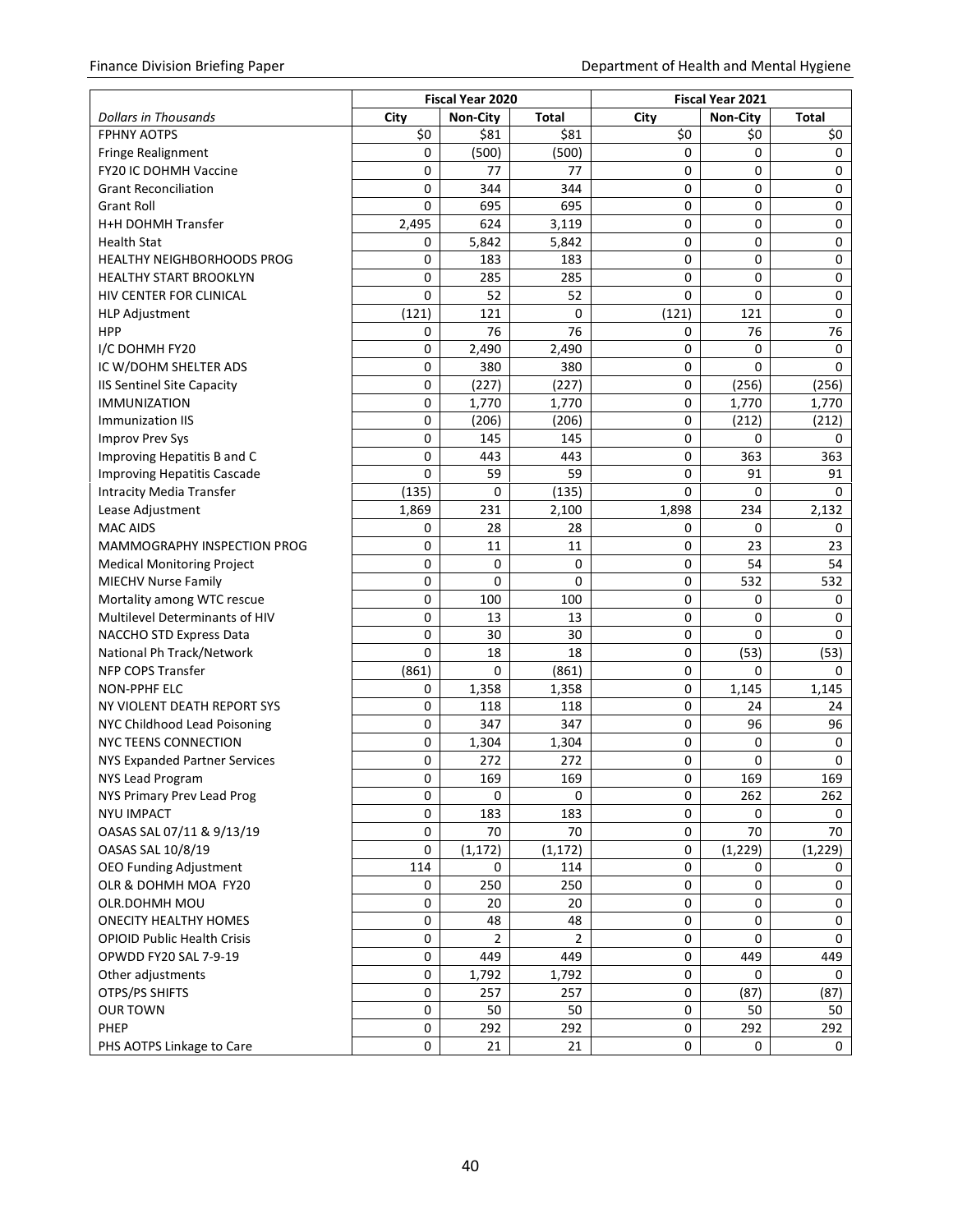|                                                       | <b>Fiscal Year 2020</b> |                 |              | <b>Fiscal Year 2021</b> |                 |              |  |
|-------------------------------------------------------|-------------------------|-----------------|--------------|-------------------------|-----------------|--------------|--|
| <b>Dollars in Thousands</b>                           | City                    | <b>Non-City</b> | <b>Total</b> | City                    | <b>Non-City</b> | <b>Total</b> |  |
| PPHF ELC                                              | \$0                     | (51, 327)       | (51, 327)    | \$0                     | ( \$1,334)      | (51, 334)    |  |
| Prior Year Revenue                                    | (16,700)                | 16,700          | $\Omega$     | $\Omega$                | 0               | 0            |  |
| <b>PROFOUND</b>                                       | 0                       | 64              | 64           | $\Omega$                | 0               | 0            |  |
| PS/OTPS Shifts                                        | 0                       | (109)           | (109)        | $\Omega$                | (381)           | (381)        |  |
| <b>Reimbursement Checks</b>                           | $\Omega$                | 173             | 173          | 0                       | 0               | 0            |  |
| <b>Rent Regulation Outreach</b>                       | 1,110                   | 0               | 1,110        | $\Omega$                | 0               | $\Omega$     |  |
| REV6812FUNDS                                          | 0                       | (200)           | (200)        | $\Omega$                | $\Omega$        | 0            |  |
| <b>Revenue Billing</b>                                | 0                       | 0               | $\Omega$     | (1,500)                 | 1,500           | (0)          |  |
| Roll from FY19 to FY20                                | 0                       | 600             | 600          | 0                       | 0               | 0            |  |
| Rx Stat                                               | 0                       | 434             | 434          | 0                       | 0               | $\Omega$     |  |
| SOMH 8/20/19 SAL FY20+                                | 0                       | 2,504           | 2,504        | $\Omega$                | 1,260           | 1,260        |  |
| SOMH SAL 10/15/19                                     | 0                       | 10              | 10           | 0                       | 0               | 0            |  |
| <b>STD SURVEILLANCE NETWORK</b>                       | 0                       | 103             | 103          | 0                       | 99              | 99           |  |
| <b>STOP DWI Program</b>                               | 0                       | 49              | 49           | 0                       | 0               | 0            |  |
| Strategic Partnerships and Pl                         | 0                       | 393             | 393          | 0                       | 36              | 36           |  |
| STRATEGIES TO SCALE UP PREP                           | 0                       | 21              | 21           | $\Omega$                | 0               | $\Omega$     |  |
| TRANSLATING TELEPHONIC DIABETES                       | 0                       | (67)            | (67)         | 0                       | (67)            | (67)         |  |
| UASI                                                  | 0                       | 187             | 187          | 0                       | 0               | $\Omega$     |  |
| UPFY20FELLOWS                                         | 0                       | 1               | 1            | $\Omega$                | 0               | $\Omega$     |  |
| <b>USDA FOOD INSECURITY</b>                           | 0                       | 217             | 217          | $\Omega$                | 0               | $\Omega$     |  |
| USE OF MOLECULAR HIV                                  | 0                       | 1,098           | 1,098        | $\Omega$                | 169             | 169          |  |
| <b>VAP</b>                                            | 0                       | 2,904           | 2,904        | 0                       | 0               | $\Omega$     |  |
| <b>WTC REGISTRY</b>                                   | 0                       | 1,958           | 1,958        | $\Omega$                | (41)            | (41)         |  |
| WTC Zadroga                                           | 9,000                   | 0               | 9,000        | $\Omega$                | $\Omega$        | <sup>n</sup> |  |
| <b>Subtotal, Other Adjustments</b>                    | (53, 228)               | \$112,414       | \$109,186    | \$1,955                 | \$4,649         | \$6,604      |  |
| <b>Total, All Changes</b>                             | \$10,031                | \$112,414       | \$122,445    | \$26,209                | \$4,649         | \$30,858     |  |
| DOHMH Budget, as of Preliminary 2021<br><b>Budget</b> | \$862,091               | \$902,651       | \$1,764,742  | \$827,708               | \$772,607       | \$1,600,315  |  |

# <span id="page-43-0"></span>B. DOHMH Expense Budget

|                                     | 2018        | 2019        | 2020        | <b>Preliminary Plan</b> |             | *Difference |
|-------------------------------------|-------------|-------------|-------------|-------------------------|-------------|-------------|
| Dollars in Thousands                | Actual      | Actual      | Adopted     | 2020                    | 2021        | 2020 - 2021 |
| <b>DOHMH Spending</b>               |             |             |             |                         |             |             |
| <b>Personal Services</b>            | \$438,766   | \$468,438   | \$456,177   | \$467,499               | \$466,376   | \$10,199    |
| <b>Other Than Personal Services</b> | 1,184,005   | 1,229,605   | 1,186,119   | 1,297,244               | 1,133,939   | (52, 180)   |
| <b>TOTAL</b>                        | \$1,622,771 | \$1,698,043 | \$1,642,296 | \$1,764,742             | \$1,600,315 | (\$41,981)  |
| <b>Public Health</b>                |             |             |             |                         |             |             |
| <b>Personal Services</b>            | \$331,154   | \$350,452   | \$338,861   | \$346,057               | \$343,719   | \$4,858     |
| <b>Other Than Personal Services</b> | 640,181     | 666,945     | 577,890     | 660,437                 | 543,234     | (34, 656)   |
| <b>Subtotal, Public Health</b>      | \$971,335   | \$1,017,397 | \$916,751   | \$1,006,493             | \$886,953   | (\$29,798)  |
| <b>Mental Hygiene</b>               |             |             |             |                         |             |             |
| <b>Personal Services</b>            | \$45,790    | \$53,560    | \$59,215    | \$61,791                | \$64,983    | \$5,768     |
| <b>Other Than Personal Services</b> | 442,770     | 467,431     | 537,119     | 548,655                 | 512,866     | (24, 253)   |
| Subtotal, Mental Hygiene            | \$488,561   | \$520,991   | \$596,333   | \$610,446               | \$577,849   | (\$18,484)  |
| <b>General Administration</b>       |             |             |             |                         |             |             |
| <b>Personal Services</b>            | \$61,822    | \$64,425    | \$58,101    | \$59,651                | \$57,673    | \$428       |
| <b>Other Than Personal Services</b> | 101,053     | \$95,230    | 71,111      | 88,152                  | 77,839      | (6, 729)    |
| <b>Subtotal, Administration</b>     | \$162,875   | \$159,655   | \$129,212   | \$147,803               | \$135,512   | (\$6,301)   |
| DOHMH, Total                        | \$1,622,771 | \$1,698,043 | \$1,642,296 | \$1,764,742             | \$1,600,315 | (\$54,583)  |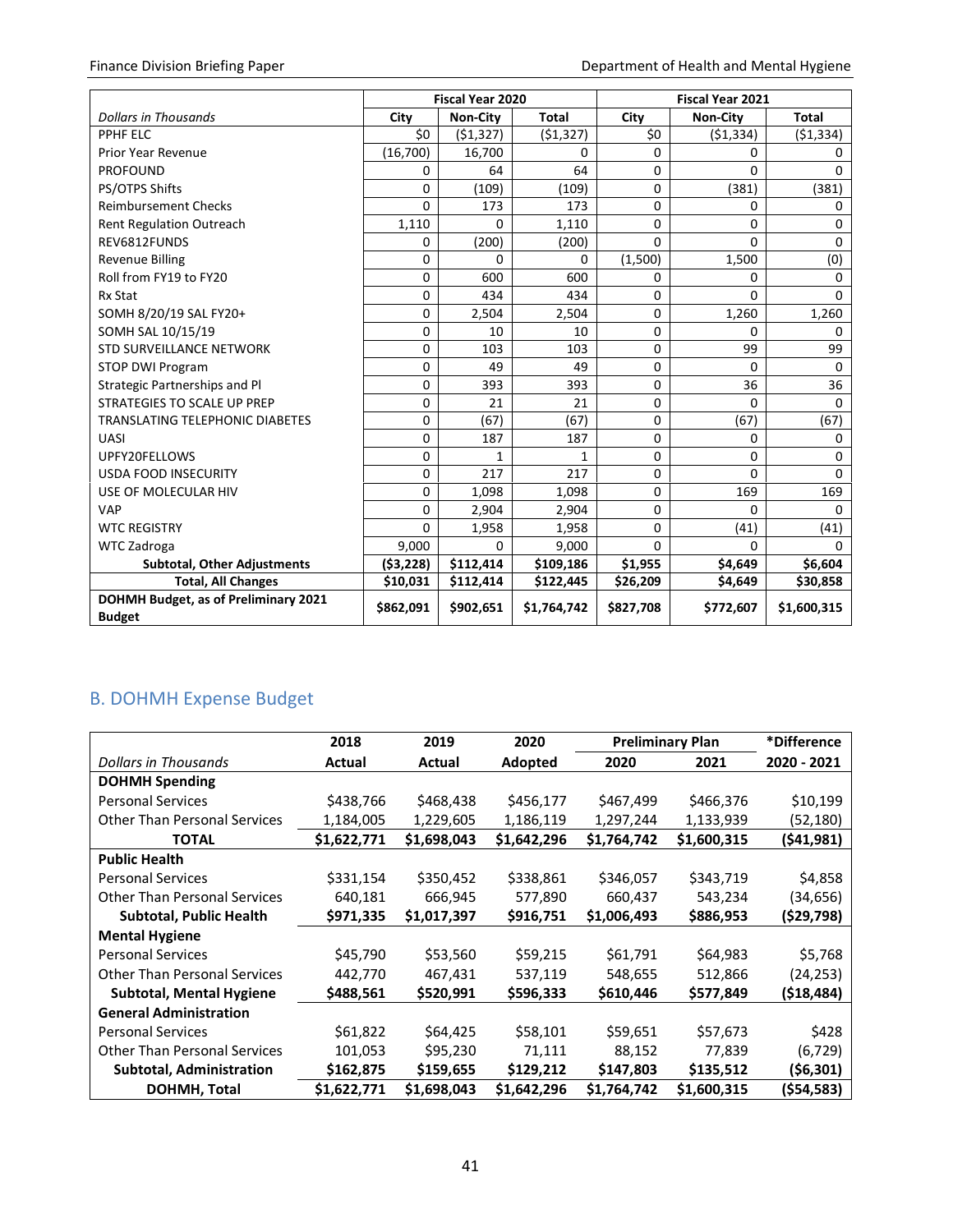# <span id="page-44-0"></span>C. Financial Summary

| <b>Financial Summary</b>                     |             |               |             |             |                         |              |
|----------------------------------------------|-------------|---------------|-------------|-------------|-------------------------|--------------|
| <b>Dollars in Thousands</b>                  |             |               |             |             |                         |              |
|                                              | <b>FY18</b> | <b>FY19</b>   | <b>FY20</b> |             | <b>Preliminary Plan</b> | *Difference  |
|                                              | Actual      | <b>Actual</b> | Adopted     | <b>FY20</b> | <b>FY21</b>             | FY20-FY21    |
| <b>Spending</b>                              |             |               |             |             |                         |              |
| <b>Personal Services</b>                     | \$438,766   | \$468,438     | \$456,177   | \$467,499   | \$466,376               | \$10,199     |
| <b>Other Than Personal Services</b>          | 1,184,005   | 1,229,605     | 1,186,119   | 1,297,244   | 1,133,939               | (52, 180)    |
| <b>TOTAL</b>                                 | \$1,622,771 | \$1,698,043   | \$1,642,296 | \$1,764,742 | \$1,600,315             | (541,981)    |
| <b>Public Health</b>                         |             |               |             |             |                         |              |
| Center for Health Equity                     | \$16,872    | \$18,340      | \$14,702    | \$16,995    | \$15,217                | \$515        |
| Disease Prevention and Treatment             | 271,802     | 268,422       | 273,966     | 276,585     | 259,040                 | (14, 926)    |
| Preparedness<br>Emergency<br>and<br>Response | 19,182      | 20,233        | 17,411      | 20,364      | 21,188                  | 3,777        |
| Environmental Health                         | 97,417      | 105,374       | 108,740     | 109,676     | 102,847                 | (5,893)      |
| Epidemiology                                 | 17,370      | 18,660        | 16,012      | 16,322      | 15,998                  | (14)         |
| Family and Child Health                      | 438,457     | 460,969       | 378,363     | 440,897     | 373,092                 | (5, 271)     |
| Prevention and Primary Care                  | 69,306      | 78,503        | 71,259      | 79,196      | 63,311                  | (7,948)      |
| World<br>Trade<br>Center<br>Related          |             |               |             |             |                         |              |
| Programs                                     | 40,928      | 46,895        | 36,298      | 46,458      | 36,261                  | (37)         |
| <b>Subtotal, Public Health</b>               | \$971,335   | \$1,017,397   | \$916,751   | \$1,006,493 | \$886,953               | ( \$29,797)  |
| DOHMH, Other                                 |             |               |             |             |                         |              |
| Division of Mental Hygiene                   | \$488,561   | \$520,991     | \$596,333   | \$610,446   | \$577,849               | (518, 484)   |
| <b>Administration- General</b>               | 162,875     | 159,655       | 129,212     | 147,803     | 135,512                 | 6,300        |
| Subtotal, DOHMH, other                       | \$651,436   | \$680,646     | \$725,545   | \$758,249   | \$713,361               | ( \$12, 184) |
| <b>Funding</b>                               |             |               |             |             |                         |              |
| <b>City Funds</b>                            |             |               | \$852,060   | \$862,092   | \$827,708               | (524, 352)   |
| <b>Other Categorical</b>                     |             |               | 1,538       | 20,193      | 1,525                   | (13)         |
| <b>State</b>                                 |             |               | 501,648     | 588,082     | 498,112                 | (3,536)      |
| Federal - Other                              |             |               | 281,691     | 284,410     | 268,132                 | (13, 559)    |
| Intra City                                   |             |               | 5,359       | 9,966       | 4,838                   | (521)        |
| <b>TOTAL</b>                                 | \$1,622,771 | \$1,698,043   | \$1,642,296 | \$1,764,742 | \$1,600,315             | (541, 981)   |
| <b>Budgeted Headcount</b>                    |             |               |             |             |                         |              |
| <b>Public Health</b>                         | 3,378       | 3,402         | 3,472       | 3,533       | 3,522                   | 50           |
| Division of Mental Hygiene                   | 625         | 689           | 670         | 699         | 730                     | 60           |
| <b>Administration- General</b>               | 792         | 748           | 687         | 808         | 807                     | 120          |
| <b>TOTAL</b>                                 | 4,795       | 4,839         | 4,829       | 5,040       | 5,059                   | 230          |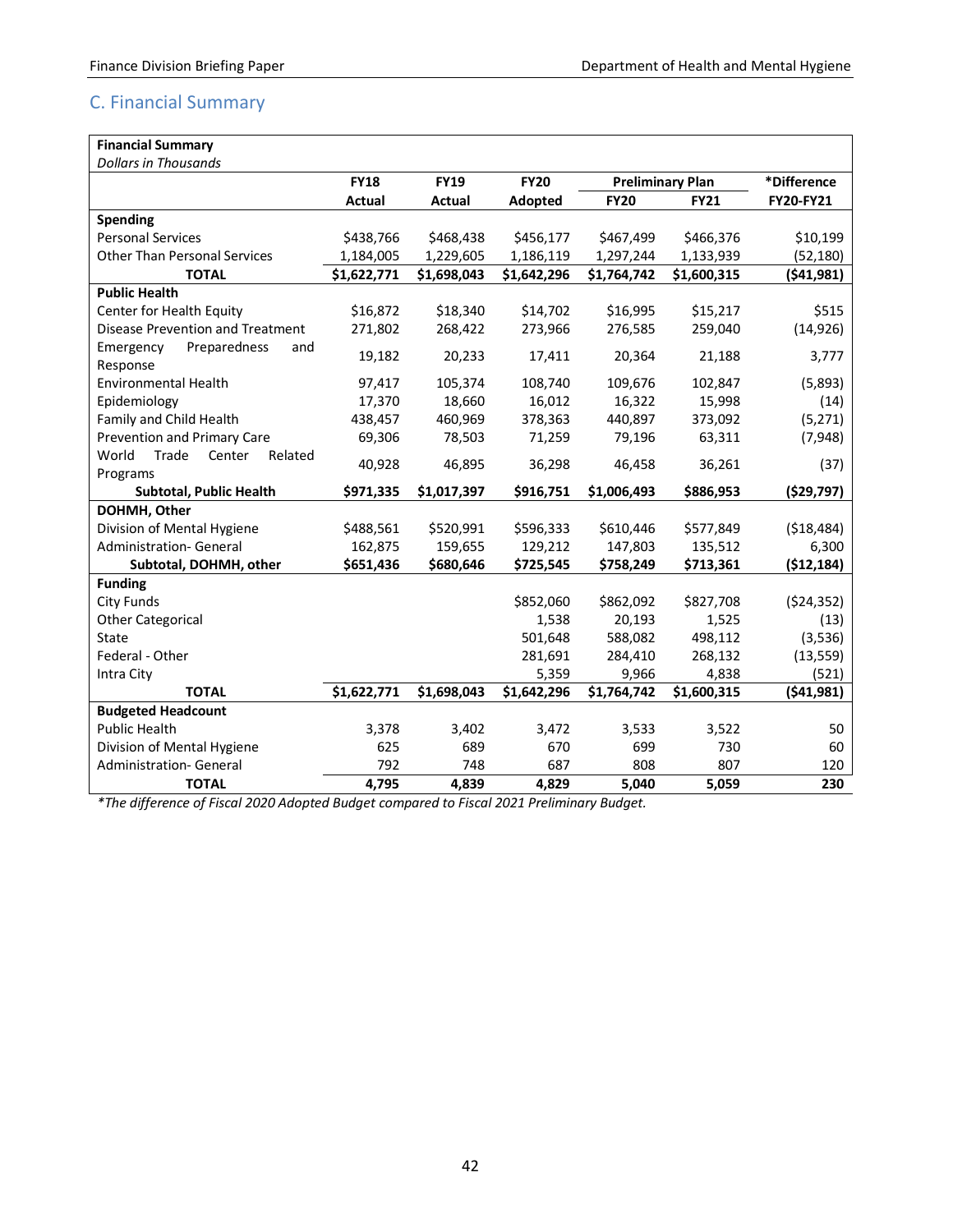# <span id="page-45-0"></span>D. Contract Budget

| Category                                      | <b>FY20</b> | Number of        | <b>FY21</b> | Number of        |
|-----------------------------------------------|-------------|------------------|-------------|------------------|
| <b>Dollars in Thousands</b>                   | Adopted     | <b>Contracts</b> | Preliminary | <b>Contracts</b> |
| <b>AIDS Services</b>                          | \$83,128    | 45               | \$83,128    | 45               |
| <b>Cleaning Services</b>                      | 412         | 34               | 169         | 35               |
| Contractual Services - General                | 105,758     | 57               | 69,888      | 55               |
| Data Processing Equipment Maintenance         | 1,029       | 39               | 272         | 39               |
| Economic Development                          | 386         | 12               | 324         | 13               |
| Maintenance and Operation of Infrastructure   | 888         | 60               | 518         | 58               |
| Maintenance and Repairs - General             | 844         | 72               | 525         | 74               |
| Maintenance and Repairs - Motor Vehicle Equip | 194         | 12               | 89          | 12               |
| Mental Hygiene Services                       | 649,803     | 473              | 626,049     | 473              |
| <b>Office Equipment Maintenance</b>           | 827         | 61               | 289         | 61               |
| <b>Printing Services</b>                      | 2,820       | 90               | 2,019       | 90               |
| Prof. Services - Accounting Services          | 487         |                  | 508         |                  |
| Prof. Services - Computer Services            | 311         |                  | 311         |                  |
| Prof. Services - Other                        | 41,679      | 169              | 44,784      | 168              |
| <b>Security Services</b>                      | 131         |                  | 131         |                  |
| Special Clinical Services                     | 17,885      |                  | 14,885      |                  |
| Telecommunications Maintenance                | 42          | 27               | 37          | 27               |
| <b>Temporary Services</b>                     | 482         | 53               | 793         | 52               |
| Training Program for City Employees           | 639         | 31               | 534         | 31               |
| <b>Transportation Services</b>                | 9,897       |                  | 9,854       | 3                |
| <b>TOTAL</b>                                  | \$917,641   | 1251             | \$855,107   | 1249             |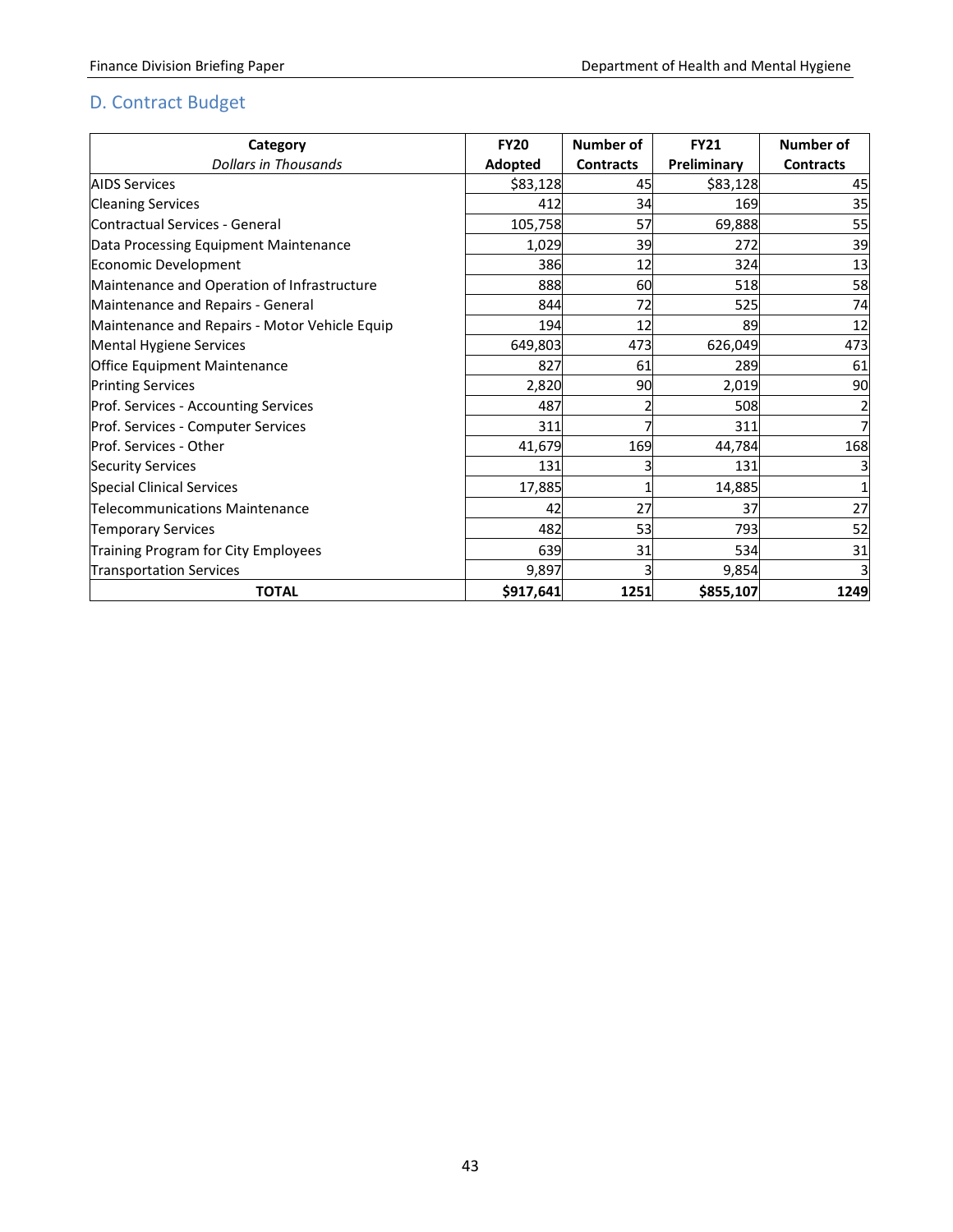# <span id="page-46-0"></span>E. Program Areas

## <span id="page-46-1"></span>**Center for Health Equity**

| <b>Center for Health Equity</b> |  |
|---------------------------------|--|

| <b>Center for Health Equity</b>            |             |             |               |                         |             |             |
|--------------------------------------------|-------------|-------------|---------------|-------------------------|-------------|-------------|
|                                            | <b>FY18</b> | <b>FY19</b> | <b>FY20</b>   | <b>Preliminary Plan</b> |             | *Difference |
| <b>Dollars in Thousands</b>                | Actual      | Actual      | Adopted       | <b>FY20</b>             | <b>FY21</b> | FY20-FY21   |
| <b>Spending</b>                            |             |             |               |                         |             |             |
| <b>Personal Services</b>                   |             |             |               |                         |             |             |
| <b>Additional Gross Pay</b>                | \$88        | \$121       | \$111         | \$114                   | \$111       | \$0         |
| <b>Fringe Benefits</b>                     | 2           | 2           | $\mathcal{P}$ | 2                       | 2           | O           |
| Full-Time Salaried - Civilian              | 10,703      | 11,729      | 10,305        | 11,425                  | 10,656      | 350         |
| Overtime - Civilian                        | 29          | 31          | 6             | 12                      | 6           | 0           |
| Unsalaried                                 | 215         | 215         | 152           | 152                     | 153         | 1           |
| <b>Subtotal</b>                            | \$11,039    | \$12,099    | \$10,576      | \$11,706                | \$10,927    | \$351       |
| <b>Other Than Personal Services</b>        |             |             |               |                         |             |             |
| <b>Contractual Services</b>                | \$2,130     | \$1,954     | \$2,036       | \$2,832                 | \$3,623     | \$1,588     |
| <b>Contractual Services - Professional</b> | 2,468       | 2,959       | 1,530         | 1,243                   | 76          | (1, 454)    |
| Services                                   |             |             |               |                         |             |             |
| Fixed & Misc. Charges                      |             | 4           |               | 5                       |             | 0           |
| Other Services & Charges                   | 862         | 1,002       | 242           | 841                     | 192         | (50)        |
| Property & Equipment                       | 127         | 96          | 98            | 178                     | 83          | (15)        |
| <b>Subtotal</b>                            | \$5,833     | \$6,241     | \$4,127       | \$5,290                 | \$4,290     | (51, 451)   |
| <b>TOTAL</b>                               | \$16,872    | \$18,340    | \$14,702      | \$16,995                | \$15,217    | \$(1,100)   |
| <b>Funding</b>                             |             |             |               |                         |             |             |
| <b>City Funds</b>                          |             |             | \$11,902      | \$12,612                | \$12,601    | \$699       |
| Federal - Other                            |             |             |               | 1,354                   | 50          | 50          |
| <b>Other Categorical</b>                   |             |             |               | 178                     |             | 0           |
| State                                      |             |             | 2,801         | 2,853                   | 2,566       | (234)       |
| <b>TOTAL</b>                               | \$16,872    | \$18,340    | \$14,702      | \$16,995                | \$15,217    | \$514       |
| <b>Budgeted Headcount</b>                  |             |             |               |                         |             |             |
| <b>Full-Time Positions - Civilian</b>      | 153         | 146         | 133           | 134                     | 133         | (0)         |
| <b>TOTAL</b>                               | 153         | 146         | 133           | 134                     | 133         | (0)         |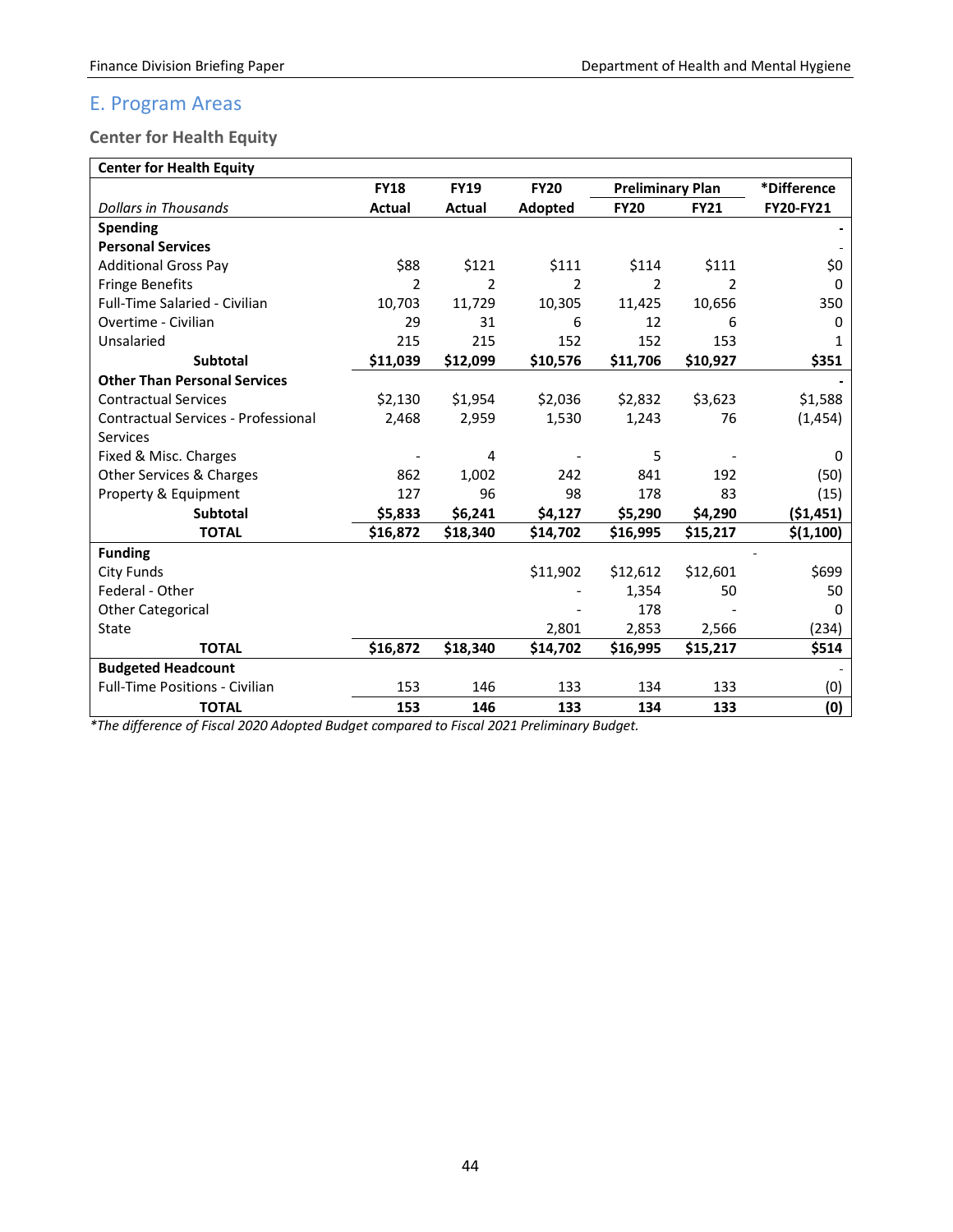#### <span id="page-47-0"></span>**Disease Prevention and Treatment**

#### **Disease Prevention & Treatment**

|                                               | <b>FY18</b>    | <b>FY19</b> | <b>FY20</b> |             | <b>Preliminary Plan</b> | *Difference      |
|-----------------------------------------------|----------------|-------------|-------------|-------------|-------------------------|------------------|
| <b>Dollars in Thousands</b>                   | <b>Actual</b>  | Actual      | Adopted     | <b>FY20</b> | <b>FY21</b>             | <b>FY20-FY21</b> |
| <b>Spending</b>                               |                |             |             |             |                         |                  |
| <b>Personal Services</b>                      |                |             |             |             |                         |                  |
| <b>Additional Gross Pay</b>                   | \$3,371        | \$3,756     | \$2,530     | \$2,490     | \$2,447                 | ( \$84)          |
| <b>Fringe Benefits</b>                        | 66             | 67          | 28          | 24          | 26                      | (2)              |
| Full-Time Salaried - Civilian                 | 72,684         | 74,370      | 82,162      | 77,941      | 81,053                  | (1, 109)         |
| Overtime - Civilian                           | 700            | 985         | 125         | 521         | 175                     | 50               |
| Unsalaried                                    | 6,283          | 6,610       | 7,053       | 6,899       | 6,875                   | (178)            |
| <b>Subtotal</b>                               | \$83,104       | \$85,788    | \$91,898    | \$87,876    | \$90,576                | ( \$1,323)       |
| <b>Other Than Personal Services</b>           |                |             |             |             |                         |                  |
| <b>Contractual Services</b>                   | \$50,028       | \$51,264    | \$55,794    | \$54,305    | \$39,720                | ( \$16,074)      |
| Contractual Services - Professional           | 27,735         | 15,294      | 18,082      | 22,254      | 18,900                  | 818              |
| Services                                      |                |             |             |             |                         |                  |
| <b>Contractual Services - Social Services</b> | 87,465         | 95,524      | 83,128      | 84,219      | 83,128                  | 0                |
| Fixed & Misc. Charges                         | 1              | 9           | 0           | 1           | 0                       | 0                |
| Other Services & Charges                      | 17,230         | 13,808      | 19,322      | 20,758      | 21,078                  |                  |
| Property & Equipment                          | 363            | 316         | 180         | 303         | 140                     |                  |
| Social Services                               | $\overline{2}$ | 4           | 67          | 67          | 67                      |                  |
| <b>Supplies &amp; Materials</b>               | 5,874          | 6,416       | 5,495       | 6,801       | 5,431                   | (63)             |
| <b>Subtotal</b>                               | \$188,699      | \$182,634   | \$182,067   | \$188,709   | \$168,464               | ( \$15,319)      |
| <b>TOTAL</b>                                  | \$271,802      | \$268,422   | \$273,966   | \$276,585   | \$259,040               | (\$16,642)       |
| <b>Funding</b>                                |                |             |             |             |                         |                  |
| <b>City Funds</b>                             |                |             | \$72,523    | \$69,105    | \$59,752                | (512, 772)       |
| Federal - Other                               |                |             | 181,117     | 184,798     | 180,924                 | (193)            |
| Intra City                                    |                |             | 20          | 97          | 20                      | 0                |
| <b>Other Categorical</b>                      |                |             | 1,344       | 1,762       | 1,337                   | (7)              |
| State                                         |                |             | 18,962      | 20,824      | 17,007                  | (1,954)          |
| <b>TOTAL</b>                                  | \$271,802      | \$268,422   | \$273,966   | \$276,585   | \$259,040               | ( \$14, 926)     |
| <b>Budgeted Headcount</b>                     |                |             |             |             |                         |                  |
| <b>Full-Time Positions - Civilian</b>         | 1064           | 1,059       | 1,130       | 1,117       | 1,108                   | (22)             |
| <b>TOTAL</b>                                  | 1,064          | 1,059       | 1,130       | 1,117       | 1,108                   | (22)             |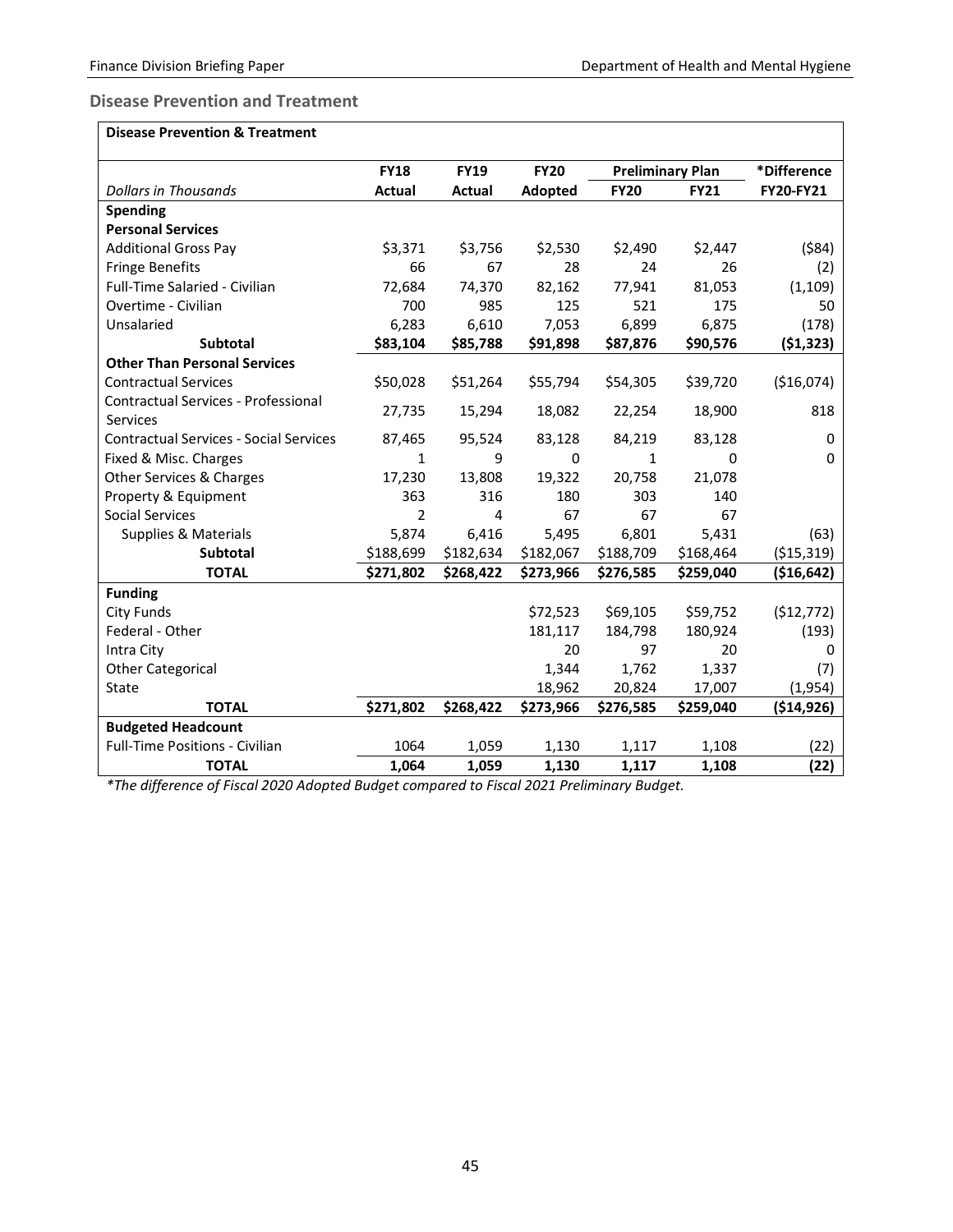#### <span id="page-48-0"></span>**Disease Prevention & Treatment: HIV/AIDS**

| <b>Disease Prevention and Treatment</b> |               |             |             |                         |             |                  |
|-----------------------------------------|---------------|-------------|-------------|-------------------------|-------------|------------------|
| <b>Dollars in Thousands</b>             |               |             |             |                         |             |                  |
|                                         | <b>FY18</b>   | <b>FY19</b> | <b>FY20</b> | <b>Preliminary Plan</b> |             | *Difference      |
|                                         | <b>Actual</b> | Actual      | Adopted     | <b>FY20</b>             | <b>FY21</b> | <b>FY20-FY21</b> |
| <b>Spending</b>                         |               |             |             |                         |             |                  |
| <b>Personal Services</b>                |               |             |             |                         |             |                  |
| <b>Additional Gross Pay</b>             | \$921         | \$963       | \$778       | \$579                   | \$776       | \$2              |
| <b>Fringe Benefits</b>                  | 8             | 7           | 8           | 7                       | 8           | $\Omega$         |
| Full-Time Salaried - Civilian           | 27,339        | 28,621      | 31,614      | 30,692                  | 31,353      | 261              |
| Overtime - Civilian                     | 69            | 70          | 21          | 100                     | 19          | 2                |
| Unsalaried                              | 352           | 462         | 459         | 280                     | 459         | 0                |
| <b>Subtotal</b>                         | \$28,689      | \$30,123    | \$32,880    | \$31,657                | \$32,616    | \$264            |
| <b>Other Than Personal Services</b>     |               |             |             |                         |             |                  |
| <b>Contractual Services</b>             | \$144,068     | \$140,595   | \$135,245   | \$137,713               | \$135,237   | \$8              |
| Fixed & Misc. Charges                   | 0             | 0           | 0           | 0                       | 0           | 0                |
| <b>Other Services &amp; Charges</b>     | 9,866         | 8,310       | 11,666      | 13,193                  | 11,485      | 182              |
| Property & Equipment                    | 33            | 34          | 2           | 5                       | 2           | 0                |
| <b>Supplies &amp; Materials</b>         | 1,933         | 1,680       | 1,575       | 1,115                   | 1,465       | 110              |
| <b>Contractual Services</b>             | 155,900       | \$150,619   | 148,488     | 152,026                 | 148,188     | 300              |
| <b>Subtotal</b>                         | \$144,068     | \$140,595   | \$135,245   | \$137,713               | \$135,237   | \$8              |
| <b>TOTAL</b>                            | \$184,589     | \$180,742   | \$181,368   | \$183,684               | \$180,804   | \$564            |
| <b>Funding</b>                          |               |             |             |                         |             |                  |
| <b>City Funds</b>                       |               |             | \$23,118    | \$21,226                | \$23,077    | \$41             |
| <b>Other Categorical</b>                |               |             | $\Omega$    | 289                     | $\Omega$    | 0                |
| State                                   |               |             | 4,584       | 5,702                   | 4,570       | 15               |
| Federal - Other                         |               |             | 153,666     | 156,466                 | 153,158     | 508              |
| <b>TOTAL</b>                            | \$281,958     | \$271,802   | \$181,368   | \$183,684               | \$180,804   | \$564            |
| <b>Budgeted Headcount</b>               |               |             |             |                         |             |                  |
| Full-Time Positions - Civilian          | 395           | 382         | 396         | 394                     | 385         | 11               |
| <b>TOTAL</b>                            | 1,066         | 1,064       | 1,113       | 1,102                   | 1,129       | 16               |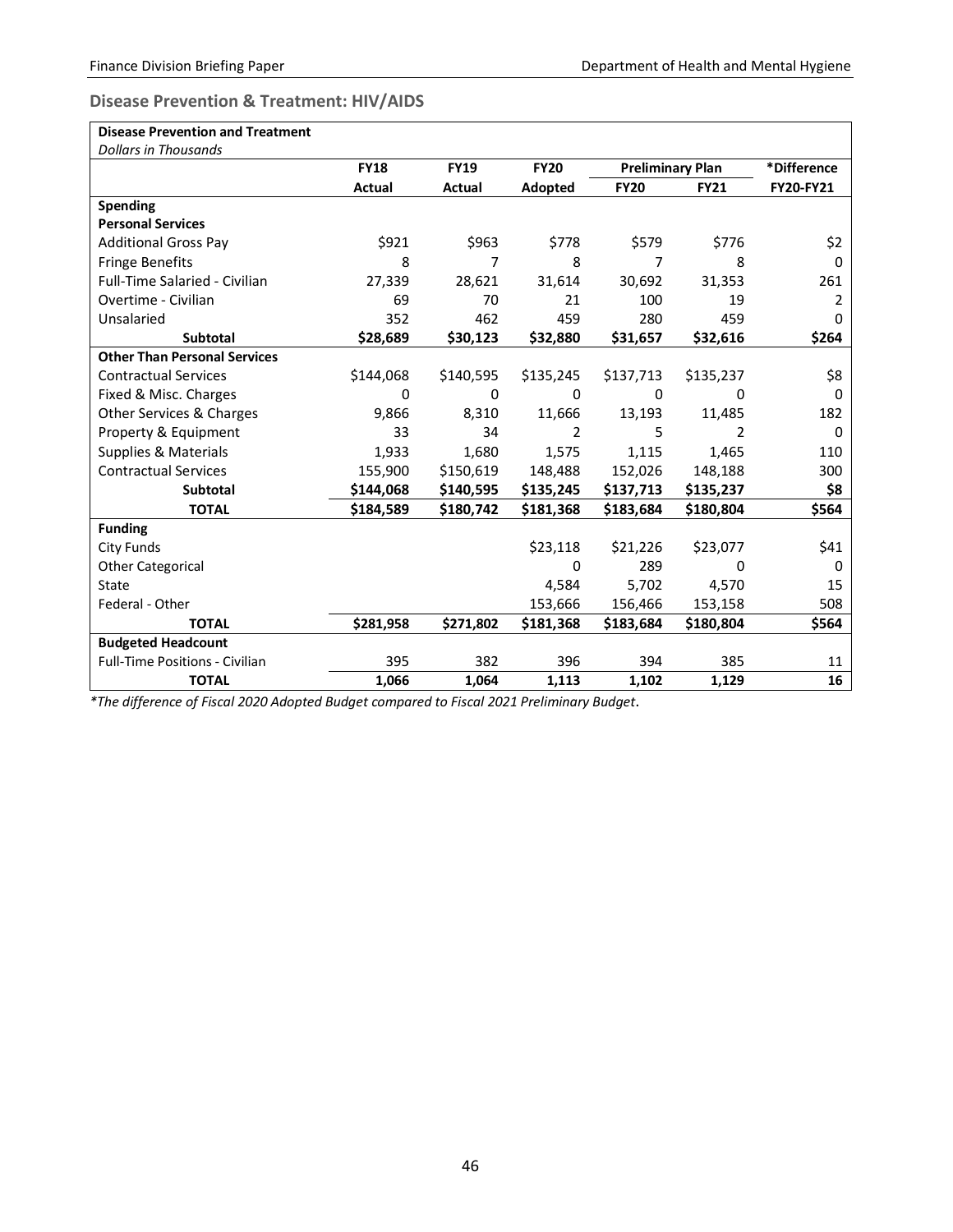#### <span id="page-49-0"></span>**Family and Child Health**

| Family & Child Health W/ El                   |               |               |                |             |                         |             |
|-----------------------------------------------|---------------|---------------|----------------|-------------|-------------------------|-------------|
|                                               | <b>FY18</b>   | <b>FY19</b>   | <b>FY20</b>    |             | <b>Preliminary Plan</b> | *Difference |
| <b>Dollars in Thousands</b>                   | <b>Actual</b> | <b>Actual</b> | <b>Adopted</b> | <b>FY20</b> | <b>FY21</b>             | FY20-FY21   |
| <b>Spending</b>                               |               |               |                |             |                         |             |
| <b>Personal Services</b>                      |               |               |                |             |                         |             |
| <b>Additional Gross Pay</b>                   | \$10,894      | \$11,399      | \$1,412        | \$1,609     | \$1,412                 | \$0         |
| Additional Gross Pay - Labor Reserve          | 0             | 0             | 0              | 0           | 0                       | 0           |
| <b>Fringe Benefits</b>                        | 588           | 606           | 104            | 104         | 104                     | 0           |
| Fringe Benefits - SWB                         | 240           | 246           | 0              | 271         | $\mathbf{0}$            | 0           |
| Full-Time Salaried - Civilian                 | 46,335        | 47,988        | 58,002         | 56,331      | 58,534                  | 532         |
| Overtime - Civilian                           | 1,552         | 1,899         | 267            | 3,171       | 267                     | 0           |
| Unsalaried                                    | 64,006        | 70,395        | 60,497         | 60,945      | 62,499                  | 2,002       |
| <b>Subtotal</b>                               | \$123,616     | \$132,533     | \$120,283      | \$122,431   | \$122,817               | \$2,534     |
| <b>Other Than Personal Services</b>           |               |               |                |             |                         |             |
| <b>Contractual Services</b>                   | \$25,115      | \$24,866      | \$29,810       | \$25,538    | \$21,417                | ( \$8,392)  |
| Contractual Services - Professional           |               |               |                |             |                         |             |
| <b>Services</b>                               | 13,350        | 15,288        | 16,594         | 17,367      | 20,936                  | 4,342       |
| <b>Contractual Services - Social Services</b> | 240,756       | 254,864       | 186,765        | 246,708     | 186,765                 | 0           |
| Fixed & Misc. Charges                         | 13            | 22            | 0              | 16          | 0                       | 0           |
| Other Services & Charges                      | 34,198        | 31,596        | 21,381         | 27,150      | 17,668                  | (3, 713)    |
| Property & Equipment                          | 686           | 1,033         | 820            | 627         | 786                     | (34)        |
| <b>Social Services</b>                        | 0             | 0             | 92             | 0           | 92                      | 0           |
| Supplies & Materials                          | 724           | 768           | 2,617          | 1,061       | 2,610                   | (7)         |
| Subtotal                                      | \$314,842     | \$328,436     | \$258,080      | \$318,466   | \$250,275               | (7, 805)    |
| <b>TOTAL</b>                                  | \$438,457     | \$460,969     | \$378,363      | \$440,897   | \$373,092               | (55, 271)   |
| <b>Funding</b>                                |               |               |                |             |                         |             |
| <b>City Funds</b>                             |               |               | \$189,534      | \$171,450   | \$199,084               | \$9,550     |
| Federal - Other                               |               |               | 23,320         | 23,695      | 23,452                  | 132         |
| Intra City                                    |               |               | 67             | 2,502       | 67                      | 0           |
| <b>Other Categorical</b>                      |               |               | 0              | 16,700      | $\mathbf 0$             | 0           |
| State                                         |               |               | 165,442        | 226,550     | 150,489                 | (14, 953)   |
| <b>TOTAL</b>                                  | \$438,457     | \$460,969     | \$378,363      | \$440,897   | \$373,092               | (55, 271)   |
| <b>Budgeted Headcount</b>                     |               |               |                |             |                         |             |
| <b>Full-Time Positions - Civilian</b>         | 668           | 663           | 693            | 694         | 694                     | 1           |
| Full-Time Positions - Uniform                 |               | 0             | 0              | 0           | 0                       | 0           |
| <b>TOTAL</b>                                  | 668           | 663           | 693            | 694         | 694                     | 1           |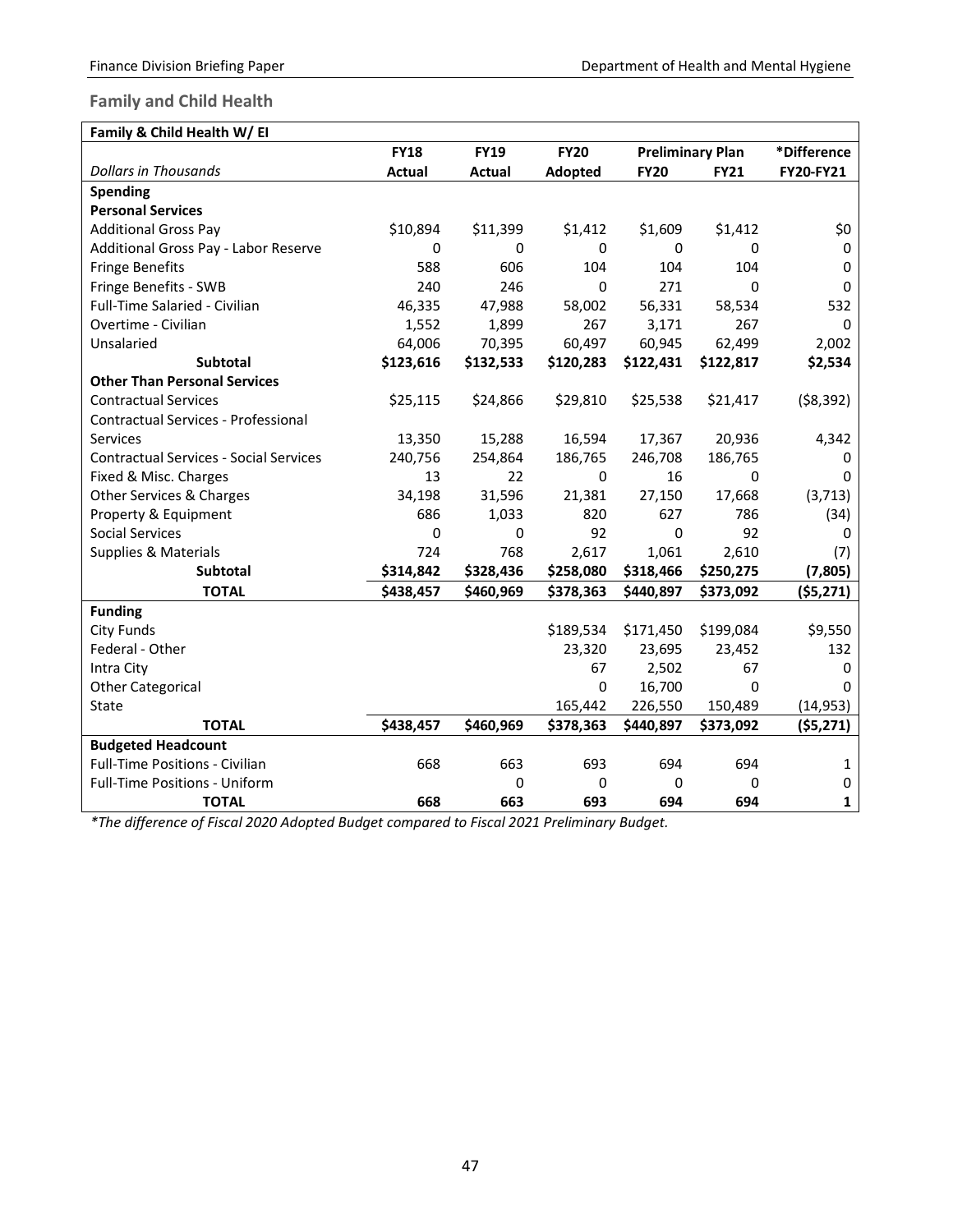### <span id="page-50-0"></span>**Emergency Preparedness & Response**

| <b>Emergency Preparedness and Response</b> |             |             |             |                         |             |                  |  |  |
|--------------------------------------------|-------------|-------------|-------------|-------------------------|-------------|------------------|--|--|
|                                            | <b>FY18</b> | <b>FY19</b> | <b>FY20</b> | <b>Preliminary Plan</b> |             | *Difference      |  |  |
| Dollars in Thousands                       | Actual      | Actual      | Adopted     | <b>FY20</b>             | <b>FY21</b> | <b>FY20-FY21</b> |  |  |
| Spending                                   |             |             |             |                         |             |                  |  |  |
| <b>Personal Services</b>                   |             |             |             |                         |             |                  |  |  |
| <b>Additional Gross Pay</b>                | \$243       | \$292       | \$130       | \$125                   | \$117       | (513)            |  |  |
| <b>Full-Time Salaried - Civilian</b>       | 14,709      | 15,463      | 13,349      | 16,071                  | 16,351      | 3,001            |  |  |
| Overtime - Civilian                        | 84          | 260         | 20          | 56                      | 3           | (17)             |  |  |
| Unsalaried                                 | 473         | 517         | 224         | 313                     | 230         | 6                |  |  |
| <b>Subtotal</b>                            | \$15,510    | \$16,532    | \$13,723    | \$16,565                | \$16,700    | \$2,978          |  |  |
| <b>Other Than Personal Services</b>        |             |             |             |                         |             |                  |  |  |
| <b>Contractual Services</b>                | \$1,297     | \$1,085     | \$1,240     | \$2,006                 | \$1,842     | \$602            |  |  |
| Contractual Services - Professional        |             |             |             |                         |             |                  |  |  |
| Services                                   | 553         | 411         | 267         | 391                     | 500         | 233              |  |  |
| Other Services & Charges                   | 565         | 1,010       | 1,998       | 978                     | 2,105       | 107              |  |  |
| Property & Equipment                       | 669         | 712         | 3           | 185                     | 0           | (3)              |  |  |
| Supplies & Materials                       | 588         | 484         | 180         | 240                     | 40          | (140)            |  |  |
| <b>Subtotal</b>                            | \$3,673     | \$3,701     | \$3,689     | \$3,799                 | \$4,487     | \$799            |  |  |
| <b>TOTAL</b>                               | \$19,182    | \$20,233    | \$17,411    | \$20,364                | \$21,188    | \$3,777          |  |  |
| <b>Funding</b>                             |             |             |             |                         |             |                  |  |  |
| <b>City Funds</b>                          |             |             | \$3,020     | \$6,214                 | \$6,571     | \$3,552          |  |  |
| State                                      |             |             | 13,637      | 12,934                  | 13,208      | (429)            |  |  |
| Federal - Other                            |             |             | 755         | 1,216                   | 1,409       | 654              |  |  |
| <b>TOTAL</b>                               | \$19,182    | \$20,233    | \$17,411    | \$20,364                | \$21,188    | \$3,777          |  |  |
| <b>Budgeted Headcount</b>                  |             |             |             |                         |             |                  |  |  |
| <b>Full-Time Positions - Civilian</b>      | 158         | 162         | 144         | 172                     | 172         | 28               |  |  |
| <b>TOTAL</b>                               | 158         | 162         | 144         | 172                     | 172         | 28               |  |  |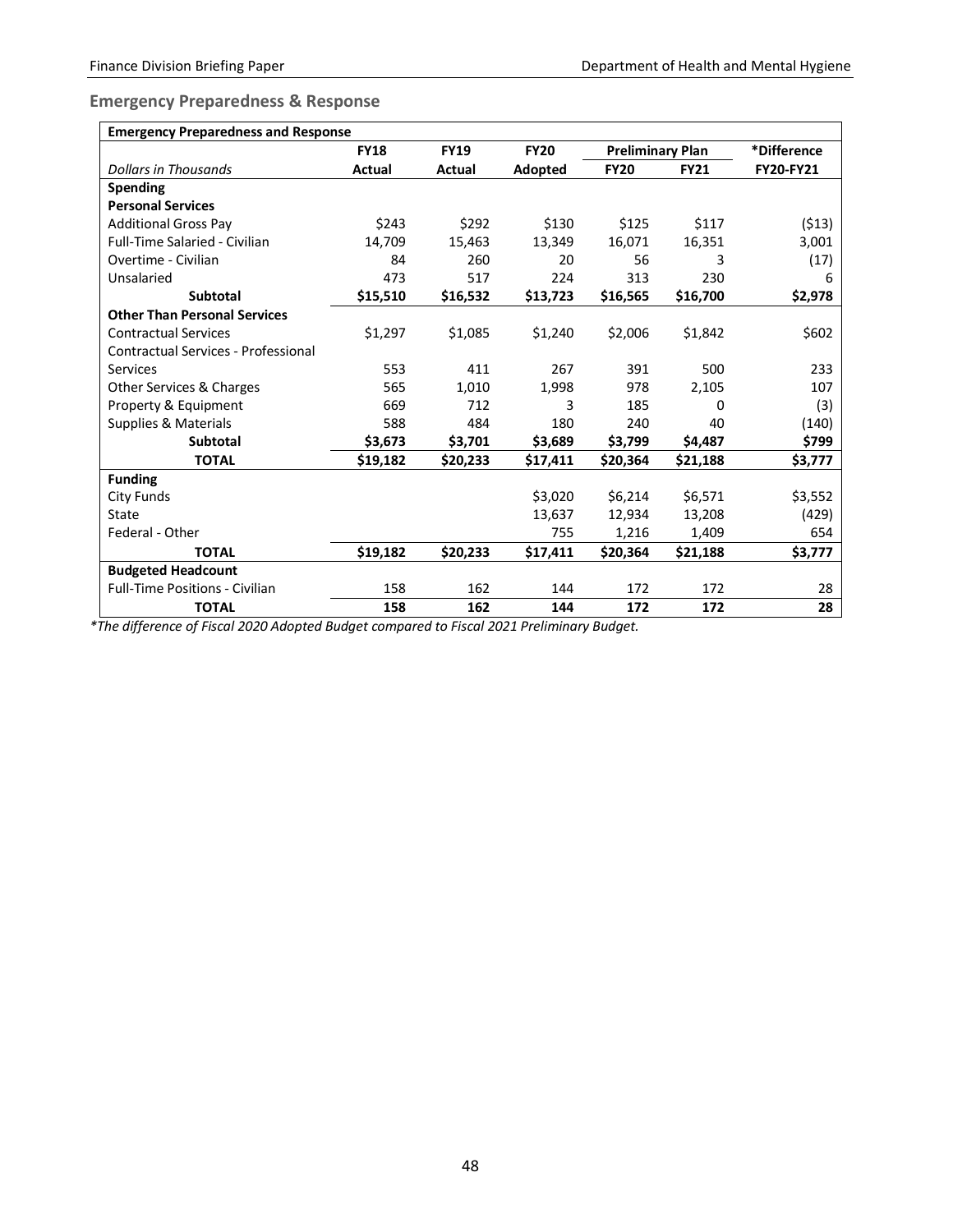<span id="page-51-0"></span>**Environmental Disease & Injury Prevention**

| <b>Environmental Disease and Injury Prevention</b> |             |             |             |                         |             |             |
|----------------------------------------------------|-------------|-------------|-------------|-------------------------|-------------|-------------|
| <b>Dollars in Thousands</b>                        |             |             |             |                         |             |             |
|                                                    | <b>FY18</b> | <b>FY19</b> | <b>FY20</b> | <b>Preliminary Plan</b> |             | *Difference |
|                                                    | Actual      | Actual      | Adopted     | <b>FY20</b>             | <b>FY21</b> | FY20-FY21   |
| Spending                                           |             |             |             |                         |             |             |
| <b>Personal Services</b>                           |             |             |             |                         |             |             |
| <b>Additional Gross Pay</b>                        | \$483       | \$496       | \$494       | \$440                   | \$436       | \$58        |
| <b>Fringe Benefits</b>                             | 2           | 2           | 1           | 2                       | 2           | (1)         |
| Full-Time Salaried - Civilian                      | 7,009       | 8,505       | 11,467      | 11,991                  | 11,673      | (206)       |
| Overtime - Civilian                                | 197         | 330         | 181         | 382                     | 178         | 3           |
| Unsalaried                                         | 333         | 280         | 410         | 417                     | 467         | (58)        |
| <b>Subtotal</b>                                    | \$8,023     | \$9,613     | \$12,552    | \$13,231                | \$12,756    | (204)       |
| <b>Other Than Personal Services</b>                |             |             |             |                         |             |             |
| <b>Contractual Services</b>                        | \$538       | \$2,247     | \$3,088     | \$1,976                 | \$2,207     | \$881       |
| Contractual Services - Professional                |             |             |             |                         |             |             |
| <b>Services</b>                                    | 173         | 125         | 63          | 45                      | 32          | 31          |
| Other Services & Charges                           | 914         | 2,609       | 999         | 1,867                   | 934         | 65          |
| Property & Equipment                               | 33          | 159         | 80          | 218                     | 52          | 28          |
| Supplies & Materials                               | 88          | 868         | 1,491       | 1,250                   | 632         | 859         |
| <b>Subtotal</b>                                    | \$1,747     | \$6,009     | \$5,721     | \$5,355                 | \$3,857     | \$1,864     |
| <b>TOTAL</b>                                       | \$9,770     | \$15,622    | \$18,273    | \$18,587                | \$16,613    | \$1,660     |
| <b>Funding</b>                                     |             |             |             |                         |             |             |
| City Funds                                         |             |             | \$11,830    | \$11,070                | \$9,993     | \$1,837     |
| Federal - Other                                    |             |             | 2,515       | 3,548                   | 2,680       | (165)       |
| <b>Other Categorical</b>                           |             |             | 0           | 80                      | 0           | 0           |
| State                                              |             |             | 3,927       | 3,889                   | 3,939       | (12)        |
| <b>TOTAL</b>                                       | \$9,770     | \$15,622    | \$18,273    | \$18,587                | \$16,613    | \$1,660     |
| <b>Budgeted Headcount</b>                          |             |             |             |                         |             |             |
| <b>Full-Time Positions - Civilian</b>              | 103         | 148         | 170         | 170                     | 170         | (0)         |
| <b>TOTAL</b>                                       | 103         | 148         | 170         | 170                     | 170         | (0)         |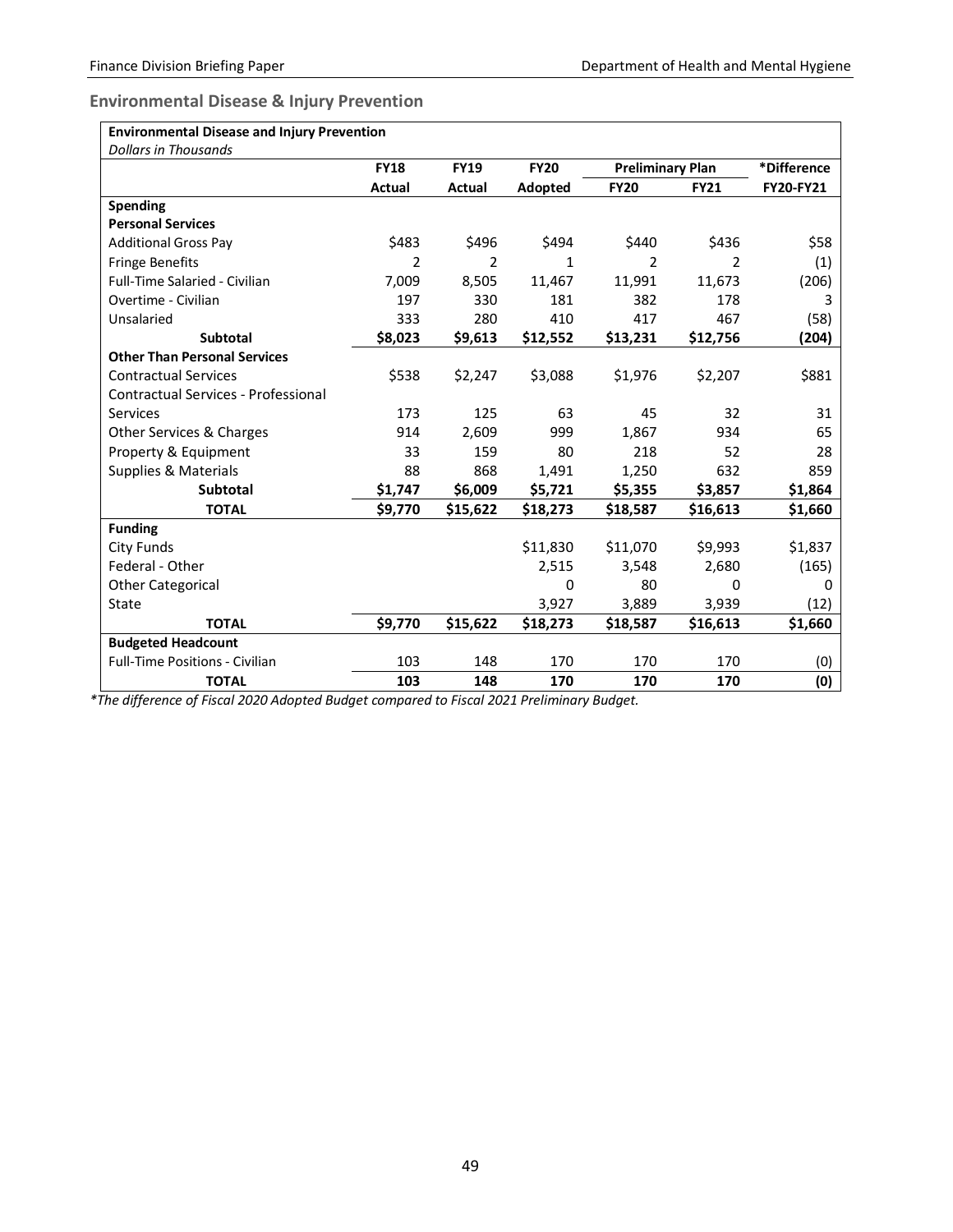#### <span id="page-52-0"></span>**Environmental Health**

| <b>Environmental Health</b> |  |
|-----------------------------|--|
|                             |  |

|                                                     | <b>FY18</b>   | <b>FY19</b> | <b>FY20</b> |                | <b>Preliminary Plan</b> |            |
|-----------------------------------------------------|---------------|-------------|-------------|----------------|-------------------------|------------|
| <b>Dollars in Thousands</b>                         | <b>Actual</b> | Actual      | Adopted     | <b>FY20</b>    | <b>FY21</b>             | FY20-FY21  |
|                                                     |               |             |             |                |                         |            |
| Environmental Health - Administration               | \$5,381       | \$5,053     | \$6,697     | \$6,247        | \$5,342                 | \$1,355    |
| Environmental Health - Animal Control               | 16,653        | 19,412      | 19,742      | 20,204         | 16,722                  | 3,020      |
| Environmental Health - Day Care                     | 15,562        | 15,608      | 15,395      | 16,192         | 16,244                  | (849)      |
| Environmental Health - Food Safety                  | 9,770         | 15,622      | 18,273      | 18,587         | 16,613                  | 1,660      |
| Environmental Health - Pest Control                 | 19,934        | 18,814      | 17,964      | 17,670         | 17,912                  | 52         |
| Environmental Health - Poison Control               | 12,075        | 11,627      | 12,174      | 12,414         | 12,345                  | (171)      |
| Environmental Health - Science/Engineer             | 2,033         | 2,085       | 1,883       | 1,878          | 1,883                   | (1)        |
| Environmental Health - West Nile                    | 8,818         | 8,871       | 9,248       | 9,163          | 8,843                   | 405        |
| Environmental Health-Env Dis/Injury Prev            | 3,453         | 4,265       | 3,968       | 3,832          | 3,537                   | 431        |
| Environmental Health-Surveillance Policy            | 3,738         | 4,017       | 3,398       | 3,487          | 3,407                   | (10)       |
| Subtotal                                            | \$97,417      | \$105,374   | \$108,740   | \$109,676      | \$102,847               | \$5,893    |
| <b>Spending</b>                                     |               |             |             |                |                         |            |
| <b>Personal Services</b>                            |               |             |             |                |                         |            |
| <b>Additional Gross Pay</b>                         | \$3,737       | \$3,748     | \$2,918     | \$2,724        | \$2,856                 | (562)      |
| Additional Gross Pay - Labor Reserve                | 102           | 157         | 0           | 157            | 0                       | 0          |
| <b>Fringe Benefits</b>                              | 7             | 9           | 1           | $\overline{2}$ | $\overline{2}$          | 1          |
| Full-Time Salaried - Civilian                       | 57,940        | 61,939      | 66,192      | 66,167         | 66,512                  | 319        |
| Overtime - Civilian                                 | 1,438         | 1,477       | 955         | 1,549          | 927                     | (28)       |
| Unsalaried                                          | 1,514         | 1,451       | 1,785       | 1,742          | 1,833                   | 47         |
| Subtotal                                            | \$64,737      | \$68,781    | 71,851      | 72,342         | \$72,129                | \$278      |
| <b>Other Than Personal Services</b>                 |               |             |             |                |                         |            |
| <b>Contractual Services</b>                         | \$20,829      | \$23,646    | \$25,095    | \$23,637       | \$18,549                | ( \$6,546) |
| <b>Contractual Services - Professional Services</b> | 2,675         | 2,507       | 2,621       | 2,333          | 2,515                   | (107)      |
| Fixed & Misc. Charges                               | 5             | 6           | 0           | 0              | 0                       | 0          |
| Other Services & Charges                            | 6,941         | 7,922       | 5,346       | 8,513          | 6,268                   | 922        |
| Property & Equipment                                | 981           | 678         | 667         | 679            | 505                     | (163)      |
| <b>Supplies &amp; Materials</b>                     | 1,249         | 1,834       | 3,160       | 2,170          | 2,883                   | (277)      |
| Subtotal                                            | \$32,680      | \$36,593    | \$36,889    | \$37,334       | \$30,718                | ( \$5,894) |
| <b>TOTAL</b>                                        | \$97,417      | \$105,374   | \$108,740   | \$109,676      | \$102,847               | ( \$5,616) |
| <b>Funding</b>                                      |               |             |             |                |                         |            |
| <b>City Funds</b>                                   |               |             | \$84,893    | \$84,236       | \$79,616                | \$(5,277)  |
| Federal - Other                                     |               |             | 13,134      | 14,220         | 13,247                  | 113        |
| Intra City                                          |               |             | 2,932       | 2,992          | 2,470                   | (462)      |
| <b>Other Categorical</b>                            |               |             | 96          | 722            | 96                      | 0          |
| State                                               |               |             | 7,686       | 7,505          | 7,418                   | (267)      |
| <b>TOTAL</b>                                        | \$97,417      | \$105,374   | \$108,740   | \$109,676      | \$102,847               | \$5,893    |
| <b>Budgeted Headcount</b>                           |               |             |             |                |                         |            |
| Full-Time Positions - Civilian                      | 936           | 967         | 1,024       | 1,019          | 1,019                   | (5)        |
| <b>TOTAL</b>                                        | 936           | 967         | 1,024       | 1,019          | 1,019                   | (5)        |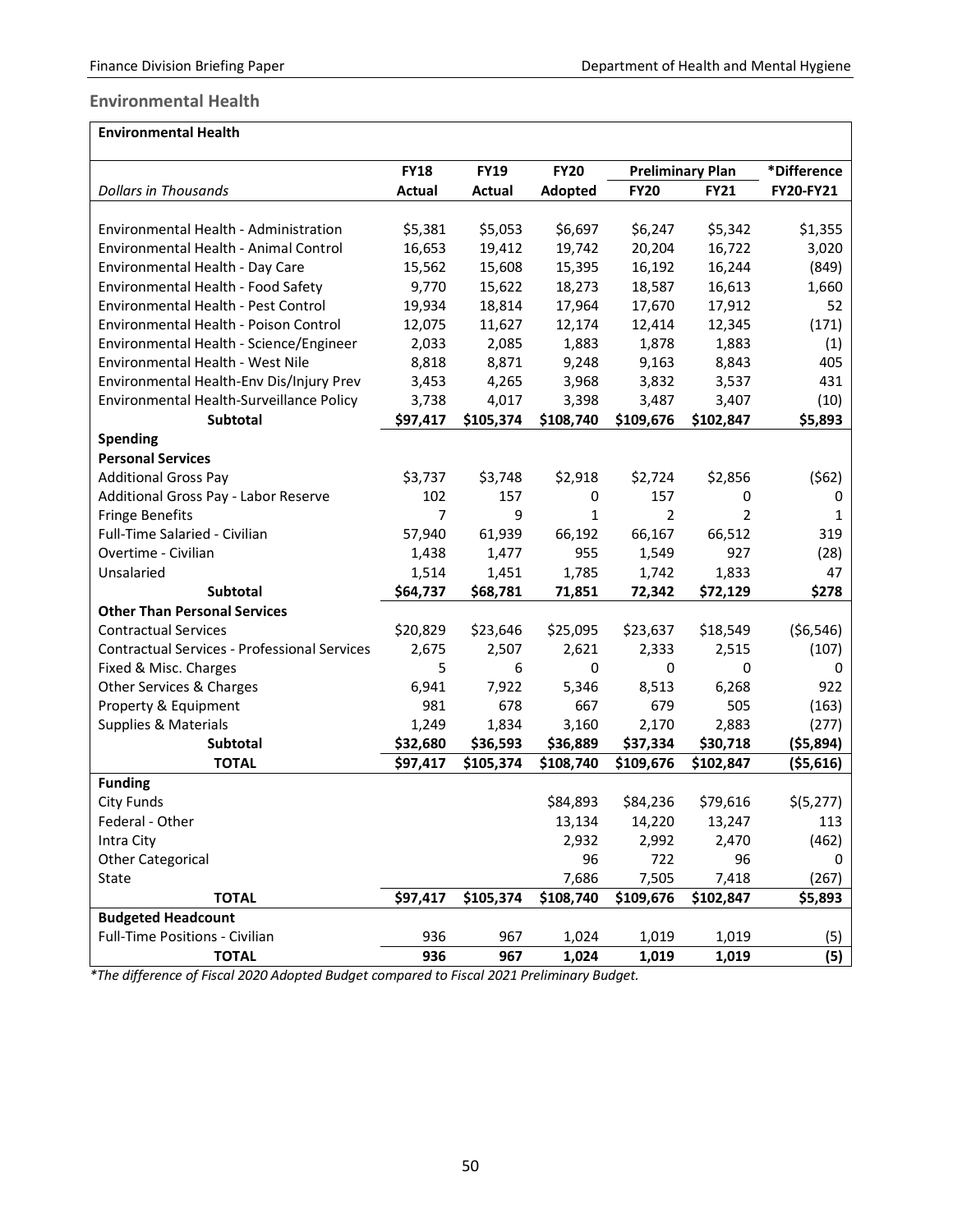#### <span id="page-53-0"></span>**Epidemiology**

| Epidemiology                               |                |             |             |                         |             |                  |
|--------------------------------------------|----------------|-------------|-------------|-------------------------|-------------|------------------|
| <b>Dollars in Thousands</b>                |                |             |             |                         |             |                  |
|                                            | <b>FY18</b>    | <b>FY19</b> | <b>FY20</b> | <b>Preliminary Plan</b> |             | *Difference      |
|                                            | Actual         | Actual      | Adopted     | <b>FY20</b>             | <b>FY21</b> | <b>FY20-FY21</b> |
| <b>Spending</b>                            |                |             |             |                         |             |                  |
| <b>Personal Services</b>                   |                |             |             |                         |             |                  |
| <b>Additional Gross Pay</b>                | \$473          | \$520       | \$20        | \$142                   | \$20        | \$0              |
| <b>Fringe Benefits</b>                     | 0              | 0           | 0           | 0                       | 0           | 0                |
| <b>Full-Time Salaried - Civilian</b>       | 12,109         | 13,125      | 12,696      | 12,464                  | 12,739      | 43               |
| Overtime - Civilian                        | 224            | 656         | 134         | 134                     | 134         | 0                |
| Unsalaried                                 | 954            | 841         | 632         | 797                     | 572         | (59)             |
| Subtotal                                   | \$13,761       | \$15,143    | \$13,481    | \$13,537                | \$13,465    | ( \$16)          |
| <b>Other Than Personal Services</b>        |                |             |             |                         |             |                  |
| <b>Contractual Services</b>                | \$313          | \$300       | \$340       | \$223                   | \$277       | (563)            |
| <b>Contractual Services - Professional</b> |                |             |             |                         |             |                  |
| Services                                   | 137            | 56          | 67          | 49                      | 97          | 30               |
| Fixed & Misc. Charges                      | $\overline{2}$ | 17          | $\Omega$    | 0                       | 0           | 0                |
| Other Services & Charges                   | 2,796          | 2,816       | 1,785       | 2,174                   | 1,684       | (101)            |
| Property & Equipment                       | 197            | 210         | 168         | 179                     | 245         | 76               |
| <b>Supplies &amp; Materials</b>            | 164            | 120         | 170         | 160                     | 230         |                  |
| <b>Subtotal</b>                            | \$3,609        | \$3,518     | \$2,531     | \$2,785                 | \$2,533     | (558)            |
| <b>TOTAL</b>                               | \$17,370       | \$18,660    | \$16,012    | \$16,322                | \$15,998    | (574)            |
| <b>Funding</b>                             |                |             |             |                         |             |                  |
| <b>City Funds</b>                          |                |             | \$14,155    | \$14,247                | \$14,154    | (52)             |
| <b>Other Categorical</b>                   |                |             | 69          | 257                     | 69          | 0                |
| <b>State</b>                               |                |             | 0           | 55                      | $\Omega$    | 0                |
| Federal - Other                            |                |             | 89          | 97                      | 92          | $\overline{2}$   |
| <b>TOTAL</b>                               | \$17,370       | \$18,660    | \$16,012    | \$16,322                | \$15,998    | (514)            |
| <b>Budgeted Headcount</b>                  |                |             |             |                         |             |                  |
| <b>Full-Time Positions - Civilian</b>      | 183            | 187         | 183         | 183                     | 182         | (1)              |
| <b>TOTAL</b>                               | 183            | 187         | 183         | 183                     | 182         | (1)              |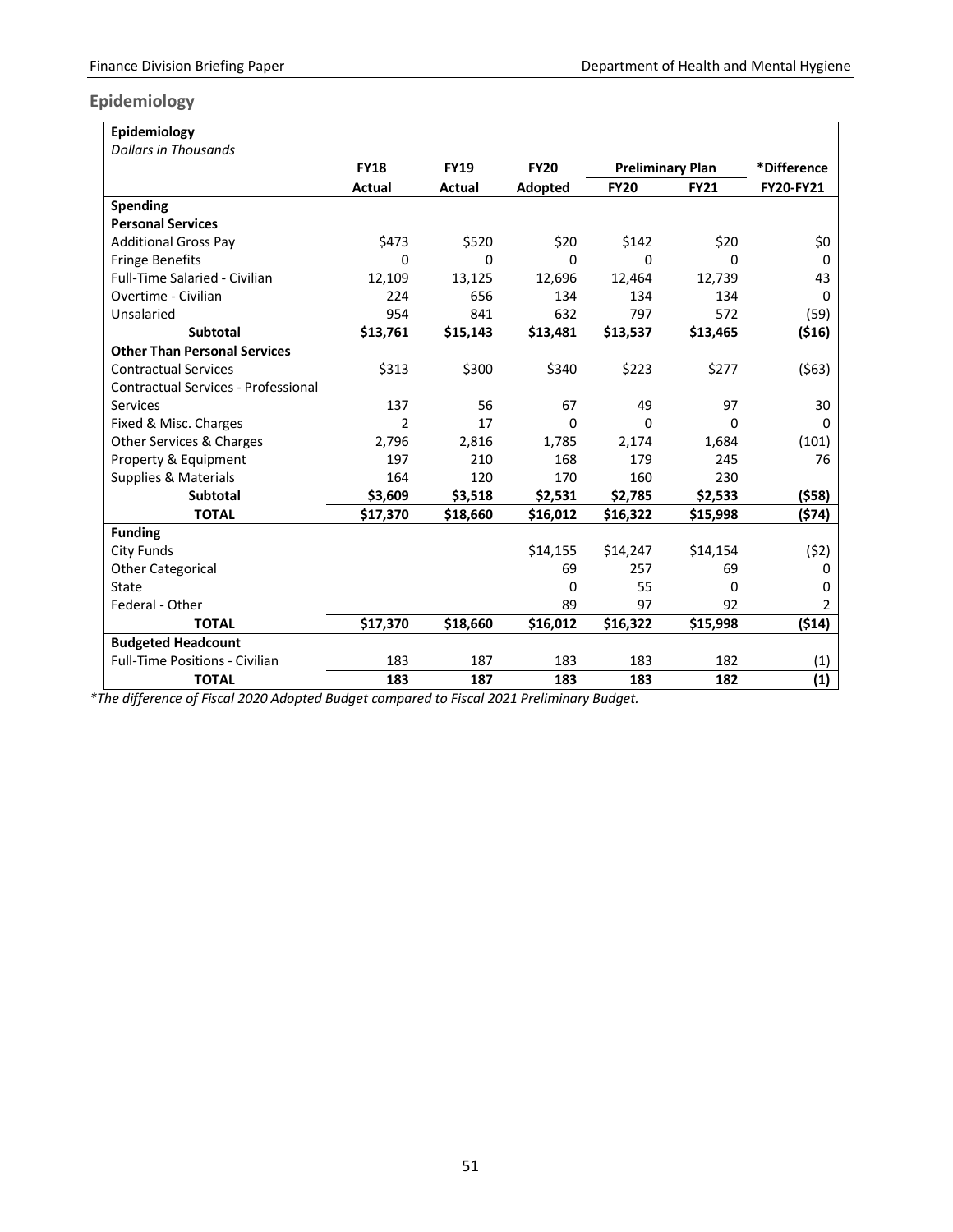#### <span id="page-54-0"></span>**Prevention & Primary Care**

| <b>Prevention and Primary Care</b>                  |               |               |             |                         |             |             |
|-----------------------------------------------------|---------------|---------------|-------------|-------------------------|-------------|-------------|
| <b>Dollars in Thousands</b>                         |               |               |             |                         |             |             |
|                                                     | <b>FY18</b>   | <b>FY19</b>   | <b>FY20</b> | <b>Preliminary Plan</b> |             | *Difference |
|                                                     | <b>Actual</b> | <b>Actual</b> | Adopted     | <b>FY20</b>             | <b>FY21</b> | FY20-FY21   |
| <b>Budget by Program Area</b>                       |               |               |             |                         |             |             |
| Prevention & Primary Care - Admin                   | \$8,942       | \$11,157      | \$11,854    | \$11,931                | \$3,828     | \$8,027     |
| Prevention & Primary Care - Chronic Dise            | 13,938        | 16,567        | 10,756      | 13,905                  | 10,640      | 117         |
| Prevention & Primary Care - Correctional            | 31,339        | 30,947        | 31,339      | 31,339                  | 31,339      | 0           |
| Prevention & Primary Care - PCAP                    | 5,625         | 10,356        | 7,454       | 12,222                  | 7,488       | (35)        |
| Prevention & Primary Care - PCIP                    | 2,430         | 2,195         | 2,835       | 2,809                   | 2,983       | (148)       |
| Prevention & Primary Care - Tobacco                 | 7,032         | 7,281         | 6,959       | 6,927                   | 6,972       | (13)        |
| <b>Subtotal</b>                                     | \$69,306      | \$78,503      | \$71,198    | \$79,135                | \$63,250    | \$7,948     |
| <b>Spending</b>                                     |               |               |             |                         |             |             |
| <b>Personal Services</b>                            |               |               |             |                         |             |             |
| <b>Additional Gross Pay</b>                         | \$243         | \$331         | \$176       | \$292                   | \$170       | (56)        |
| <b>Fringe Benefits</b>                              | $\mathbf{1}$  | $\mathbf{1}$  | 4           | 4                       | 4           | 0           |
| Full-Time Salaried - Civilian                       | 14,840        | 14,587        | 12,183      | 15,864                  | 11,934      | (249)       |
| Overtime - Civilian                                 | 48            | 52            | 46          | 71                      | 46          | 0           |
| Unsalaried                                          | 589           | 605           | 663         | 829                     | 732         | 69          |
| <b>Subtotal</b>                                     | \$15,720      | \$15,575      | \$13,072    | \$17,060                | \$12,886    | ( \$185)    |
| <b>Other Than Personal Services</b>                 |               |               |             |                         |             |             |
| <b>Contractual Services</b>                         | \$8,364       | \$9,750       | \$10,276    | \$10,513                | \$2,443     | \$(7,833)   |
| <b>Contractual Services - Professional Services</b> | 2,771         | 3,122         | 2,334       | 3,569                   | 1,772       | (562)       |
| Fixed & Misc. Charges                               | 9             | 14            | 0           | 0                       | 0           | 0           |
| Other Services & Charges                            | 41,996        | 49,680        | 44,936      | 47,548                  | 45,052      | 116         |
| Property & Equipment                                | 83            | 49            | 106         | 126                     | 144         |             |
| Supplies & Materials                                | 362           | 312           | 475         | 318                     | 953         | 478         |
| Subtotal                                            | \$53,585      | \$62,927      | \$58,126    | \$62,075                | \$50,364    | (57,800)    |
| <b>TOTAL</b>                                        | \$69,306      | \$78,503      | \$71,198    | \$79,135                | \$63,250    | ( \$7,986)  |
| <b>Funding</b>                                      |               |               |             |                         |             |             |
| <b>City Funds</b>                                   |               |               | \$58,030    | \$59,011                | \$50,622    | (57, 408)   |
| Federal - Other                                     |               |               | \$1,749     | \$4,638                 | \$1,719     | (30)        |
| Intra City                                          |               |               | \$0         | \$270                   | \$0         | 0           |
| <b>Other Categorical</b>                            |               |               | \$8         | \$9                     | \$0         | (58)        |
| State                                               |               |               | \$11,411    | \$15,207                | \$10,909    | (5502)      |
| <b>TOTAL</b>                                        | \$69,306      | \$78,503      | \$71,198    | \$79,135                | \$63,250    | ( \$7,948)  |
| <b>Budgeted Headcount</b>                           |               |               |             |                         |             |             |
| Full-Time Positions - Civilian                      | 177           | 176           | 124         | 173                     | 173         | 49          |
| <b>TOTAL</b>                                        | 177           | 176           | 124         | 173                     | 173         | 49          |